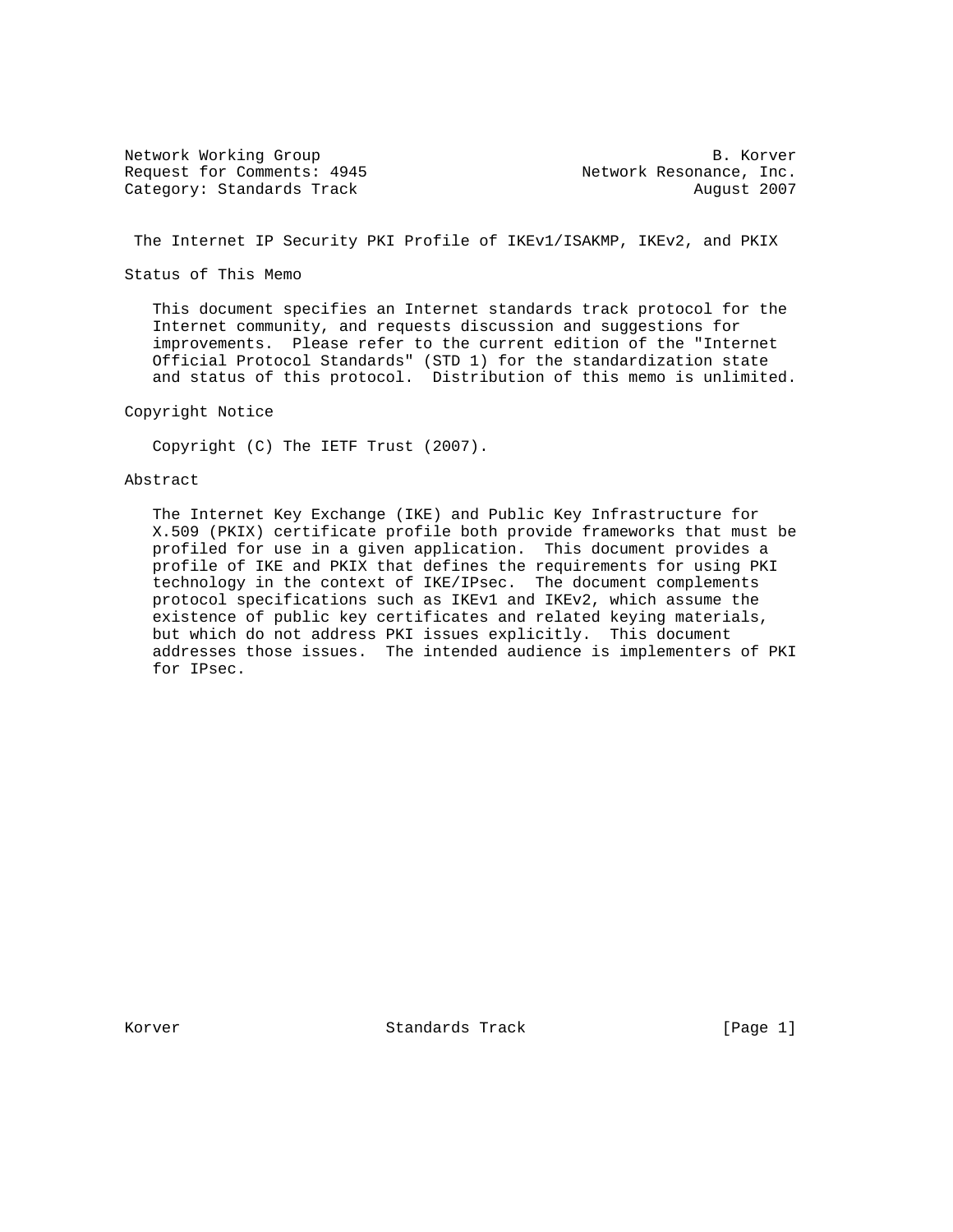Table of Contents

| 3. Use of Certificates in RFC 2401 and IKEv1/ISAKMP 5                      |
|----------------------------------------------------------------------------|
|                                                                            |
|                                                                            |
|                                                                            |
|                                                                            |
| 3.1.4. ID_IPV4_ADDR_SUBNET, ID_IPV6_ADDR_SUBNET,                           |
| $\verb ID_IPV4_ADDR_RANGE , \verb ID_IPV6_ADDR_RANGE , \verb  , \verb  1 $ |
|                                                                            |
|                                                                            |
|                                                                            |
| 3.1.8. Selecting an Identity from a Certificate 12                         |
| 3.1.9. Subject for DN Only 12                                              |
| 3.1.10. Binding Identity to Policy 13                                      |
|                                                                            |
|                                                                            |
| 3.2.2. X.509 Certificate - Signature 14                                    |
| 3.2.3. Revocation Lists (CRL and ARL) 14                                   |
| 3.2.4. PKCS #7 wrapped X.509 certificate 15                                |
| 3.2.5. Location of Certificate Request Payloads 15                         |
| 3.2.6. Presence or Absence of Certificate Request                          |
|                                                                            |
|                                                                            |
|                                                                            |
|                                                                            |
|                                                                            |
|                                                                            |
| 3.3.2. X.509 Certificate - Signature 20                                    |
| 3.3.3. Revocation Lists (CRL and ARL) 20                                   |
| $3.3.4.$ PKCS #7 Wrapped X.509 Certificate 20                              |
| 3.3.5. Location of Certificate Payloads 21                                 |
| 3.3.6. Certificate Payloads Not Mandatory 21                               |
| 3.3.7. Response to Multiple Certification                                  |
|                                                                            |
| 3.3.8. Using Local Keying Materials 21                                     |
| 3.3.9. Multiple End-Entity Certificates 22                                 |
|                                                                            |
|                                                                            |
| 4. Use of Certificates in RFC 4301 and IKEv2 24                            |
|                                                                            |
| 4.2. Certificate Request Payload 24                                        |
| 4.2.1. Revocation Lists (CRL and ARL) 24                                   |
|                                                                            |
| 4.3.1. IKEv2's Hash and URL of X.509 Certificate 25                        |
| 4.3.2. Location of Certificate Payloads 25                                 |

Korver Standards Track [Page 2]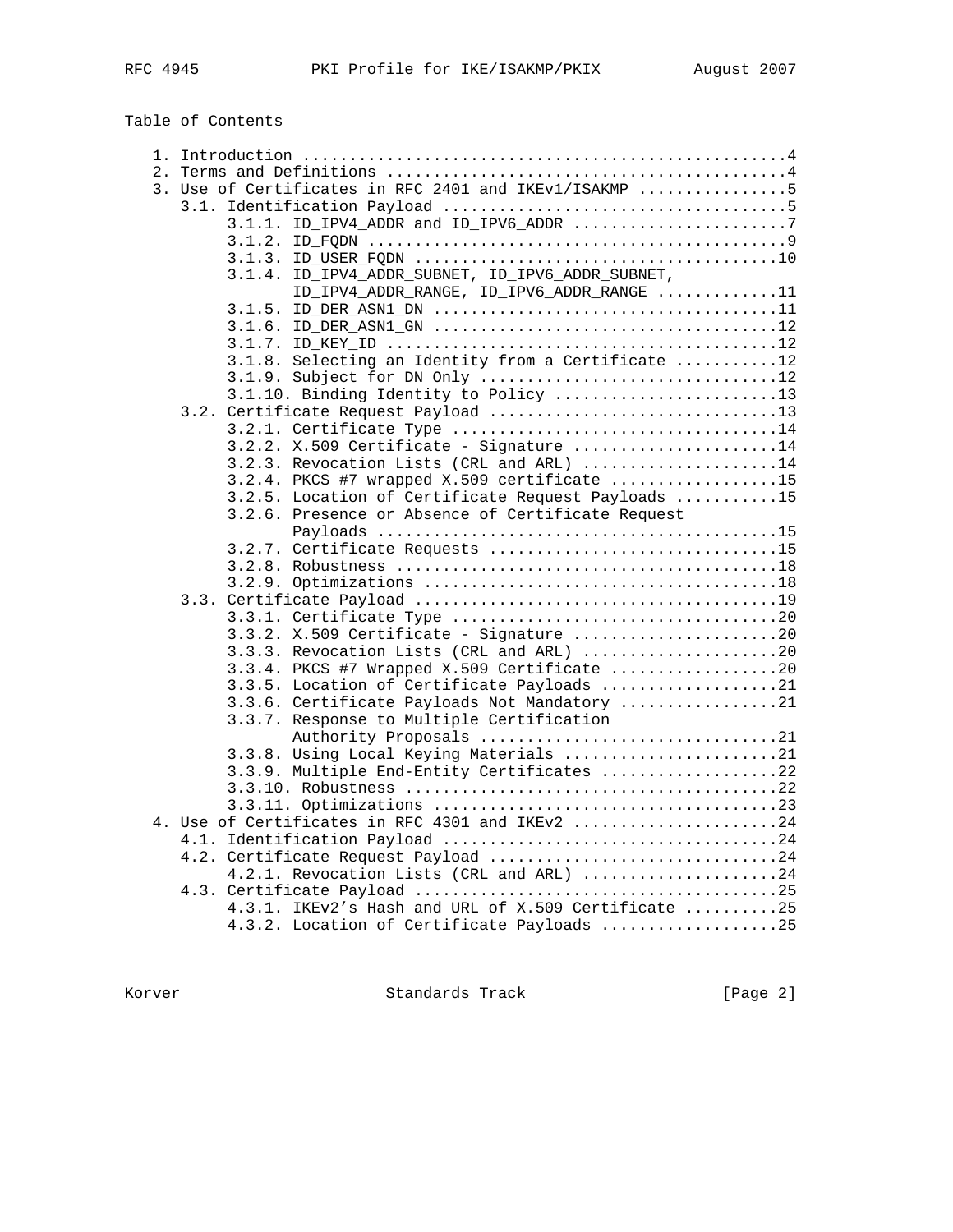| 5. Certificate Profile for IKEv1/ISAKMP and IKEv2 26<br>5.1.3. X.509 Certificate Extensions 27<br>$5.2. X.509$ Certificate Revocation Lists 33<br>5.2.1. Multiple Sources of Certificate Revocation<br>5.2.2. X.509 Certificate Revocation List Extensions 34<br>5.3. Strength of Signature Hashing Algorithms 35<br>6. Configuration Data Exchange Conventions 36<br>6.4. PKCS#10 Certificate Signing Requests 37<br>7.1. Certificate Request Payload 37<br>7.3. Disabling Certificate Checks 38<br>Appendix A. The Possible Dangers of Delta CRLs 40<br>Appendix B. More on Empty CERTREQs 40 |  | 4.3.3. Ordering of Certificate Payloads 25 |  |
|-------------------------------------------------------------------------------------------------------------------------------------------------------------------------------------------------------------------------------------------------------------------------------------------------------------------------------------------------------------------------------------------------------------------------------------------------------------------------------------------------------------------------------------------------------------------------------------------------|--|--------------------------------------------|--|
|                                                                                                                                                                                                                                                                                                                                                                                                                                                                                                                                                                                                 |  |                                            |  |
|                                                                                                                                                                                                                                                                                                                                                                                                                                                                                                                                                                                                 |  |                                            |  |
|                                                                                                                                                                                                                                                                                                                                                                                                                                                                                                                                                                                                 |  |                                            |  |
|                                                                                                                                                                                                                                                                                                                                                                                                                                                                                                                                                                                                 |  |                                            |  |
|                                                                                                                                                                                                                                                                                                                                                                                                                                                                                                                                                                                                 |  |                                            |  |
|                                                                                                                                                                                                                                                                                                                                                                                                                                                                                                                                                                                                 |  |                                            |  |
|                                                                                                                                                                                                                                                                                                                                                                                                                                                                                                                                                                                                 |  |                                            |  |
|                                                                                                                                                                                                                                                                                                                                                                                                                                                                                                                                                                                                 |  |                                            |  |
|                                                                                                                                                                                                                                                                                                                                                                                                                                                                                                                                                                                                 |  |                                            |  |
|                                                                                                                                                                                                                                                                                                                                                                                                                                                                                                                                                                                                 |  |                                            |  |
|                                                                                                                                                                                                                                                                                                                                                                                                                                                                                                                                                                                                 |  |                                            |  |
|                                                                                                                                                                                                                                                                                                                                                                                                                                                                                                                                                                                                 |  |                                            |  |
|                                                                                                                                                                                                                                                                                                                                                                                                                                                                                                                                                                                                 |  |                                            |  |
|                                                                                                                                                                                                                                                                                                                                                                                                                                                                                                                                                                                                 |  |                                            |  |
|                                                                                                                                                                                                                                                                                                                                                                                                                                                                                                                                                                                                 |  |                                            |  |
|                                                                                                                                                                                                                                                                                                                                                                                                                                                                                                                                                                                                 |  |                                            |  |
|                                                                                                                                                                                                                                                                                                                                                                                                                                                                                                                                                                                                 |  |                                            |  |
|                                                                                                                                                                                                                                                                                                                                                                                                                                                                                                                                                                                                 |  |                                            |  |
|                                                                                                                                                                                                                                                                                                                                                                                                                                                                                                                                                                                                 |  |                                            |  |
|                                                                                                                                                                                                                                                                                                                                                                                                                                                                                                                                                                                                 |  |                                            |  |
|                                                                                                                                                                                                                                                                                                                                                                                                                                                                                                                                                                                                 |  |                                            |  |
|                                                                                                                                                                                                                                                                                                                                                                                                                                                                                                                                                                                                 |  |                                            |  |
|                                                                                                                                                                                                                                                                                                                                                                                                                                                                                                                                                                                                 |  |                                            |  |
|                                                                                                                                                                                                                                                                                                                                                                                                                                                                                                                                                                                                 |  |                                            |  |
|                                                                                                                                                                                                                                                                                                                                                                                                                                                                                                                                                                                                 |  |                                            |  |

Korver Standards Track [Page 3]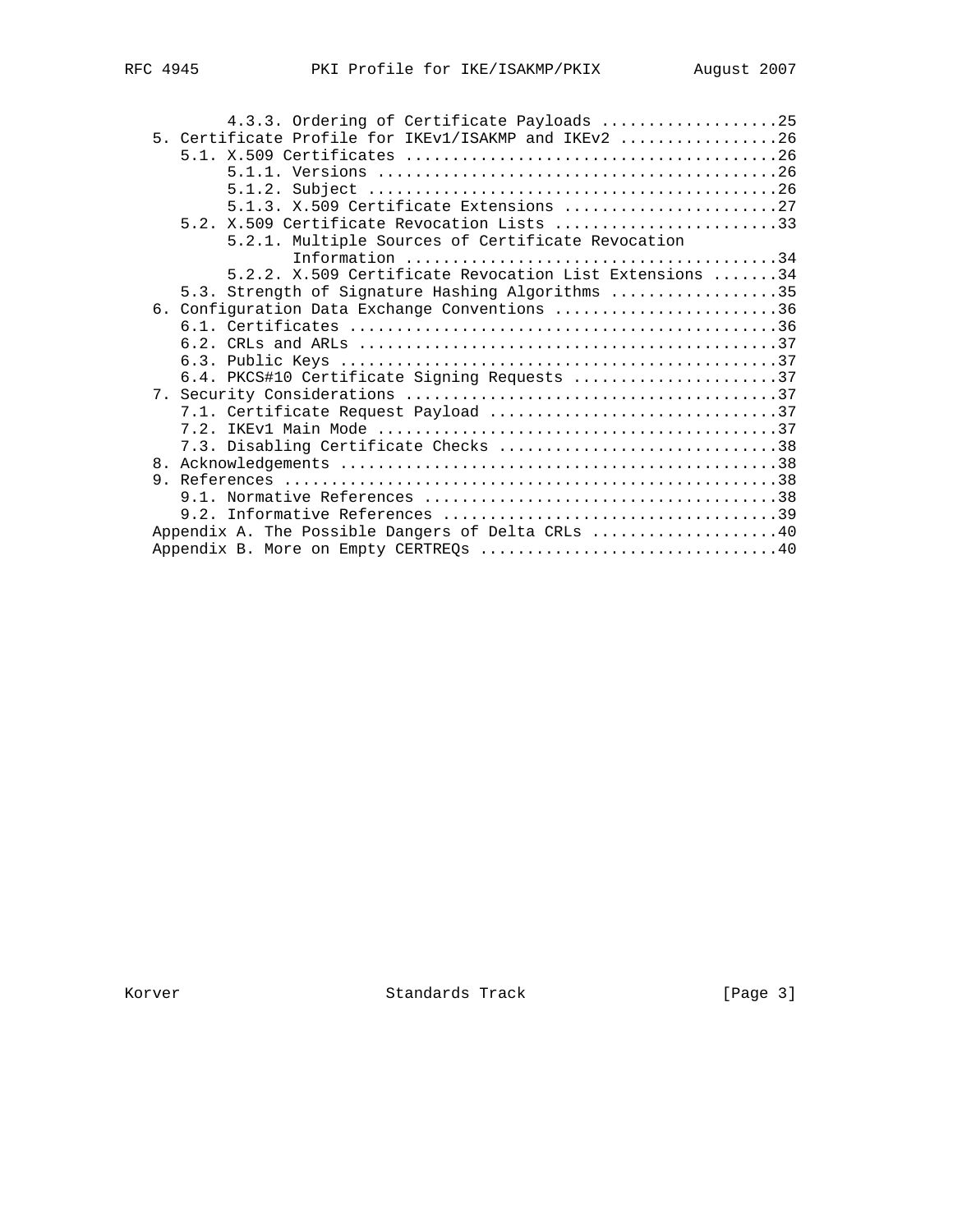## 1. Introduction

 IKE [1], ISAKMP [2], and IKEv2 [3] provide a secure key exchange mechanism for use with IPsec [4] [14]. In many cases, the peers authenticate using digital certificates as specified in PKIX [5]. Unfortunately, the combination of these standards leads to an underspecified set of requirements for the use of certificates in the context of IPsec.

 ISAKMP references the PKIX certificate profile but, in many cases, merely specifies the contents of various messages without specifying their syntax or semantics. Meanwhile, the PKIX certificate profile provides a large set of certificate mechanisms that are generally applicable for Internet protocols, but little specific guidance for IPsec. Given the numerous underspecified choices, interoperability is hampered if all implementers do not make similar choices, or at least fail to account for implementations that have chosen differently.

 This profile of the IKE and PKIX frameworks is intended to provide an agreed-upon standard for using PKI technology in the context of IPsec by profiling the PKIX framework for use with IKE and IPsec, and by documenting the contents of the relevant IKE payloads and further specifying their semantics.

 In addition to providing a profile of IKE and PKIX, this document attempts to incorporate lessons learned from recent experience with both implementation and deployment, as well as the current state of related protocols and technologies.

 Material from ISAKMP, IKEv1, IKEv2, or PKIX is not repeated here, and readers of this document are assumed to have read and understood those documents. The requirements and security aspects of those documents are fully relevant to this document as well.

 This document is organized as follows. Section 2 defines special terminology used in the rest of this document, Section 3 provides the profile of IKEv1/ISAKMP, Section 4 provides a profile of IKEv2, and Section 5 provides the profile of PKIX. Section 6 covers conventions for the out-of-band exchange of keying materials for configuration purposes.

## 2. Terms and Definitions

 Except for those terms that are defined immediately below, all terms used in this document are defined in either the PKIX [5], ISAKMP [2], IKEv1 [1], IKEv2 [3], or Domain of Interpretation (DOI) [6] documents.

Korver **Standards Track** [Page 4]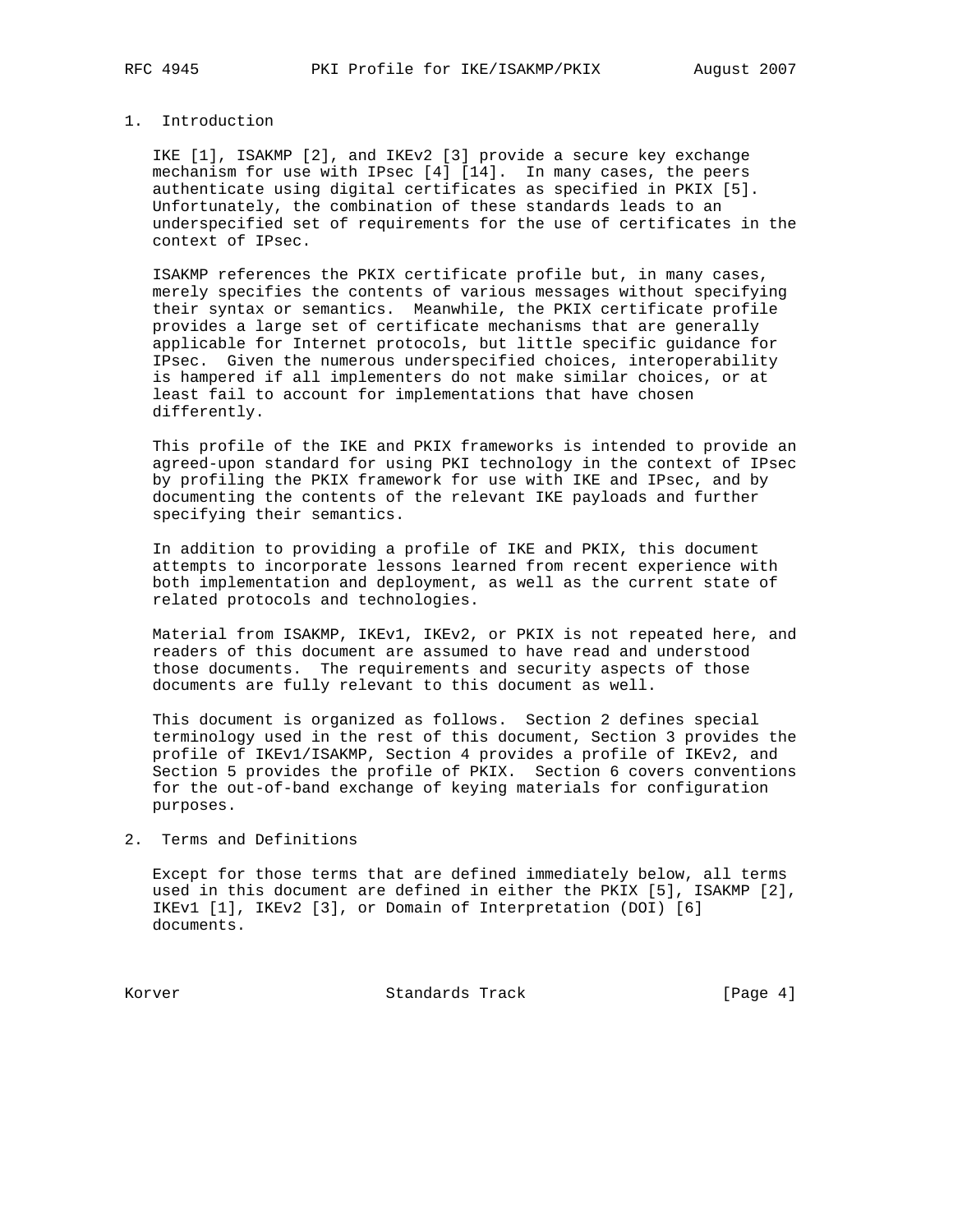- o Peer source address: The source address in packets from a peer. This address may be different from any addresses asserted as the "identity" of the peer.
- o FQDN: Fully qualified domain name.
- o ID\_USER\_FQDN: IKEv2 renamed ID\_USER\_FQDN to ID\_RFC822\_ADDR. Both are referred to as ID\_USER\_FQDN in this document.

 The key words "MUST", "MUST NOT", "REQUIRED", "SHALL", "SHALL NOT", "SHOULD", "SHOULD NOT", "RECOMMENDED", "MAY", and "OPTIONAL" in this document are to be interpreted as described in RFC 2119 [7].

- 3. Use of Certificates in RFC 2401 and IKEv1/ISAKMP
- 3.1. Identification Payload

 The Identification (ID) Payload indicates the identity claimed by the sender. The recipient can then use the ID as a lookup key for policy and for certificate lookup in whatever certificate store or directory that it has available. Our primary concern in this section is to profile the ID payload so that it can be safely used to generate or lookup policy. IKE mandates the use of the ID payload in Phase 1.

 The DOI [6] defines the 11 types of Identification Data that can be used and specifies the syntax for these types. These are discussed below in detail.

 The ID payload requirements in this document cover only the portion of the explicit policy checks that deal with the Identification Payload specifically. For instance, in the case where ID does not contain an IP address, checks such as verifying that the peer source address is permitted by the relevant policy are not addressed here, as they are out of the scope of this document.

 Implementations SHOULD populate ID with identity information that is contained within the end-entity certificate. Populating ID with identity information from the end-entity certificate enables recipients to use ID as a lookup key to find the peer end-entity certificate. The only case where implementations may populate ID with information that is not contained in the end-entity certificate is when ID contains the peer source address (a single address, not a subnet or range).

 Because implementations may use ID as a lookup key to determine which policy to use, all implementations MUST be especially careful to verify the truthfulness of the contents by verifying that they correspond to some keying material demonstrably held by the peer.

Korver Standards Track [Page 5]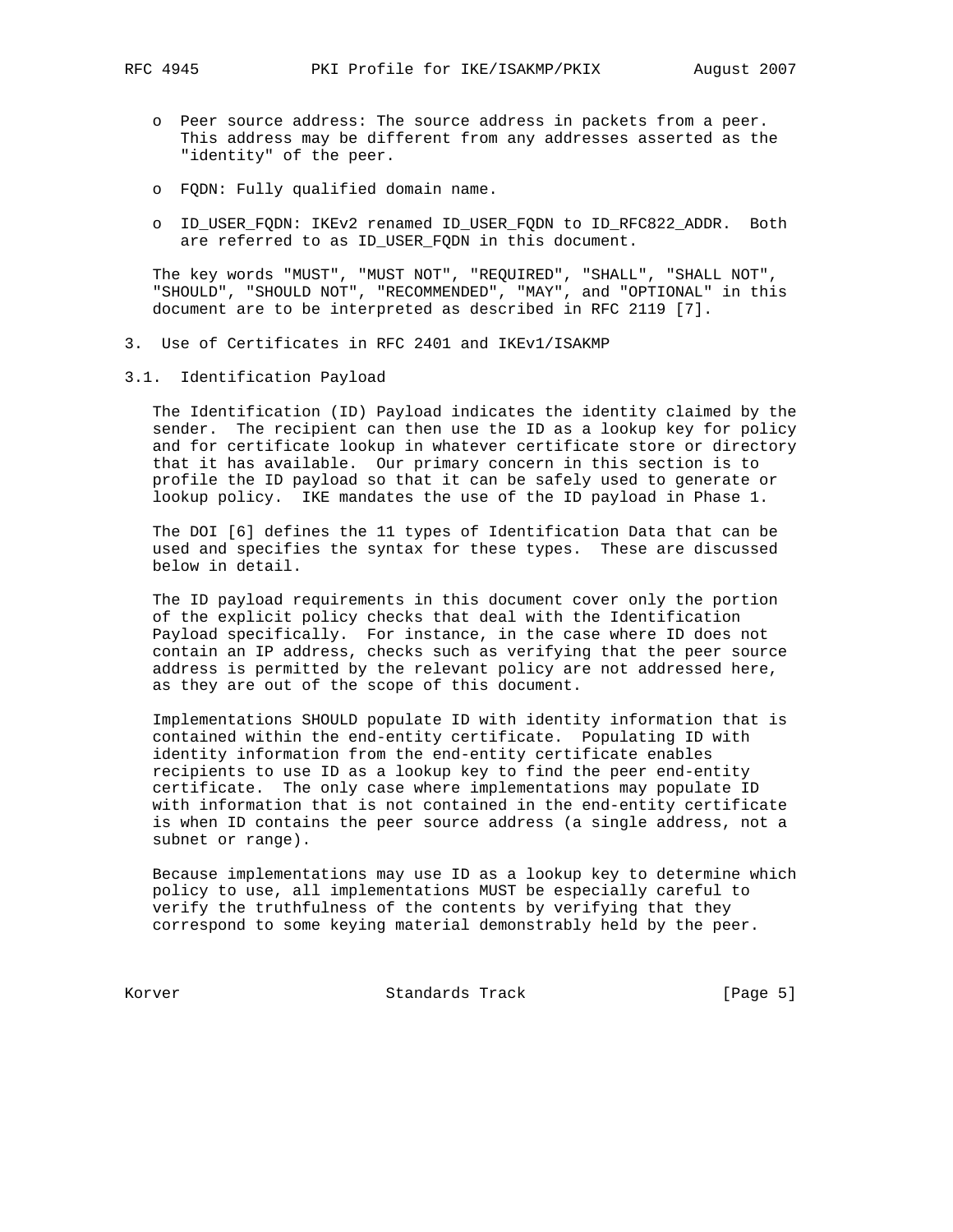Failure to do so may result in the use of an inappropriate or insecure policy. The following sections describe the methods for performing this binding.

 The following table summarizes the binding of the Identification Payload to the contents of end-entity certificates and of identity information to policy. Each ID type is covered more thoroughly in the following sections.

| ID type   | Support  | Correspond<br>for send $ $ PKIX Attrib $ $ | Cert<br>matching | SPD lookup<br>rules                                             |  |
|-----------|----------|--------------------------------------------|------------------|-----------------------------------------------------------------|--|
| IP* ADDR  | MUST [a] | SubjAltName<br>iPAddress                   | MUST [b]         | $[c]$ , $[d]$                                                   |  |
| FQDN      | MUST [a] | SubjAltName<br>dNSName                     | MUST [b]         | $[c]$ , $[d]$                                                   |  |
| USER FODN | MUST [a] | SubjAltName<br>$rfc822$ Name               | MUST [b]         | [c], [d]                                                        |  |
| IP range  | MUST NOT | n/a                                        | n/a              | n/a                                                             |  |
| DN        | MUST [a] | Entire<br>Subject,<br>bitwise<br>compare   | MUST [b]         | MUST support lookup<br>on any combination<br>of C, CN, O, or OU |  |
| GN        | MUST NOT | n/a                                        | n/a              | n/a                                                             |  |
| KEY ID    | MUST NOT | n/a                                        | n/a              | n/a                                                             |  |
|           |          |                                            |                  |                                                                 |  |

- [a] = Implementation MUST have the configuration option to send this ID type in the ID payload. Whether or not the ID type is used is a matter of local configuration.
- [b] = The ID in the ID payload MUST match the contents of the corresponding field (listed) in the certificate exactly, with no other lookup. The matched ID MAY be used for Security Policy Database (SPD) lookup, but is not required to be used for this.
- [c] = At a minimum, Implementation MUST be capable of being configured to perform exact matching of the ID payload contents to an entry in the local SPD.

Korver **Standards Track** [Page 6]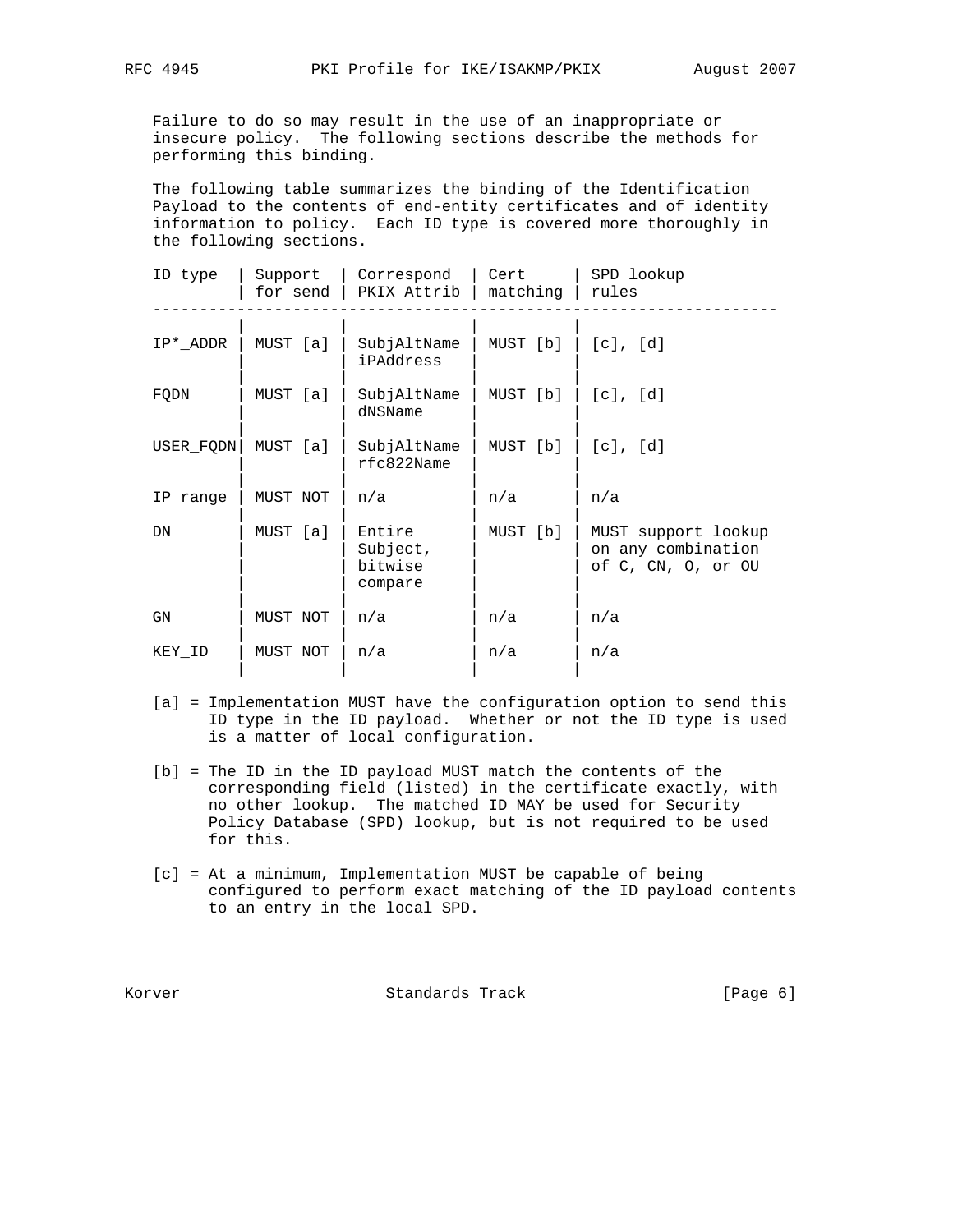- - [d] = In addition, the implementation MAY also be configurable to perform substring or wildcard matches of ID payload contents to entries in the local SPD. (More on this in Section 3.1.5.)

 When sending an IPV4\_ADDR, IPV6\_ADDR, FQDN, or USER\_FQDN, implementations MUST be able to be configured to send the same string as it appears in the corresponding SubjectAltName extension. This document RECOMMENDS that deployers use this configuration option. All these ID types are treated the same: as strings that can be compared easily and quickly to a corresponding string in an explicit value in the certificate. Of these types, FQDN and USER\_FQDN are RECOMMENDED over IP addresses (see discussion in Section 3.1.1).

 When sending a Distinguished Name (DN) as ID, implementations MUST send the entire DN in ID. Also, implementations MUST support at least the C, CN, O, and OU attributes for SPD matching. See Section 3.1.5 for more details about DN, including SPD matching.

 Recipients MUST be able to perform SPD matching on the exact contents of the ID, and this SHOULD be the default setting. In addition, implementations MAY use substrings or wildcards in local policy configuration to do the SPD matching against the ID contents. In other words, implementations MUST be able to do exact matches of ID to SPD, but MAY also be configurable to do substring or wildcard matches of ID to SPD.

3.1.1. ID\_IPV4\_ADDR and ID\_IPV6\_ADDR

 Implementations MUST support at least the ID\_IPV4\_ADDR or ID\_IPV6\_ADDR ID type, depending on whether the implementation supports IPv4, IPv6, or both. These addresses MUST be encoded in "network byte order", as specified in IP [8]: The least significant bit (LSB) of each octet is the LSB of the corresponding byte in the network address. For the ID\_IPV4\_ADDR type, the payload MUST contain exactly four octets [8]. For the ID\_IPV6\_ADDR type, the payload MUST contain exactly sixteen octets [10].

 Implementations SHOULD NOT populate ID payload with IP addresses due to interoperability issues such as problems with Network Address Translator (NAT) traversal, and problems with IP verification behavior.

 Deployments may only want to consider using the IP address as ID if all of the following are true:

- o the peer's IP address is static, not dynamically changing
- o the peer is NOT behind a NAT'ing device

Korver Standards Track [Page 7]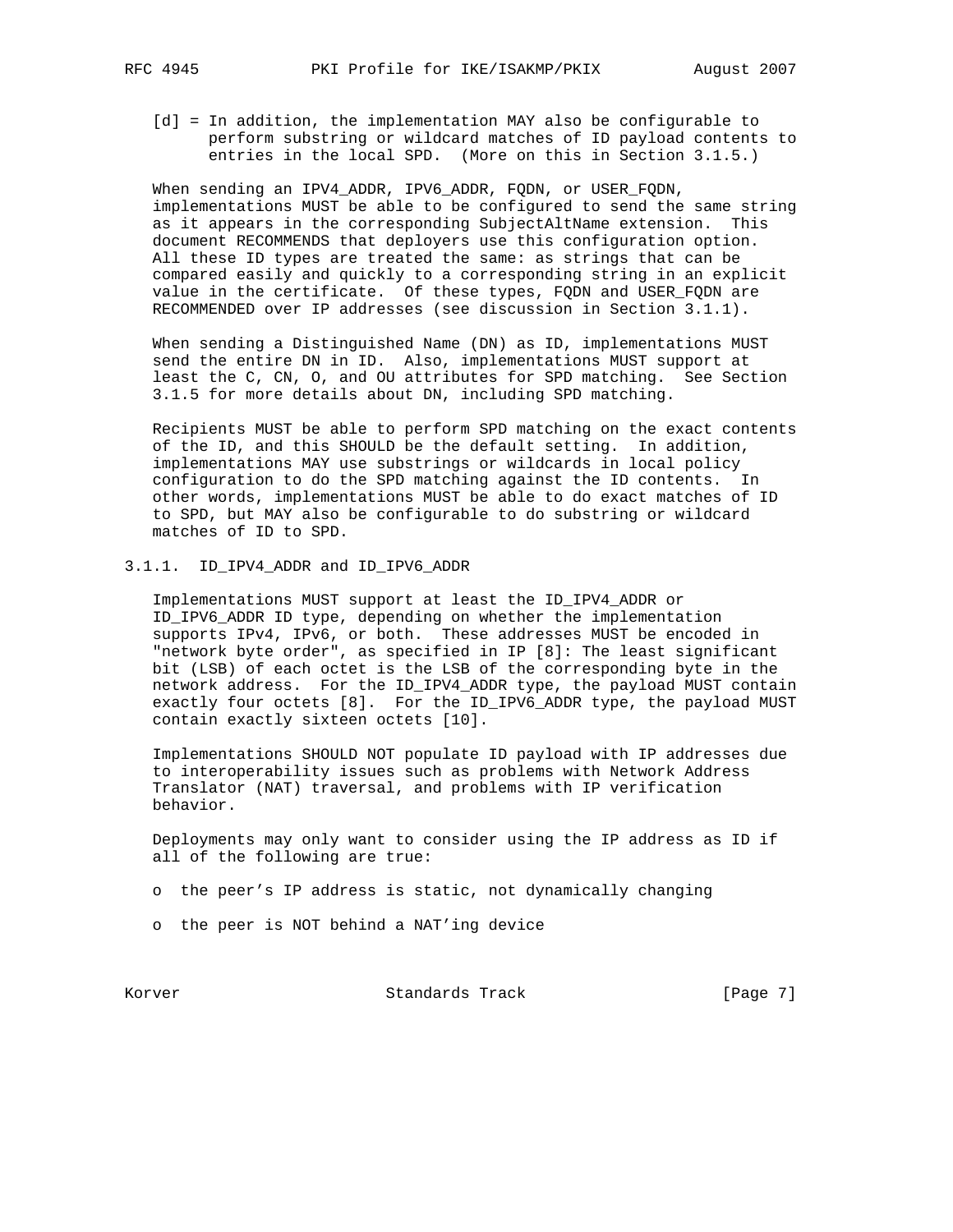o the administrator intends the implementation to verify that the peer source address matches the IP address in the ID received, and that in the iPAddress field in the peer certificate's SubjectAltName extension.

 Implementations MUST be capable of verifying that the IP address presented in ID matches via bitwise comparison the IP address present in the certificate's iPAddress field of the SubjectAltName extension. Implementations MUST perform this verification by default. When comparing the contents of ID with the iPAddress field in the SubjectAltName extension for equality, binary comparison MUST be performed. Note that certificates may contain multiple address identity types -- in which case, at least one must match the source IP. If the default is enabled, then a mismatch between the two addresses MUST be treated as an error, and security association setup MUST be aborted. This event SHOULD be auditable. Implementations MAY provide a configuration option to (i.e., local policy configuration can enable) skip that verification step, but that option MUST be off by default. We include the "option-to-skip validation" in order to permit better interoperability as current implementations vary greatly in how they behave on this topic.

 In addition, implementations MUST be capable of verifying that the address contained in the ID is the same as the address contained in the IP header. Implementations SHOULD be able to check the address in either the outermost or innermost IP header and MAY provide a configuration option for specifying which is to be checked. If there is no configuration option provided, an implementation SHOULD check the peer source address contained in the outermost header (as is the practice of most of today's implementations). If ID is one of the IP address types, then implementations MUST perform this verification by default. If this default is enabled, then a mismatch MUST be treated as an error, and security association setup MUST be aborted. This event SHOULD be auditable. Implementations MAY provide a configuration option to (i.e. local policy configuration can enable) skip that verification step, but that option MUST be off by default. We include the "option-to-skip-validation" in order to permit better interoperability, as current implementations vary greatly in how they behave on the topic of verification of source IP.

 If the default for both the verifications above are enabled, then, by transitive property, the implementation will also be verifying that the peer source IP address matches via a bitwise comparison the contents of the iPAddress field in the SubjectAltName extension in the certificate. In addition, implementations MAY allow administrators to configure a local policy that explicitly requires that the peer source IP address match via a bitwise comparison the contents of the iPAddress field in the SubjectAltName extension in

Korver Standards Track [Page 8]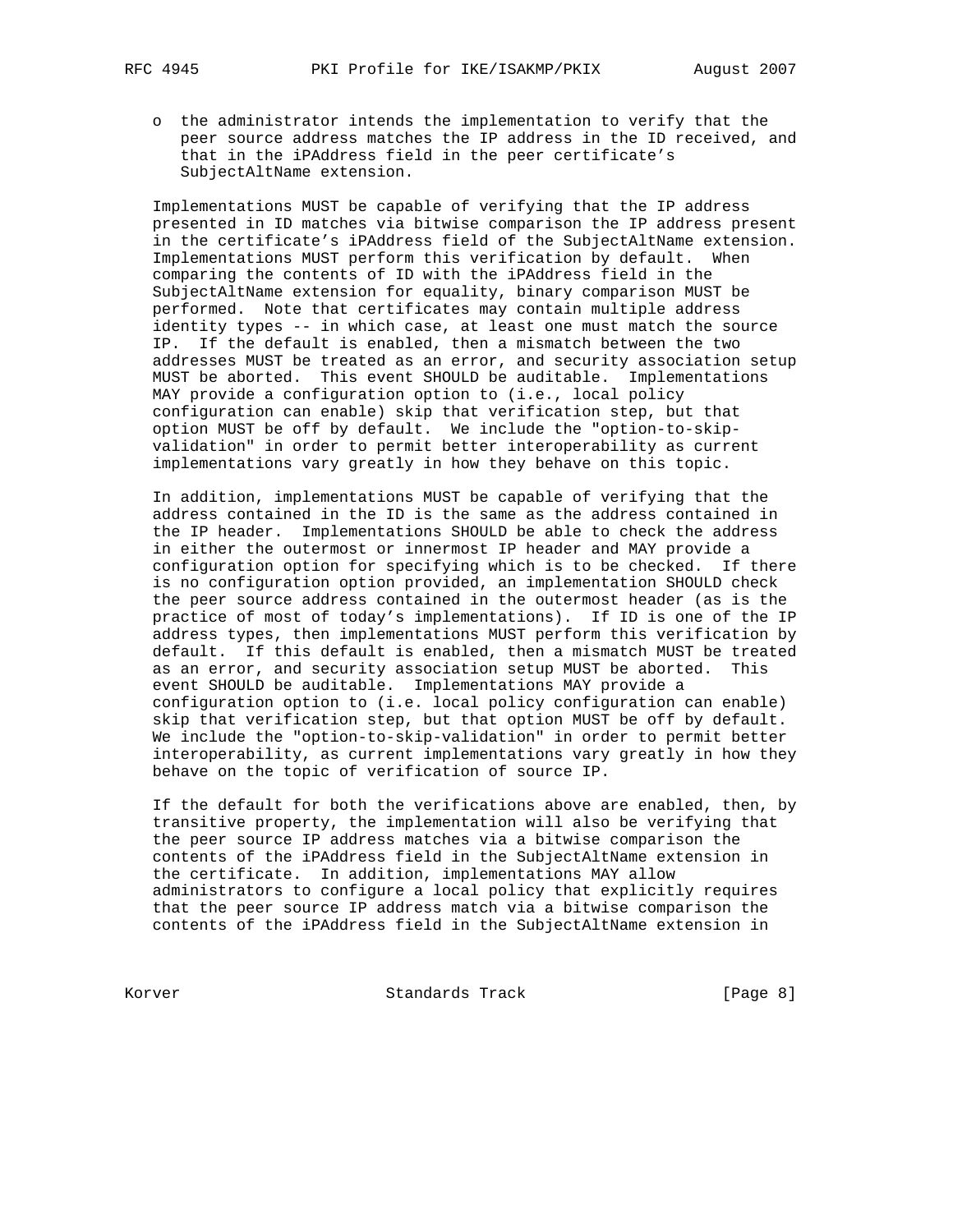the certificate. Implementations SHOULD allow administrators to configure a local policy that skips this validation check.

 Implementations MAY support substring, wildcard, or regular expression matching of the contents of ID to look up the policy in the SPD, and such would be a matter of local security policy configuration.

 Implementations MAY use the IP address found in the header of packets received from the peer to look up the policy, but such implementations MUST still perform verification of the ID payload. Although packet IP addresses are inherently untrustworthy and must therefore be independently verified, it is often useful to use the apparent IP address of the peer to locate a general class of policies that will be used until the mandatory identity-based policy lookup can be performed.

 For instance, if the IP address of the peer is unrecognized, a VPN gateway device might load a general "road warrior" policy that specifies a particular Certification Authority (CA) that is trusted to issue certificates that contain a valid rfc822Name, which can be used by that implementation to perform authorization based on access control lists (ACLs) after the peer's certificate has been validated. The rfc822Name can then be used to determine the policy that provides specific authorization to access resources (such as IP addresses, ports, and so forth).

 As another example, if the IP address of the peer is recognized to be a known peer VPN endpoint, policy may be determined using that address, but until the identity (address) is validated by validating the peer certificate, the policy MUST NOT be used to authorize any IPsec traffic.

## 3.1.2. ID\_FQDN

 Implementations MUST support the ID\_FQDN ID type, generally to support host-based access control lists for hosts without fixed IP addresses. However, implementations SHOULD NOT use the DNS to map the FQDN to IP addresses for input into any policy decisions, unless that mapping is known to be secure, for example, if DNSSEC [11] were employed for that FQDN.

 If ID contains an ID\_FQDN, implementations MUST be capable of verifying that the identity contained in the ID payload matches identity information contained in the peer end-entity certificate, in the dNSName field in the SubjectAltName extension. Implementations MUST perform this verification by default. When comparing the contents of ID with the dNSName field in the SubjectAltName extension

Korver Standards Track [Page 9]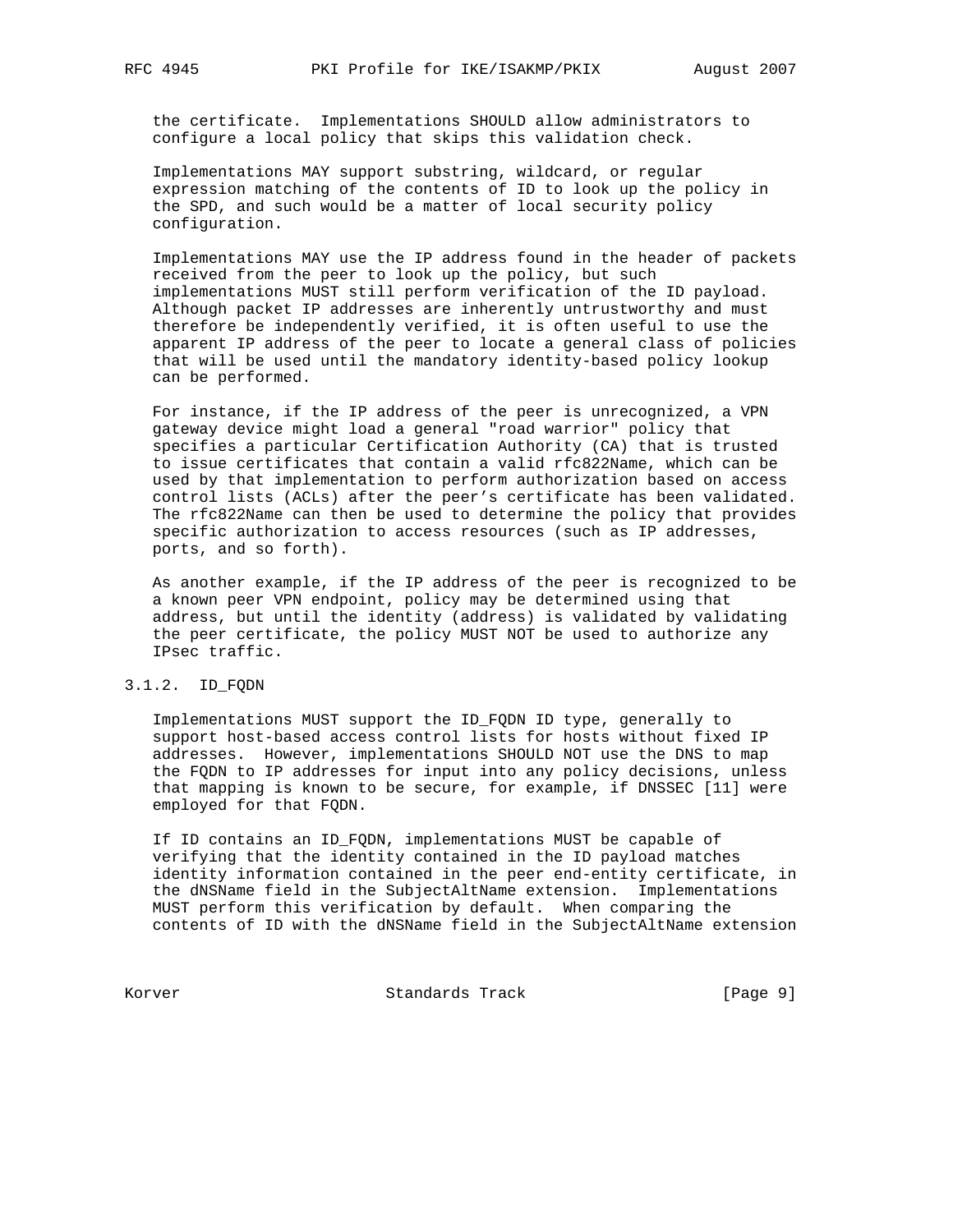for equality, case-insensitive string comparison MUST be performed. Note that case-insensitive string comparison works on internationalized domain names (IDNs) as well (See IDN [12]). Substring, wildcard, or regular expression matching MUST NOT be performed for this comparison. If this default is enabled, then a mismatch MUST be treated as an error, and security association setup MUST be aborted. This event SHOULD be auditable. Implementations MAY provide a configuration option to (i.e., local policy configuration can enable) skip that verification step, but that option MUST be off by default. We include the "option-to-skip validation" in order to permit better interoperability, as current implementations vary greatly in how they behave on this topic.

 Implementations MAY support substring, wildcard, or regular expression matching of the contents of ID to look up the policy in the SPD, and such would be a matter of local security policy configuration.

#### 3.1.3. ID\_USER\_FQDN

 Implementations MUST support the ID\_USER\_FQDN ID type, generally to support user-based access control lists for users without fixed IP addresses. However, implementations SHOULD NOT use the DNS to map the FQDN portion to IP addresses for input into any policy decisions, unless that mapping is known to be secure, for example, if DNSSEC [11] were employed for that FQDN.

 Implementations MUST be capable of verifying that the identity contained in the ID payload matches identity information contained in the peer end-entity certificate, in the rfc822Name field in the SubjectAltName extension. Implementations MUST perform this verification by default. When comparing the contents of ID with the rfc822Name field in the SubjectAltName extension for equality, case insensitive string comparison MUST be performed. Note that case insensitive string comparison works on internationalized domain names (IDNs) as well (See IDN [12]). Substring, wildcard, or regular expression matching MUST NOT be performed for this comparison. If this default is enabled, then a mismatch MUST be treated as an error, and security association setup MUST be aborted. This event SHOULD be auditable. Implementations MAY provide a configuration option to (i.e., local policy configuration can enable) skip that verification step, but that option MUST be off by default. We include the "option-to-skip-validation" in order to permit better interoperability, as current implementations vary greatly in how they behave on this topic.

Korver Standards Track [Page 10]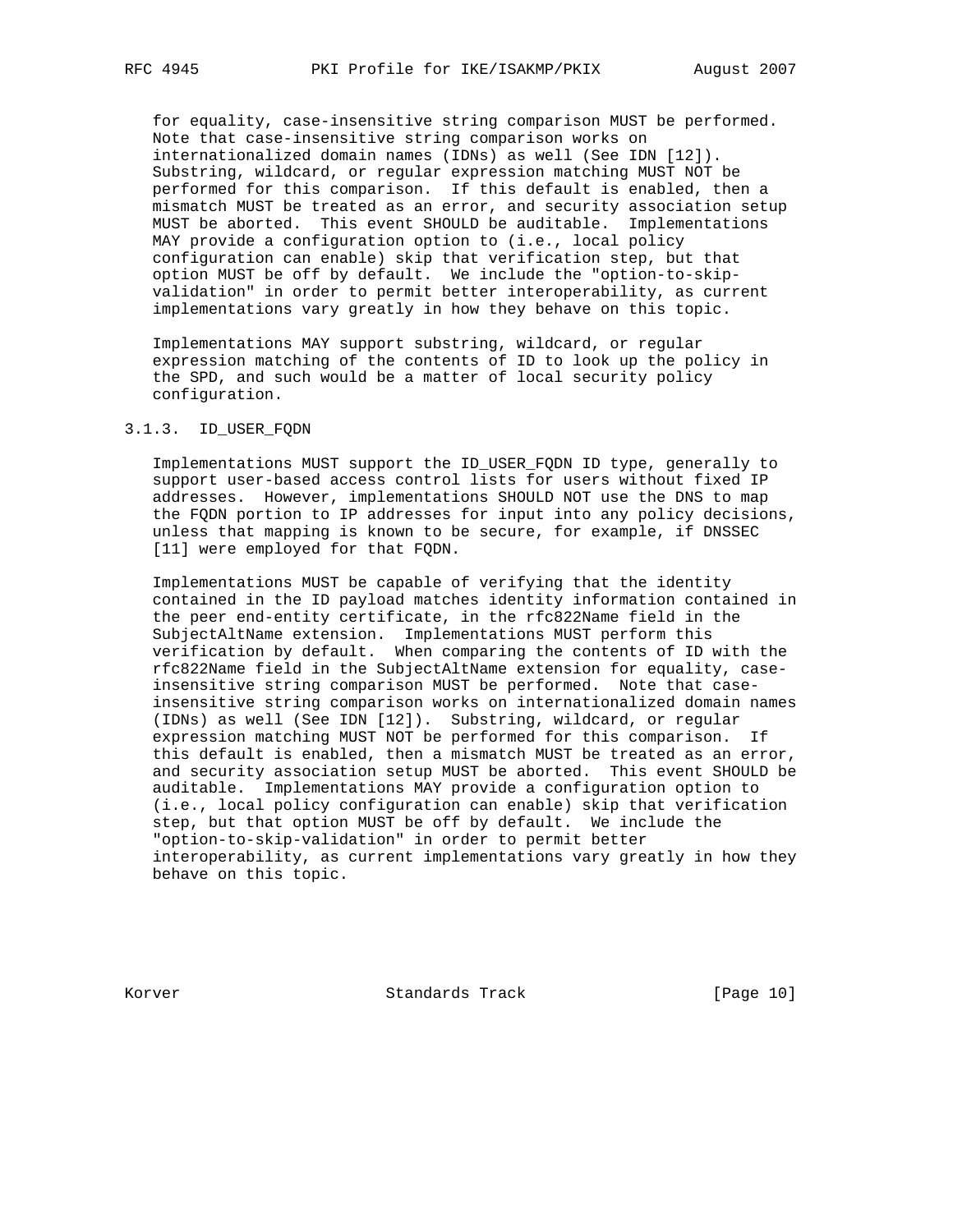Implementations MAY support substring, wildcard, or regular expression matching of the contents of ID to look up policy in the SPD, and such would be a matter of local security policy configuration.

## 3.1.4. ID\_IPV4\_ADDR\_SUBNET, ID\_IPV6\_ADDR\_SUBNET, ID\_IPV4\_ADDR\_RANGE, ID\_IPV6\_ADDR\_RANGE

 Note that RFC 3779 [13] defines blocks of addresses using the certificate extension identified by:

id-pe-ipAddrBlock OBJECT IDENTIFIER ::= { id-pe 7 }

 although use of this extension in IKE is considered experimental at this time.

#### 3.1.5. ID\_DER\_ASN1\_DN

 Implementations MUST support receiving the ID\_DER\_ASN1\_DN ID type. Implementations MUST be capable of generating this type, and the decision to do so will be a matter of local security policy configuration. When generating this type, implementations MUST populate the contents of ID with the Subject field from the end entity certificate, and MUST do so such that a binary comparison of the two will succeed. If there is not a match, this MUST be treated as an error, and security association setup MUST be aborted. This event SHOULD be auditable.

 Implementations MUST NOT populate ID with the Subject from the end entity certificate if it is empty, even though an empty certificate Subject is explicitly allowed in the "Subject" section of the PKIX certificate profile.

 Regarding SPD matching, implementations MUST be able to perform matching based on a bitwise comparison of the entire DN in ID to its entry in the SPD. However, operational experience has shown that using the entire DN in local configuration is difficult, especially in large-scale deployments. Therefore, implementations also MUST be able to perform SPD matches of any combination of one or more of the C, CN, O, OU attributes within Subject DN in the ID to the same in the SPD. Implementations MAY support matching using additional DN attributes in any combination, although interoperability is far from certain and is dubious. Implementations MAY also support performing substring, wildcard, or regular expression matches for any of its supported DN attributes from ID, in any combination, to the SPD. Such flexibility allows deployers to create one SPD entry on the gateway for an entire department of a company (e.g., O=Foobar Inc., OU=Engineering) while still allowing them to draw out other details

Korver Standards Track [Page 11]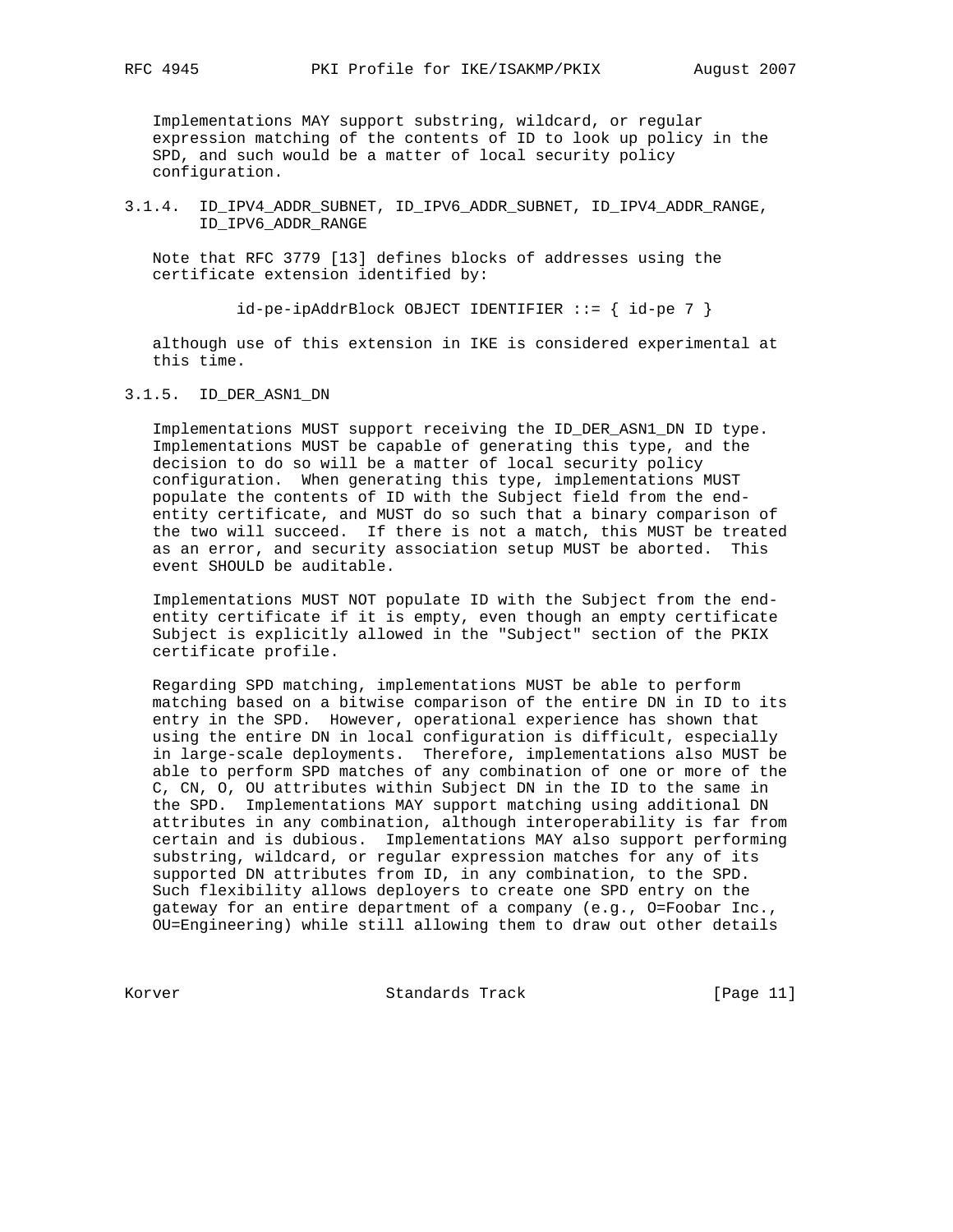from the DN (e.g., CN=John Doe) for auditing purposes. All the above is a matter of local implementation and local policy definition and enforcement capability, not bits on the wire, but will have a great impact on interoperability.

## 3.1.6. ID\_DER\_ASN1\_GN

 Implementations MUST NOT generate this type, because the recipient will be unlikely to know how to use it.

3.1.7. ID\_KEY\_ID

 The ID\_KEY\_ID type used to specify pre-shared keys and thus is out of scope.

## 3.1.8. Selecting an Identity from a Certificate

 Implementations MUST support certificates that contain more than a single identity, such as when the Subject field and the SubjectAltName extension are both populated, or the SubjectAltName extension contains multiple identities irrespective of whether or not the Subject is empty. In many cases, a certificate will contain an identity, such as an IP address, in the SubjectAltName extension in addition to a non-empty Subject.

 Implementations should populate ID with whichever identity is likely to be named in the peer's policy. In practice, this generally means FQDN, or USER\_FQDN, but this information may also be available to the administrator through some out-of-band means. In the absence of such out-of-band configuration information, the identity with which an implementation chooses to populate the ID payload is a local matter.

## 3.1.9. Subject for DN Only

 If an FQDN is intended to be processed as an identity for the purposes of ID matching, it MUST be placed in the dNSName field of the SubjectAltName extension. Implementations MUST NOT populate the Subject with an FQDN in place of populating the dNSName field of the SubjectAltName extension.

 While nothing prevents an FQDN, USER\_FQDN, or IP address information from appearing somewhere in the Subject contents, such entries MUST NOT be interpreted as identity information for the purposes of matching with ID or for policy lookup.

Korver Standards Track [Page 12]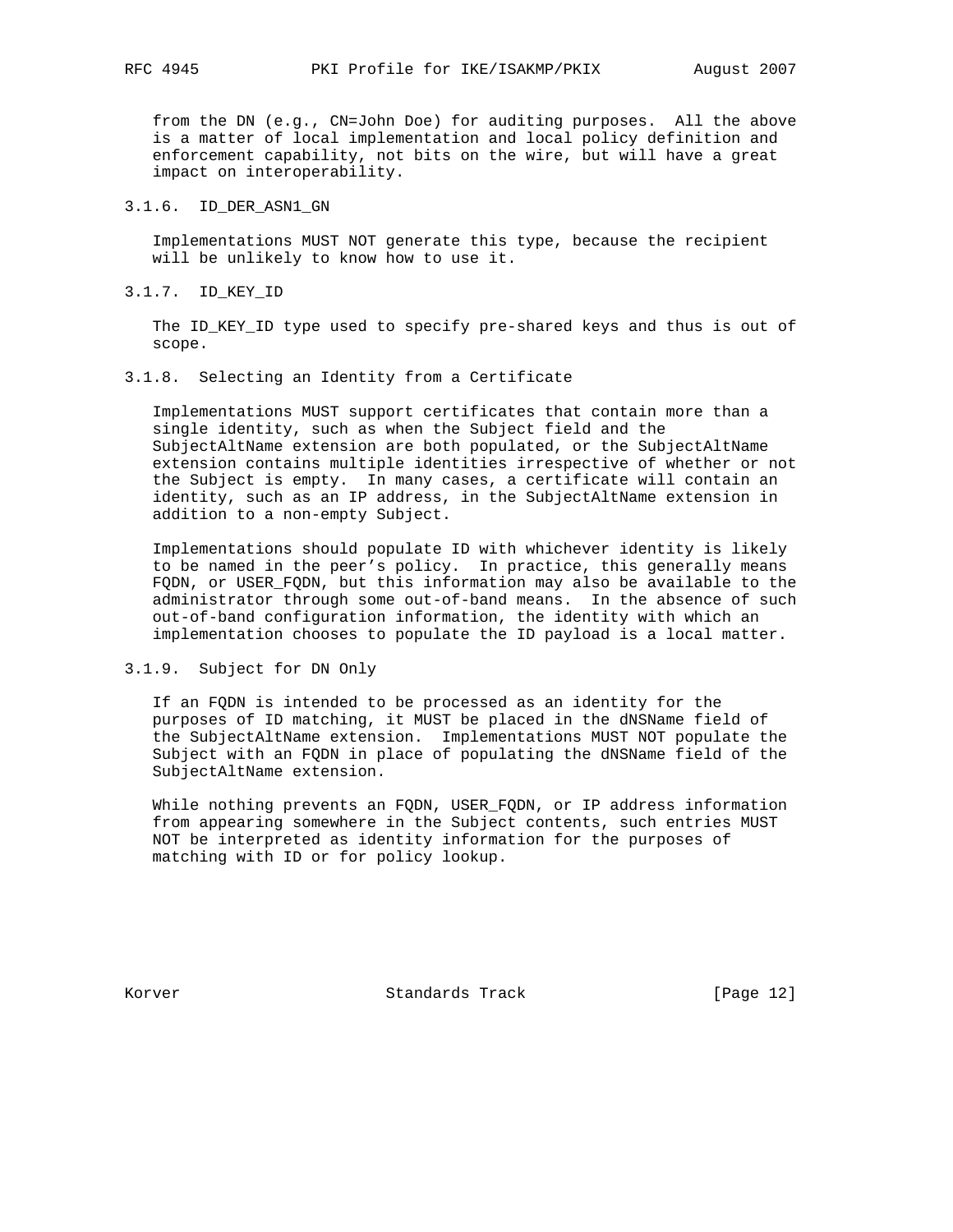# 3.1.10. Binding Identity to Policy

 In the presence of certificates that contain multiple identities, implementations should select the most appropriate identity from the certificate and populate the ID with that. The recipient MUST use the identity sent as a first key when selecting the policy. The recipient MUST also use the most specific policy from that database if there are overlapping policies caused by wildcards (or the implementation can de-correlate the policy database so there will not be overlapping entries, or it can also forbid creation of overlapping policies and leave the de-correlation process to the administrator, but, as this moves the problem to the administrator, it is NOT RECOMMENDED).

 For example, imagine that an implementation is configured with a certificate that contains both a non-empty Subject and a dNSName. The sender's policy may specify which of those to use, and it indicates the policy to the other end by sending that ID. If the recipient has both a specific policy for the dNSName for this host and generic wildcard rule for some attributes present in the Subject field, it will match a different policy depending on which ID is sent. As the sender knows why it wanted to connect the peer, it also knows what identity it should use to match the policy it needs to the operation it tries to perform; it is the only party who can select the ID adequately.

 In the event that the policy cannot be found in the recipient's SPD using the ID sent, then the recipient MAY use the other identities in the certificate when attempting to match a suitable policy. For example, say the certificate contains a non-empty Subject field, a dNSName and an iPAddress. If an iPAddress is sent in ID but no specific entry exists for the address in the policy database, the recipient MAY search in the policy database based on the Subject or the dNSName contained in the certificate.

#### 3.2. Certificate Request Payload

 The Certificate Request (CERTREQ) Payload allows an implementation to request that a peer provide some set of certificates or certificate revocation lists (CRLs). It is not clear from ISAKMP exactly how that set should be specified or how the peer should respond. We describe the semantics on both sides.

Korver Standards Track [Page 13]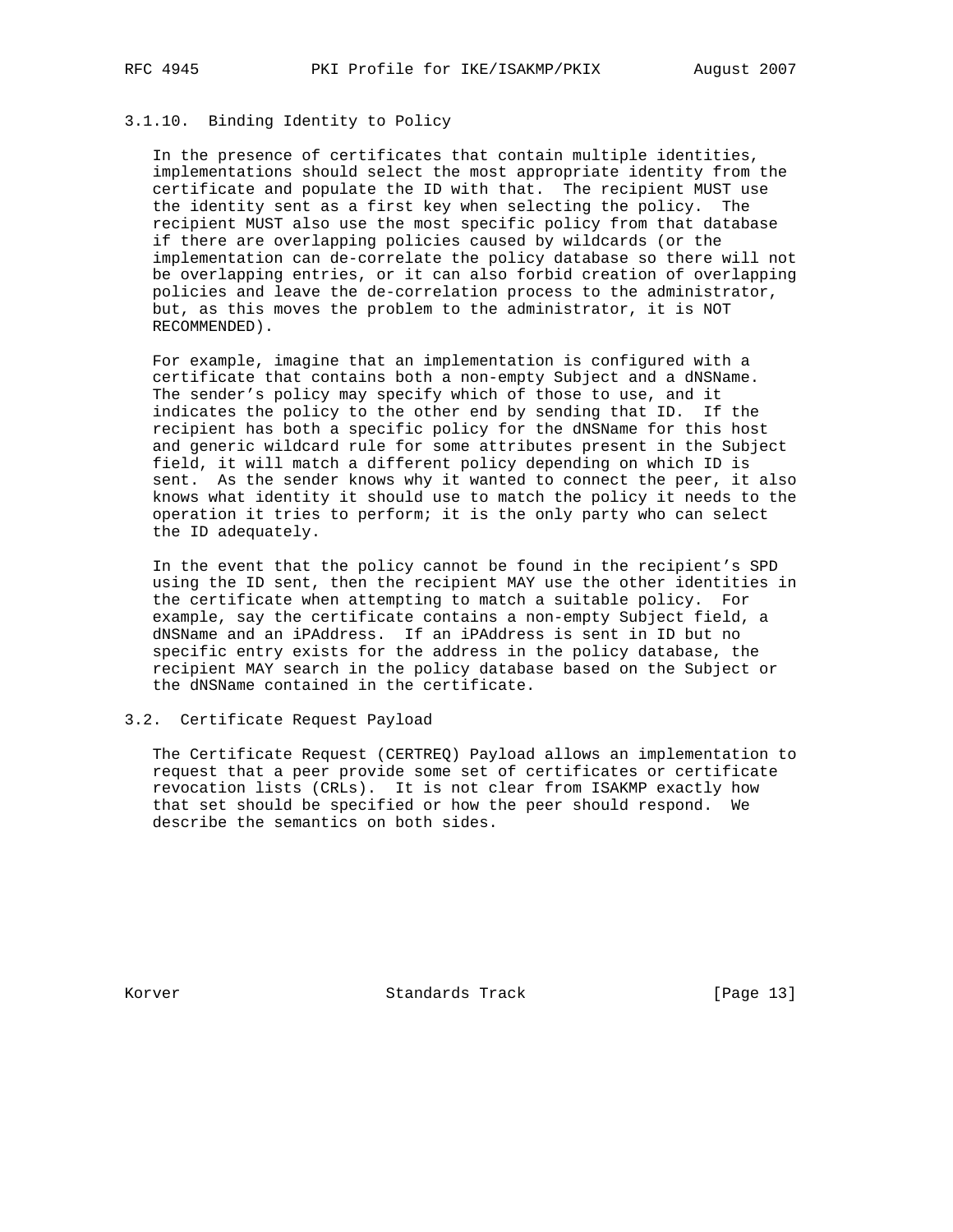#### 3.2.1. Certificate Type

 The Certificate Type field identifies to the peer the type of certificate keying materials that are desired. ISAKMP defines 10 types of Certificate Data that can be requested and specifies the syntax for these types. For the purposes of this document, only the following types are relevant:

- o X.509 Certificate Signature
- o Revocation Lists (CRL and ARL)
- o PKCS #7 wrapped X.509 certificate

The use of the other types are out of the scope of this document:

- o X.509 Certificate Key Exchange
- o PGP (Pretty Good Privacy) Certificate
- o DNS Signed Key
- o Kerberos Tokens
- o SPKI (Simple Public Key Infrastructure) Certificate
- o X.509 Certificate Attribute

## 3.2.2. X.509 Certificate - Signature

 This type requests that the end-entity certificate be a certificate used for signing.

3.2.3. Revocation Lists (CRL and ARL)

 ISAKMP does not support Certificate Payload sizes over approximately 64K, which is too small for many CRLs, and UDP fragmentation is likely to occur at sizes much smaller than that. Therefore, the acquisition of revocation material is to be dealt with out-of-band of IKE. For this and other reasons, implementations SHOULD NOT generate CERTREQs where the Certificate Type is "Certificate Revocation List (CRL)" or "Authority Revocation List (ARL)". Implementations that do generate such CERTREQs MUST NOT require the recipient to respond with a CRL or ARL, and MUST NOT fail when not receiving any. Upon receipt of such a CERTREQ, implementations MAY ignore the request.

 In lieu of exchanging revocation lists in-band, a pointer to revocation checking SHOULD be listed in either the CRLDistributionPoints (CDP) or the AuthorityInfoAccess (AIA) certificate extensions (see Section 5 for details). Unless other methods for obtaining revocation information are available, implementations SHOULD be able to process these attributes, and from them be able to identify cached revocation material, or retrieve the relevant revocation material from a URL, for validation processing. In addition, implementations MUST have the ability to configure

Korver Standards Track [Page 14]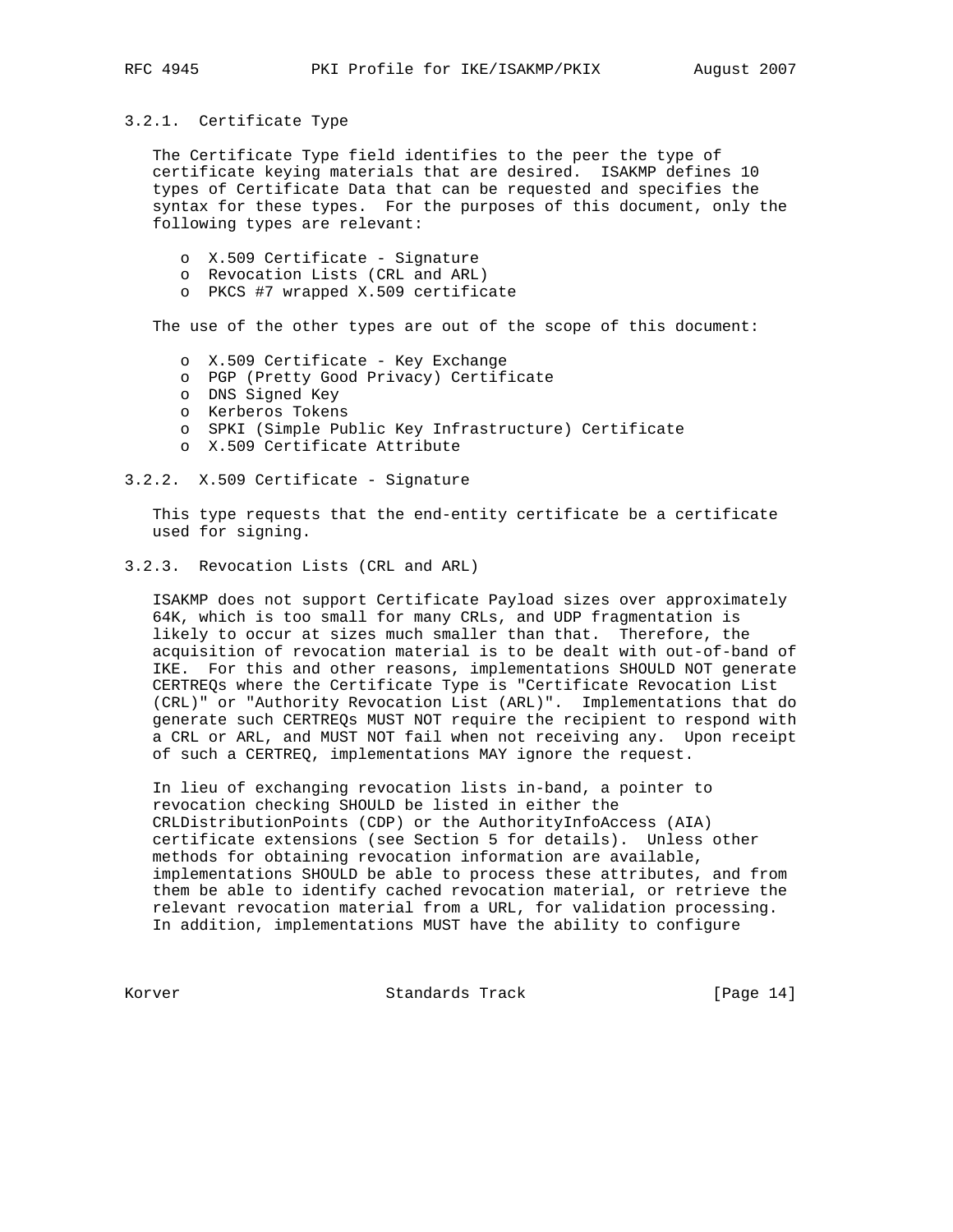validation checking information for each certification authority. Regardless of the method (CDP, AIA, or static configuration), the acquisition of revocation material SHOULD occur out-of-band of IKE. Note, however, that an inability to access revocation status data through out-of-band means provides a potential security vulnerability that could potentially be exploited by an attacker.

3.2.4. PKCS #7 wrapped X.509 certificate

 This ID type defines a particular encoding (not a particular certificate type); some current implementations may ignore CERTREQs they receive that contain this ID type, and the editors are unaware of any implementations that generate such CERTREQ messages. Therefore, the use of this type is deprecated. Implementations SHOULD NOT require CERTREQs that contain this Certificate Type. Implementations that receive CERTREQs that contain this ID type MAY treat such payloads as synonymous with "X.509 Certificate - Signature".

3.2.5. Location of Certificate Request Payloads

In IKEv1 Main Mode, the CERTREQ payload MUST be in messages 4 and 5.

3.2.6. Presence or Absence of Certificate Request Payloads

 When in-band exchange of certificate keying materials is desired, implementations MUST inform the peer of this by sending at least one CERTREQ. In other words, an implementation that does not send any CERTREQs during an exchange SHOULD NOT expect to receive any CERT payloads.

- 3.2.7. Certificate Requests
- 3.2.7.1. Specifying Certification Authorities

 When requesting in-band exchange of keying materials, implementations SHOULD generate CERTREQs for every peer trust anchor that local policy explicitly deems trusted during a given exchange. Implementations SHOULD populate the Certification Authority field with the Subject field of the trust anchor, populated such that binary comparison of the Subject and the Certification Authority will succeed.

Korver Standards Track [Page 15]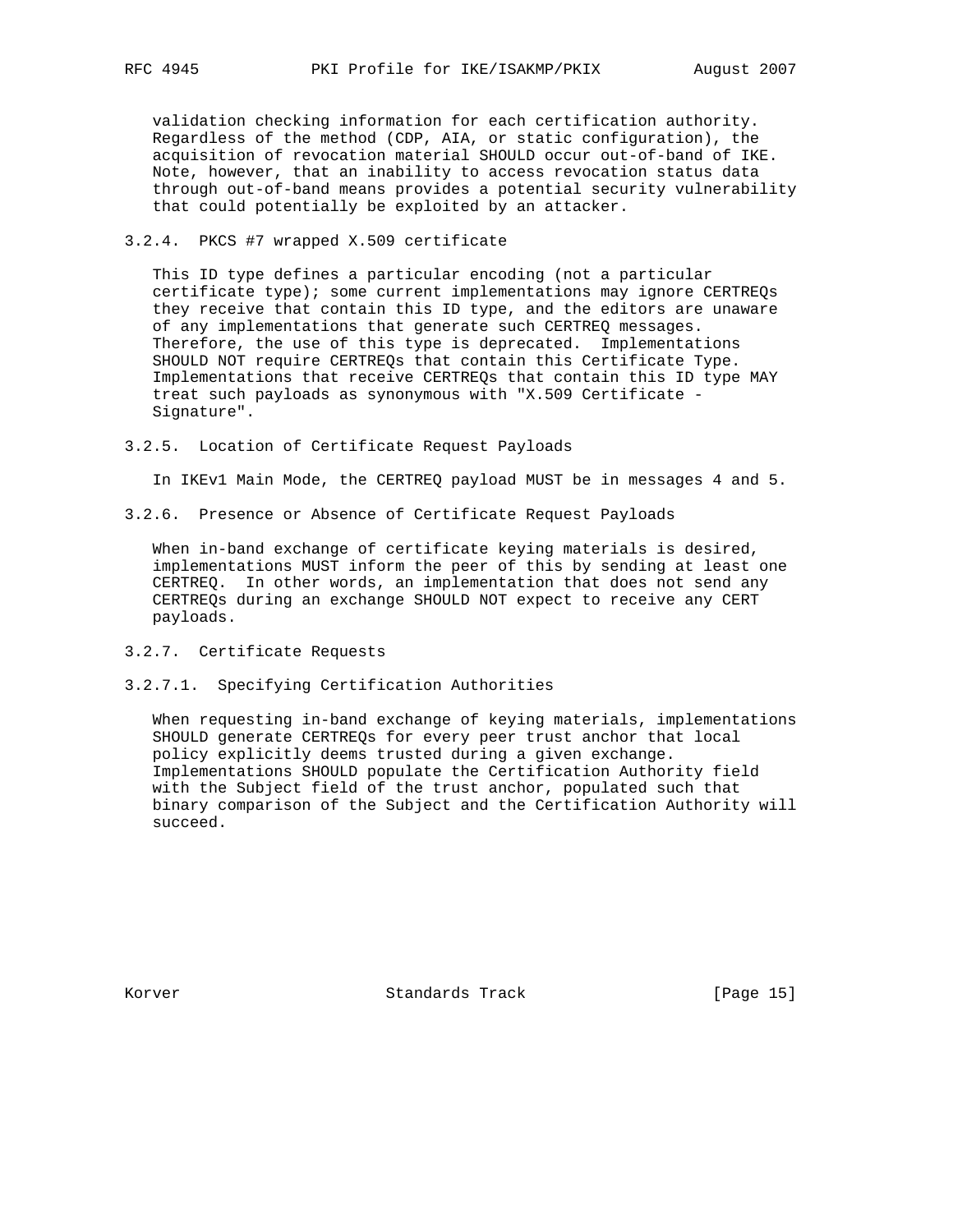Upon receipt of a CERTREQ, implementations MUST respond by sending at least the end-entity certificate corresponding to the Certification Authority listed in the CERTREQ unless local security policy configuration specifies that keying materials must be exchanged out of-band. Implementations MAY send certificates other than the end entity certificate (see Section 3.3 for discussion).

 Note that, in the case where multiple end-entity certificates may be available that chain to different trust anchors, implementations SHOULD resort to local heuristics to determine which trust anchor is most appropriate to use for generating the CERTREQ. Such heuristics are out of the scope of this document.

#### 3.2.7.2. Empty Certification Authority Field

 Implementations SHOULD generate CERTREQs where the Certificate Type is "X.509 Certificate - Signature" and where the Certification Authority field is not empty. However, implementations MAY generate CERTREQs with an empty Certification Authority field under special conditions. Although PKIX prohibits certificates with an empty Issuer field, there does exist a use case where doing so is appropriate, and carries special meaning in the IKE context. This has become a convention within the IKE interoperability tests and usage space, and so its use is specified, explained here for the sake of interoperability.

 USE CASE: Consider the rare case where you have a gateway with multiple policies for a large number of IKE peers: some of these peers are business partners, some are remote-access employees, some are teleworkers, some are branch offices, and/or the gateway may be simultaneously serving many customers (e.g., Virtual Routers). The total number of certificates, and corresponding trust anchors, is very high -- say, hundreds. Each of these policies is configured with one or more acceptable trust anchors, so that in total, the gateway has one hundred (100) trust anchors that could possibly used to authenticate an incoming connection. Assume that many of those connections originate from hosts/gateways with dynamically assigned IP addresses, so that the source IP of the IKE initiator is not known to the gateway, nor is the identity of the initiator (until it is revealed in Main Mode message 5). In IKE main mode message 4, the responder gateway will need to send a CERTREQ to the initiator. Given this example, the gateway will have no idea which of the hundred possible Certification Authorities to send in the CERTREQ. Sending all possible Certification Authorities will cause significant processing delays, bandwidth consumption, and UDP fragmentation, so this tactic is ruled out.

Korver Standards Track [Page 16]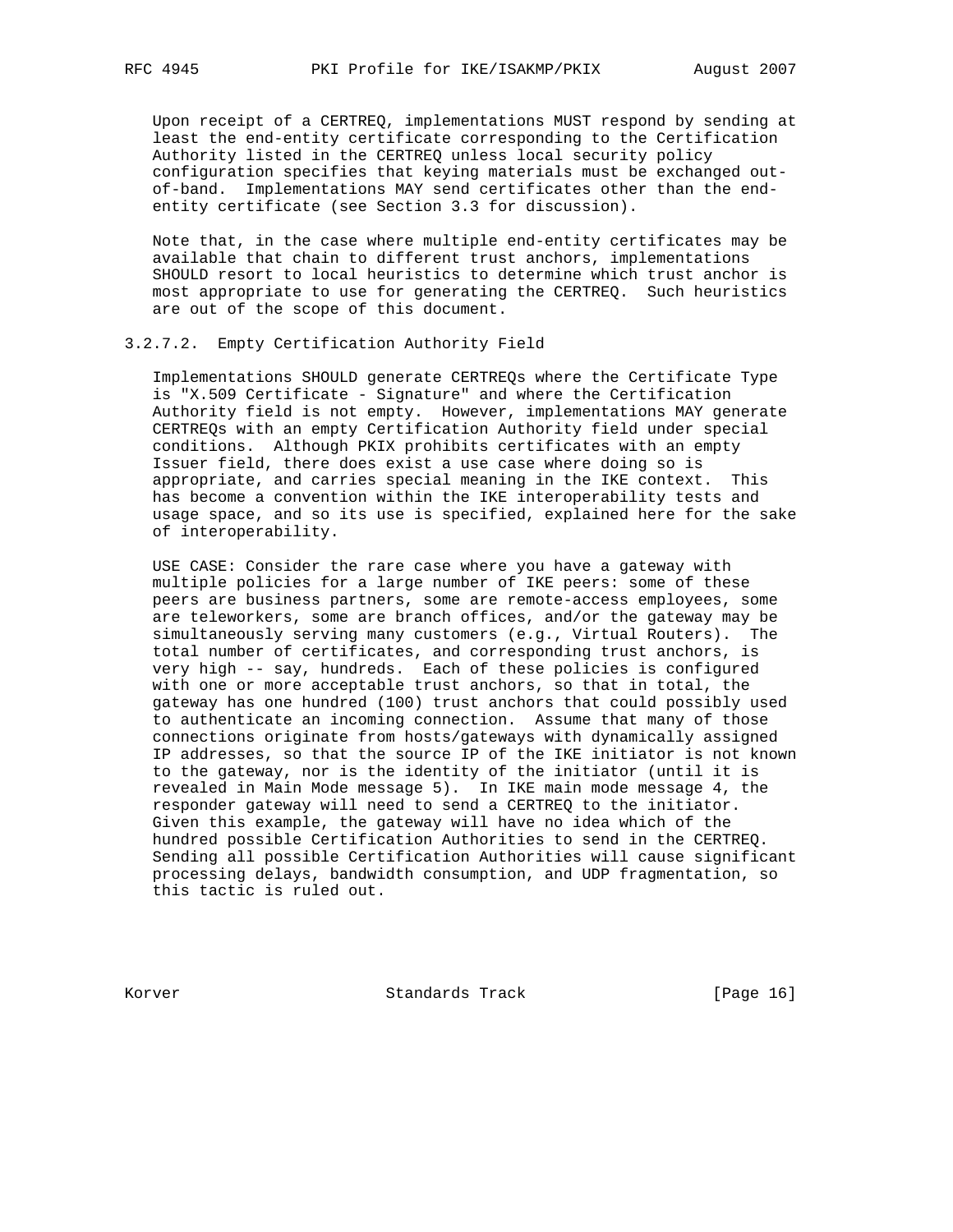In such a deployment, the responder gateway implementation should be able to do all it can to indicate a Certification Authority in the CERTREQ. This means the responder SHOULD first check SPD to see if it can match the source IP, and find some indication of which CA is associated with that IP. If this fails (because the source IP is not familiar, as in the case above), then the responder SHOULD have a configuration option specifying which CAs are the default CAs to indicate in CERTREQ during such ambiguous connections (e.g., send CERTREQ with these N CAs if there is an unknown source IP). If such a fall-back is not configured or impractical in a certain deployment scenario, then the responder implementation SHOULD have both of the following configuration options:

- o send a CERTREQ payload with an empty Certification Authority field, or
- o terminate the negotiation with an appropriate error message and audit log entry.

 Receiving a CERTREQ payload with an empty Certification Authority field indicates that the recipient should send all/any end-entity certificates it has, regardless of the trust anchor. The initiator should be aware of what policy and which identity it will use, as it initiated the connection on a matched policy to begin with, and can thus respond with the appropriate certificate.

 If, after sending an empty CERTREQ in Main Mode message 4, a responder receives a certificate in message 5 that chains to a trust anchor that the responder either (a) does NOT support, or (b) was not configured for the policy (that policy was now able to be matched due to having the initiator's certificate present), this MUST be treated as an error, and security association setup MUST be aborted. This event SHOULD be auditable.

 Instead of sending an empty CERTREQ, the responder implementation MAY be configured to terminate the negotiation on the grounds of a conflict with locally configured security policy.

 The decision of which to configure is a matter of local security policy; this document RECOMMENDS that both options be presented to administrators.

 More examples and explanation of this issue are included in "More on Empty CERTREQs" (Appendix B).

Korver Standards Track [Page 17]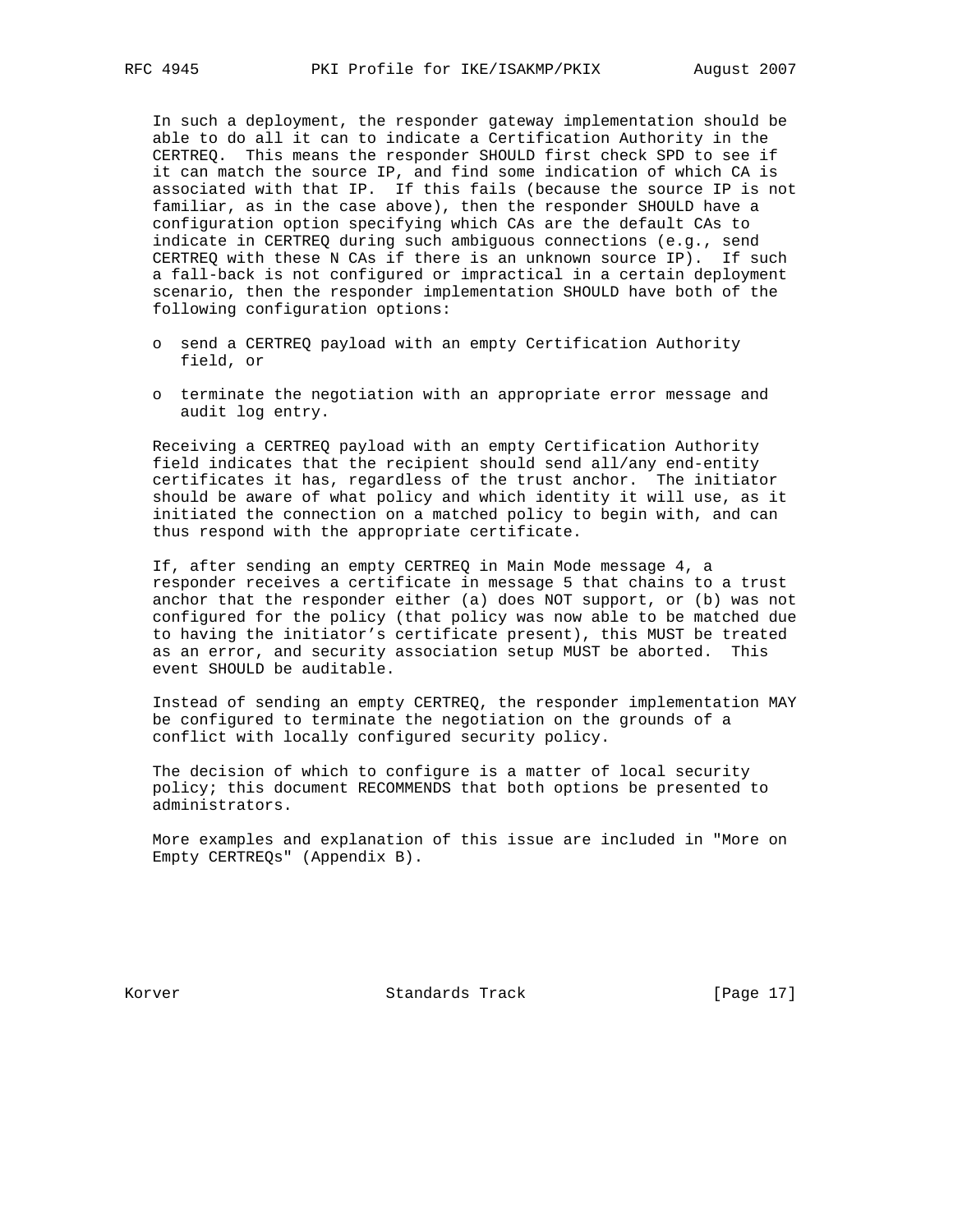# 3.2.8. Robustness

3.2.8.1. Unrecognized or Unsupported Certificate Types

 Implementations MUST be able to deal with receiving CERTREQs with unsupported Certificate Types. Absent any recognized and supported CERTREQ types, implementations MAY treat them as if they are of a supported type with the Certification Authority field left empty, depending on local policy. ISAKMP [2] Section 5.10, "Certificate Request Payload Processing", specifies additional processing.

3.2.8.2. Undecodable Certification Authority Fields

 Implementations MUST be able to deal with receiving CERTREQs with undecodable Certification Authority fields. Implementations MAY ignore such payloads, depending on local policy. ISAKMP specifies other actions which may be taken.

3.2.8.3. Ordering of Certificate Request Payloads

Implementations MUST NOT assume that CERTREQs are ordered in any way.

- 3.2.9. Optimizations
- 3.2.9.1. Duplicate Certificate Request Payloads

 Implementations SHOULD NOT send duplicate CERTREQs during an exchange.

3.2.9.2. Name Lowest 'Common' Certification Authorities

 When a peer's certificate keying material has been cached, an implementation can send a hint to the peer to elide some of the certificates the peer would normally include in the response. In addition to the normal set of CERTREQs that are sent specifying the trust anchors, an implementation MAY send CERTREQs specifying the relevant cached end-entity certificates. When sending these hints, it is still necessary to send the normal set of trust anchor CERTREQs because the hints do not sufficiently convey all of the information required by the peer. Specifically, either the peer may not support this optimization or there may be additional chains that could be used in this context but will not be if only the end-entity certificate is specified.

 No special processing is required on the part of the recipient of such a CERTREQ, and the end-entity certificates will still be sent. On the other hand, the recipient MAY elect to elide certificates based on receipt of such hints.

Korver Standards Track [Page 18]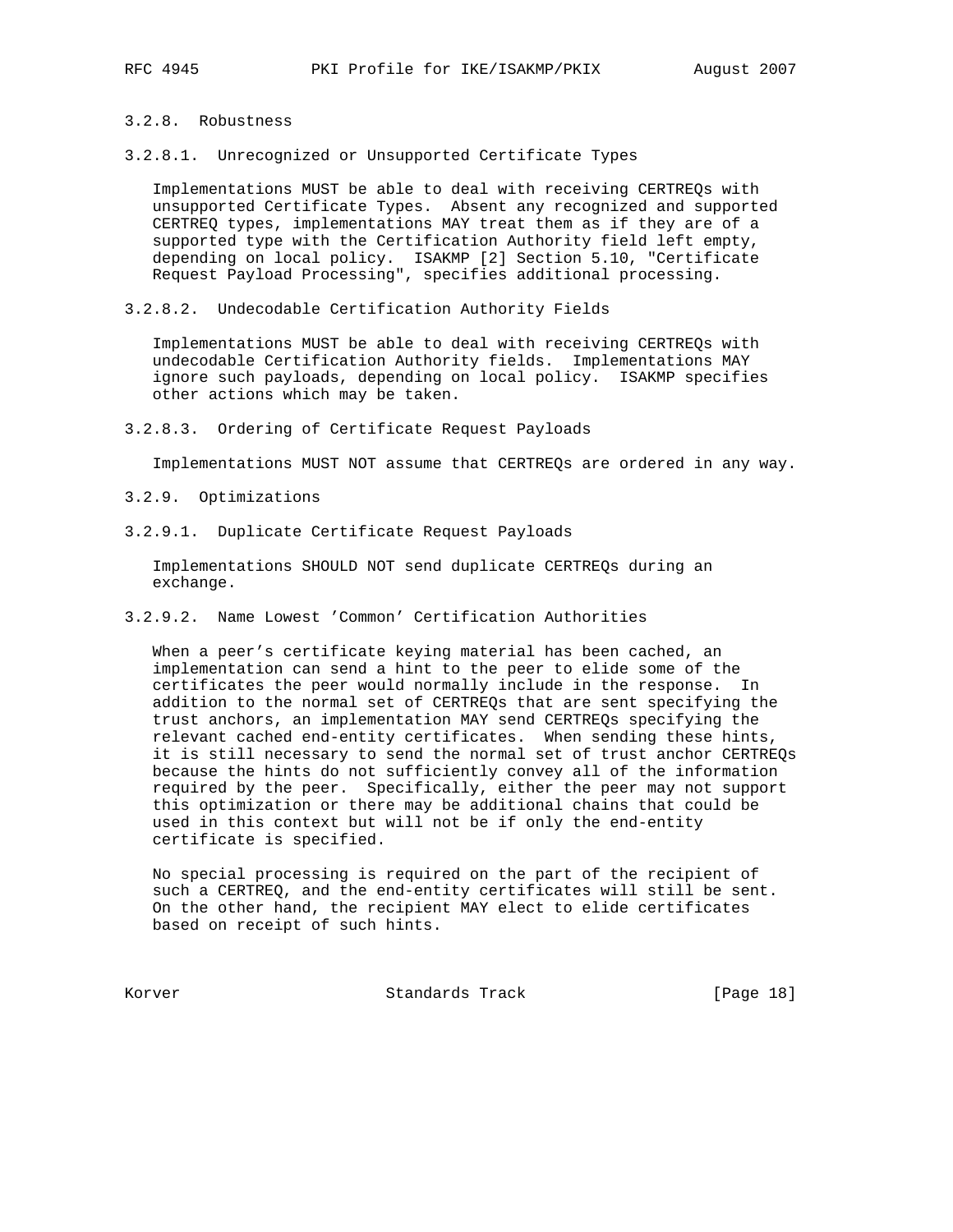CERTREQs must contain information that identifies a Certification Authority certificate, which results in the peer always sending at least the end-entity certificate. Always sending the end-entity certificate allows implementations to determine unambiguously when a new certificate is being used by a peer (perhaps because the previous certificate has just expired), which may result in a failure because a new intermediate CA certificate might not be available to validate the new end-entity certificate). Implementations that implement this optimization MUST recognize when the end-entity certificate has changed and respond to it by not performing this optimization if the exchange must be retried so that any missing keying materials will be sent during retry.

## 3.2.9.3. Example

 Imagine that an IKEv1 implementation has previously received and cached the peer certificate chain TA->CA1->CA2->EE. If, during a subsequent exchange, this implementation sends a CERTREQ containing the Subject field in certificate TA, this implementation is requesting that the peer send at least three certificates: CA1, CA2, and EE. On the other hand, if this implementation also sends a CERTREQ containing the Subject field of CA2, the implementation is providing a hint that only one certificate needs to be sent: EE. Note that in this example, the fact that TA is a trust anchor should not be construed to imply that TA is a self-signed certificate.

## 3.3. Certificate Payload

 The Certificate (CERT) Payload allows the peer to transmit a single certificate or CRL. Multiple certificates should be transmitted in multiple payloads. For backwards-compatibility reasons, implementations MAY send intermediate CA certificates in addition to the appropriate end-entity certificate(s), but SHOULD NOT send any CRLs, ARLs, or trust anchors. Exchanging trust anchors and especially CRLs and ARLs in IKE would increase the likelihood of UDP fragmentation, make the IKE exchange more complex, and consume additional network bandwidth.

 Note, however, that while the sender of the CERT payloads SHOULD NOT send any certificates it considers trust anchors, it's possible that the recipient may consider any given intermediate CA certificate to be a trust anchor. For instance, imagine the sender has the certificate chain TA1->CA1->EE1 while the recipient has the certificate chain TA2->EE2 where TA2=CA1. The sender is merely including an intermediate CA certificate, while the recipient receives a trust anchor.

Korver Standards Track [Page 19]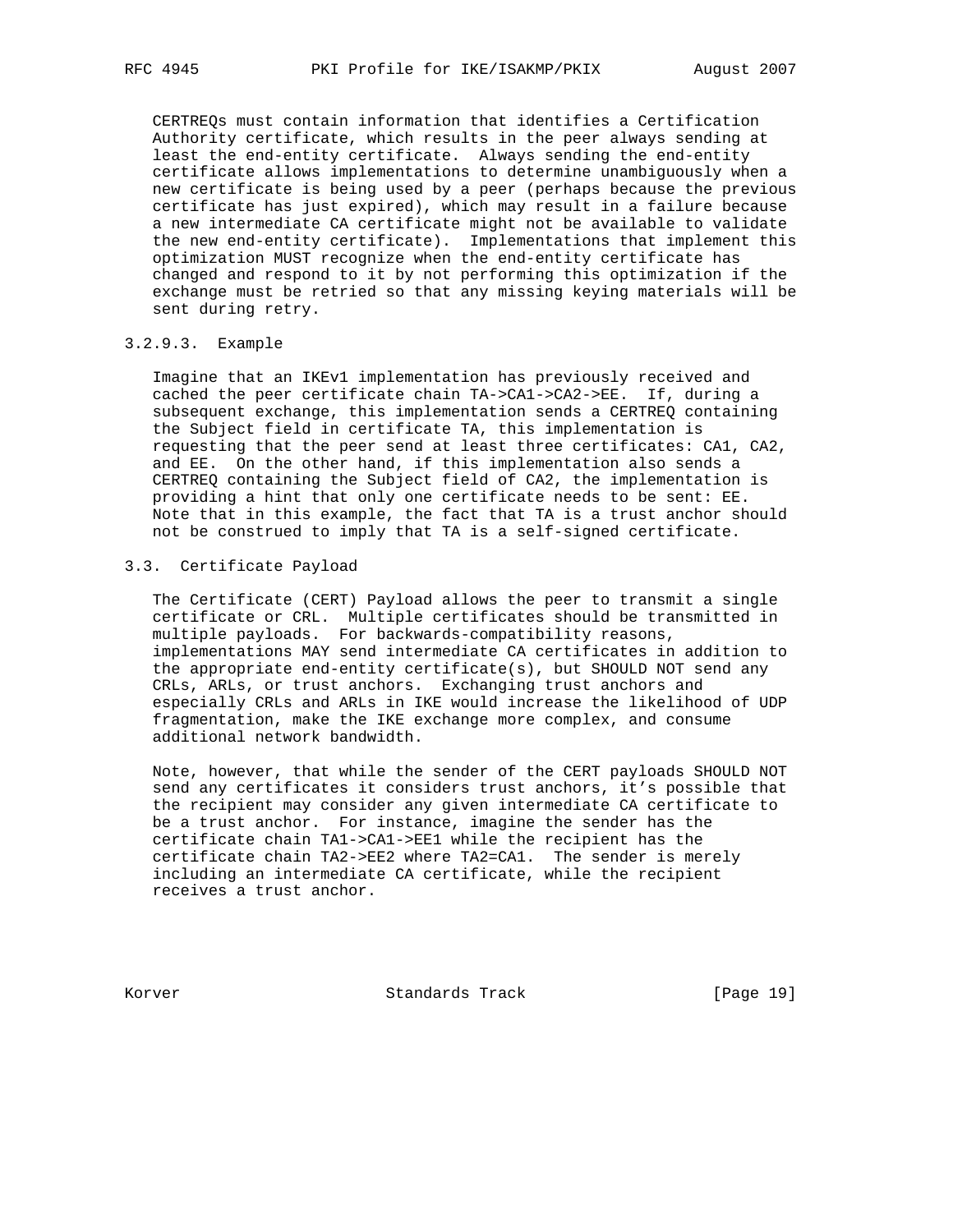However, not all certificate forms that are legal in the PKIX certificate profile make sense in the context of IPsec. The issue of how to represent IKE-meaningful name-forms in a certificate is especially problematic. This document provides a profile for a subset of the PKIX certificate profile that makes sense for IKEv1/ ISAKMP.

## 3.3.1. Certificate Type

 The Certificate Type field identifies to the peer the type of certificate keying materials that are included. ISAKMP defines 10 types of Certificate Data that can be sent and specifies the syntax for these types. For the purposes of this document, only the following types are relevant:

- o X.509 Certificate Signature
- o Revocation Lists (CRL and ARL)
- o PKCS #7 wrapped X.509 certificate

The use of the other types are out of the scope of this document:

- o X.509 Certificate Key Exchange
- o PGP Certificate
- o DNS Signed Key
- o Kerberos Tokens
- o SPKI Certificate
- o X.509 Certificate Attribute
- 3.3.2. X.509 Certificate Signature

 This type specifies that Certificate Data contains a certificate used for signing.

3.3.3. Revocation Lists (CRL and ARL)

 These types specify that Certificate Data contains an X.509 CRL or ARL. These types SHOULD NOT be sent in IKE. See Section 3.2.3 for discussion.

3.3.4. PKCS #7 Wrapped X.509 Certificate

 This type defines a particular encoding, not a particular certificate type. Implementations SHOULD NOT generate CERTs that contain this Certificate Type. Implementations SHOULD accept CERTs that contain this Certificate Type because several implementations are known to generate them. Note that those implementations sometimes include

Korver Standards Track [Page 20]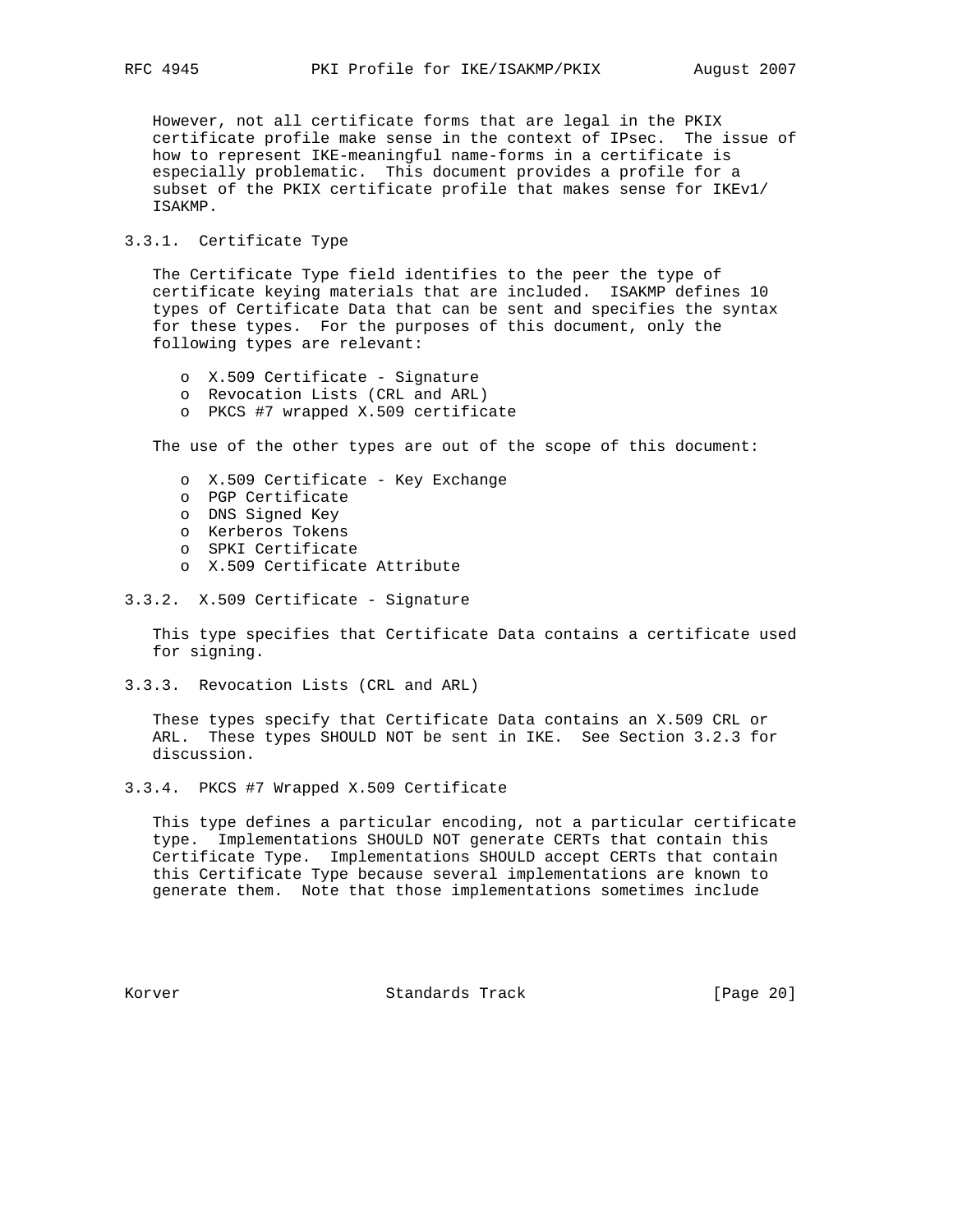entire certificate hierarchies inside a single CERT PKCS #7 payload, which violates the requirement specified in ISAKMP that this payload contain a single certificate.

3.3.5. Location of Certificate Payloads

In IKEv1 Main Mode, the CERT payload MUST be in messages 5 and 6.

3.3.6. Certificate Payloads Not Mandatory

 An implementation that does not receive any CERTREQs during an exchange SHOULD NOT send any CERT payloads, except when explicitly configured to proactively send CERT payloads in order to interoperate with non-compliant implementations that fail to send CERTREQs even when certificates are desired. In this case, an implementation MAY send the certificate chain (not including the trust anchor) associated with the end-entity certificate. This MUST NOT be the default behavior of implementations.

 Implementations whose local security policy configuration expects that a peer must receive certificates through out-of-band means SHOULD ignore any CERTREQ messages that are received. Such a condition has been known to occur due to non-compliant or buggy implementations.

 Implementations that receive CERTREQs from a peer that contain only unrecognized Certification Authorities MAY elect to terminate the exchange, in order to avoid unnecessary and potentially expensive cryptographic processing, denial-of-service (resource starvation) attacks.

3.3.7. Response to Multiple Certification Authority Proposals

 In response to multiple CERTREQs that contain different Certification Authority identities, implementations MAY respond using an end-entity certificate which chains to a CA that matches any of the identities provided by the peer.

3.3.8. Using Local Keying Materials

 Implementations MAY elect to skip parsing or otherwise decoding a given set of CERTs if those same keying materials are available via some preferable means, such as the case where certificates from a previous exchange have been cached.

Korver Standards Track [Page 21]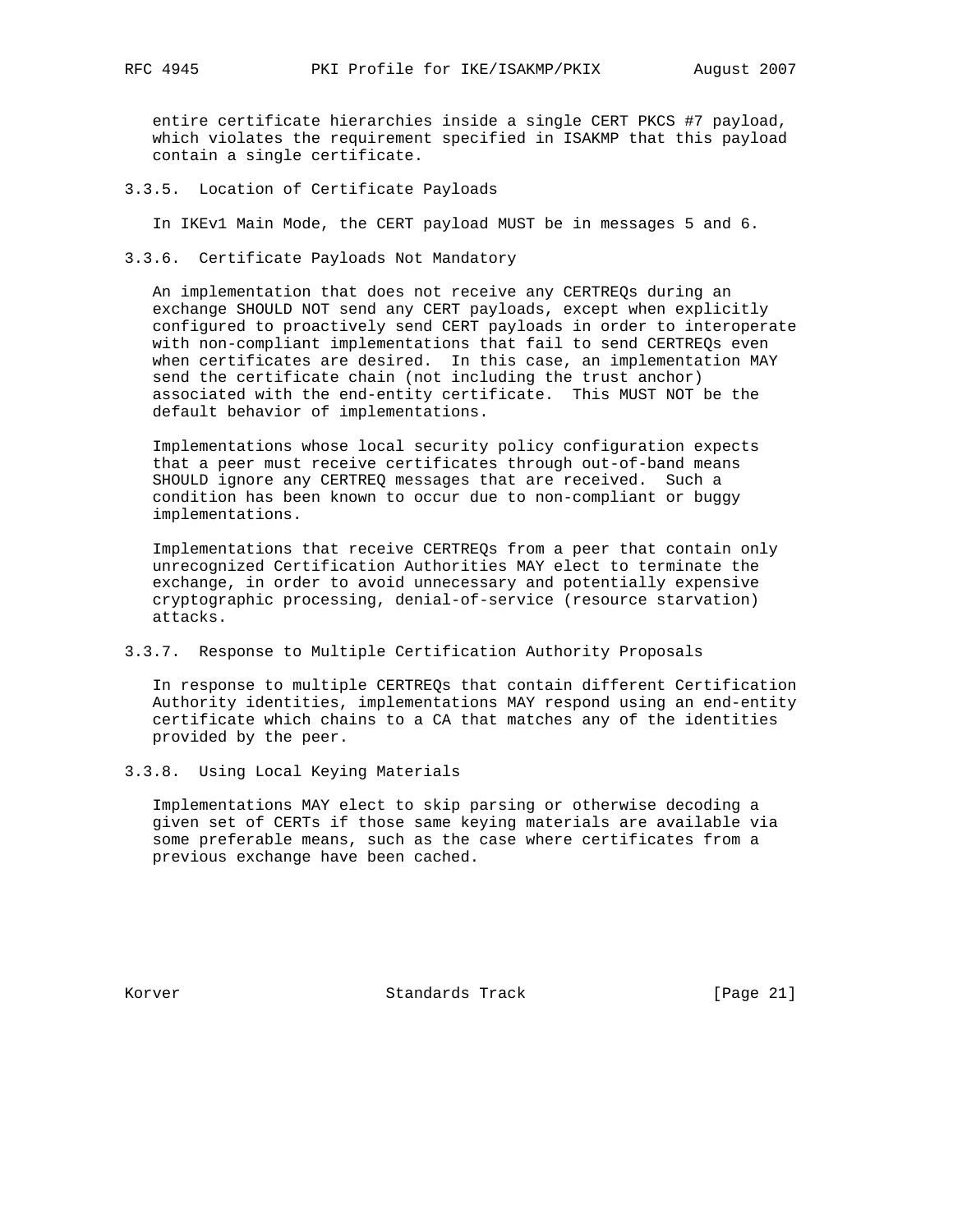3.3.9. Multiple End-Entity Certificates

 Implementations SHOULD NOT send multiple end-entity certificates and recipients SHOULD NOT be expected to iterate over multiple end-entity certificates.

 If multiple end-entity certificates are sent, they MUST have the same public key; otherwise, the responder does not know which key was used in the Main Mode message 5.

- 3.3.10. Robustness
- 3.3.10.1. Unrecognized or Unsupported Certificate Types

 Implementations MUST be able to deal with receiving CERTs with unrecognized or unsupported Certificate Types. Implementations MAY discard such payloads, depending on local policy. ISAKMP [2] Section 5.10, "Certificate Request Payload Processing", specifies additional processing.

3.3.10.2. Undecodable Certificate Data Fields

 Implementations MUST be able to deal with receiving CERTs with undecodable Certificate Data fields. Implementations MAY discard such payloads, depending on local policy. ISAKMP specifies other actions that may be taken.

3.3.10.3. Ordering of Certificate Payloads

Implementations MUST NOT assume that CERTs are ordered in any way.

3.3.10.4. Duplicate Certificate Payloads

 Implementations MUST support receiving multiple identical CERTs during an exchange.

3.3.10.5. Irrelevant Certificates

 Implementations MUST be prepared to receive certificates and CRLs that are not relevant to the current exchange. Implementations MAY discard such extraneous certificates and CRLs.

 Implementations MAY send certificates that are irrelevant to an exchange. One reason for including certificates that are irrelevant to an exchange is to minimize the threat of leaking identifying information in exchanges where CERT is not encrypted in IKEv1. It should be noted, however, that this probably provides rather poor protection against leaking the identity.

Korver Standards Track [Page 22]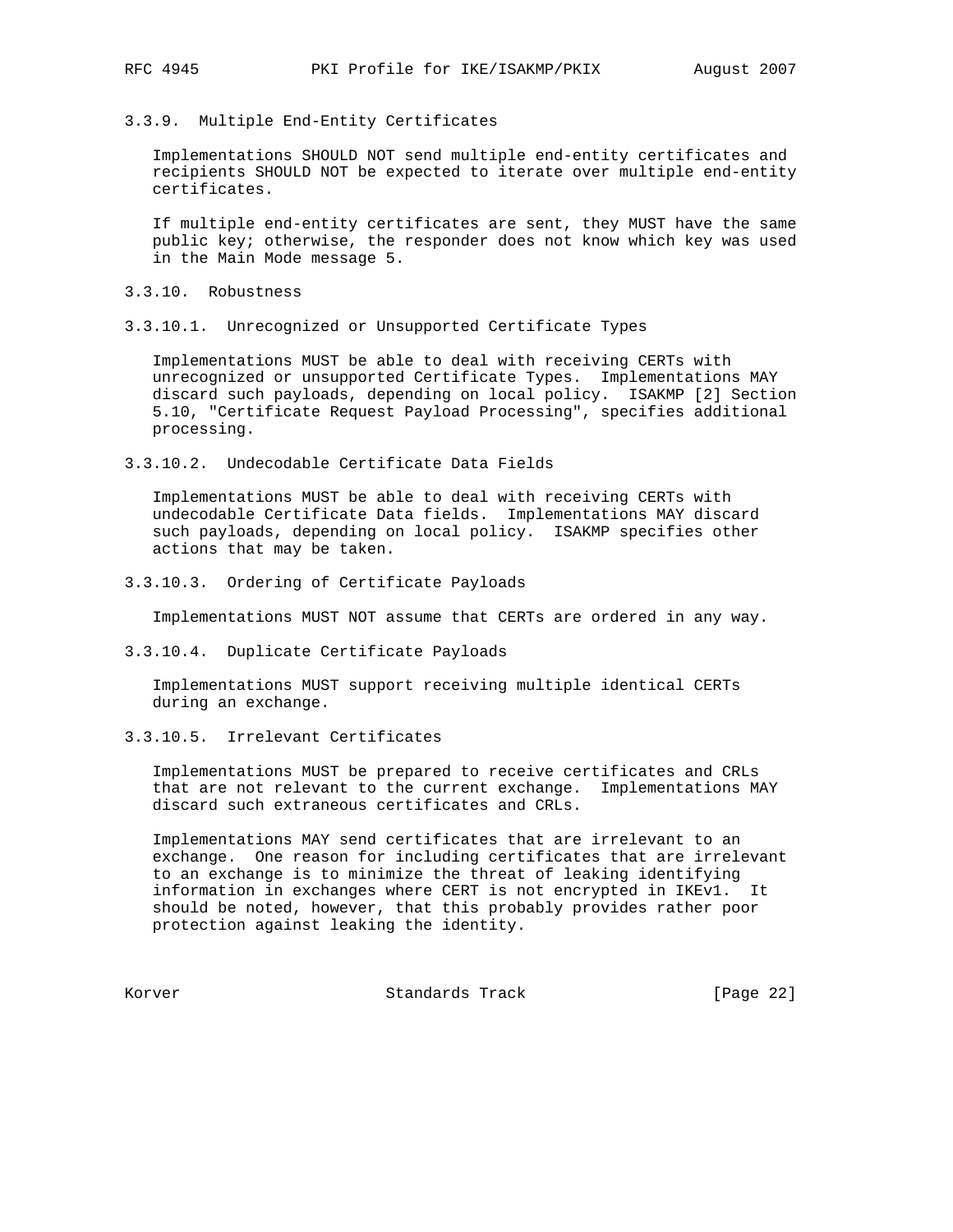Another reason for including certificates that seem irrelevant to an exchange is that there may be two chains from the Certification Authority to the end entity, each of which is only valid with certain validation parameters (such as acceptable policies). Since the end entity doesn't know which parameters the relying party is using, it should send the certificates needed for both chains (even if there's only one CERTREQ).

 Implementations SHOULD NOT send multiple end-entity certificates and recipients SHOULD NOT be expected to iterate over multiple end-entity certificates.

- 3.3.11. Optimizations
- 3.3.11.1. Duplicate Certificate Payloads

 Implementations SHOULD NOT send duplicate CERTs during an exchange. Such payloads should be suppressed.

3.3.11.2. Send Lowest 'Common' Certificates

 When multiple CERTREQs are received that specify certification authorities within the end-entity certificate chain, implementations MAY send the shortest chain possible. However, implementations SHOULD always send the end-entity certificate. See Section 3.2.9.2 for more discussion of this optimization.

3.3.11.3. Ignore Duplicate Certificate Payloads

 Implementations MAY employ local means to recognize CERTs that have already been received and SHOULD discard these duplicate CERTs.

3.3.11.4. Hash Payload

 IKEv1 specifies the optional use of the Hash Payload to carry a pointer to a certificate in either of the Phase 1 public key encryption modes. This pointer is used by an implementation to locate the end-entity certificate that contains the public key that a peer should use for encrypting payloads during the exchange.

 Implementations SHOULD include this payload whenever the public portion of the keypair has been placed in a certificate.

Korver Standards Track [Page 23]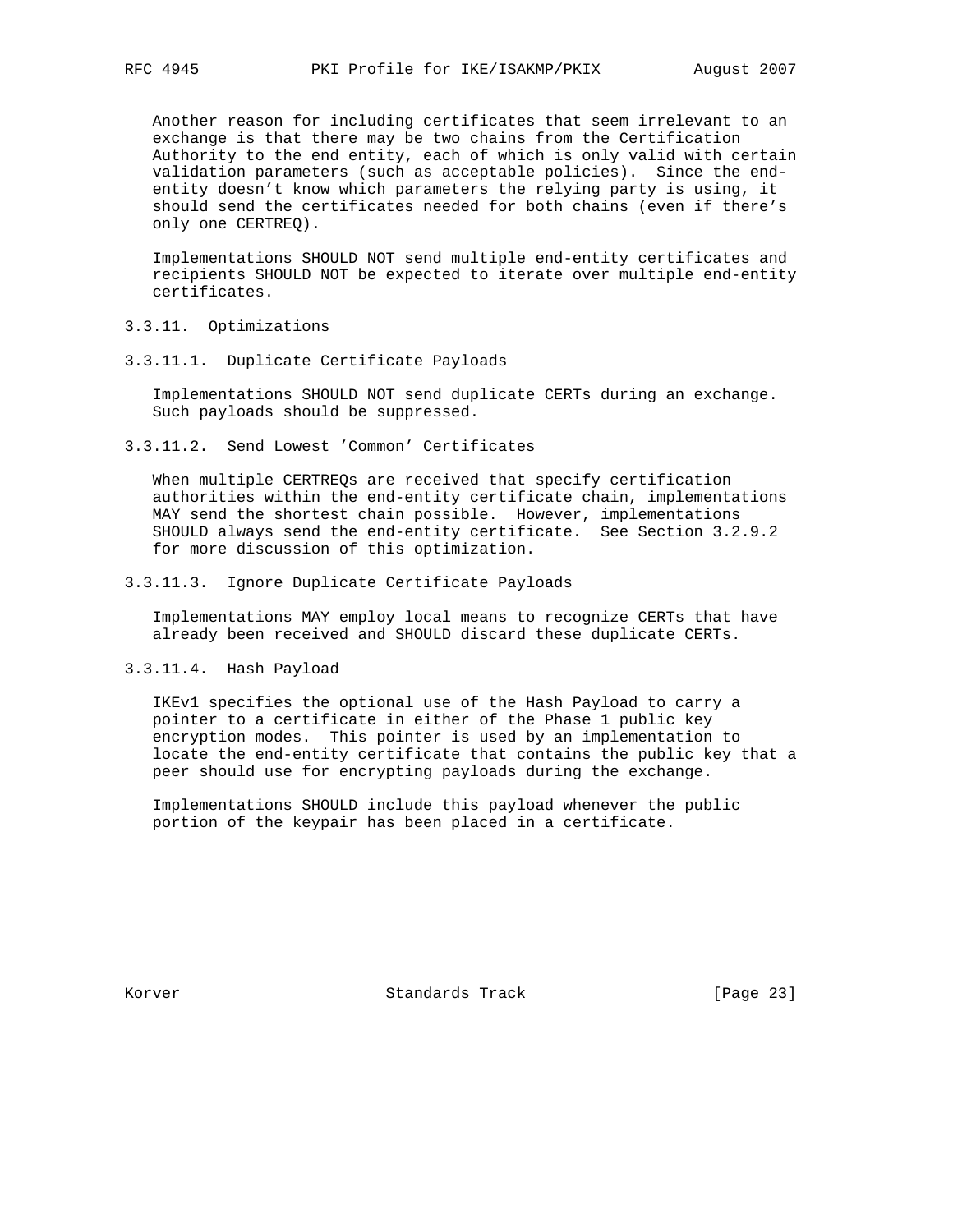#### 4.1. Identification Payload

 The Peer Authorization Database (PAD) as described in RFC 4301 [14] describes the use of the ID payload in IKEv2 and provides a formal model for the binding of identity to policy in addition to providing services that deal more specifically with the details of policy enforcement, which are generally out of scope of this document. The PAD is intended to provide a link between the SPD and the security association management in protocols such as IKE. See RFC 4301 [14], Section 4.4.3 for more details.

 Note that IKEv2 adds an optional IDr payload in the second exchange that the initiator may send to the responder in order to specify which of the responder's multiple identities should be used. The responder MAY choose to send an IDr in the third exchange that differs in type or content from the initiator-generated IDr. The initiator MUST be able to receive a responder-generated IDr that is a different type from the one the initiator generated.

4.2. Certificate Request Payload

4.2.1. Revocation Lists (CRL and ARL)

 IKEv2 does not support Certificate Payload sizes over approximately 64K. See Section 3.2.3 for the problems this can cause.

4.2.1.1. IKEv2's Hash and URL of X.509 certificate

 This ID type defines a request for the peer to send a hash and URL of its X.509 certificate, instead of the actual certificate itself. This is a particularly useful mechanism when the peer is a device with little memory and lower bandwidth, e.g., a mobile handset or consumer electronics device.

 If the IKEv2 implementation supports URL lookups, and prefers such a URL to receiving actual certificates, then the implementation will want to send a notify of type HTTP\_CERT\_LOOKUP\_SUPPORTED. From IKEv2 [3], Section 3.10.1, "This notification MAY be included in any message that can include a CERTREQ payload and indicates that the sender is capable of looking up certificates based on an HTTP-based URL (and hence presumably would prefer to receive certificate specifications in that format)". If an HTTP\_CERT\_LOOKUP\_SUPPORTED notification is sent, the sender MUST support the http scheme. See Section 4.3.1 for more discussion of HTTP\_CERT\_LOOKUP\_SUPPORTED.

Korver Standards Track [Page 24]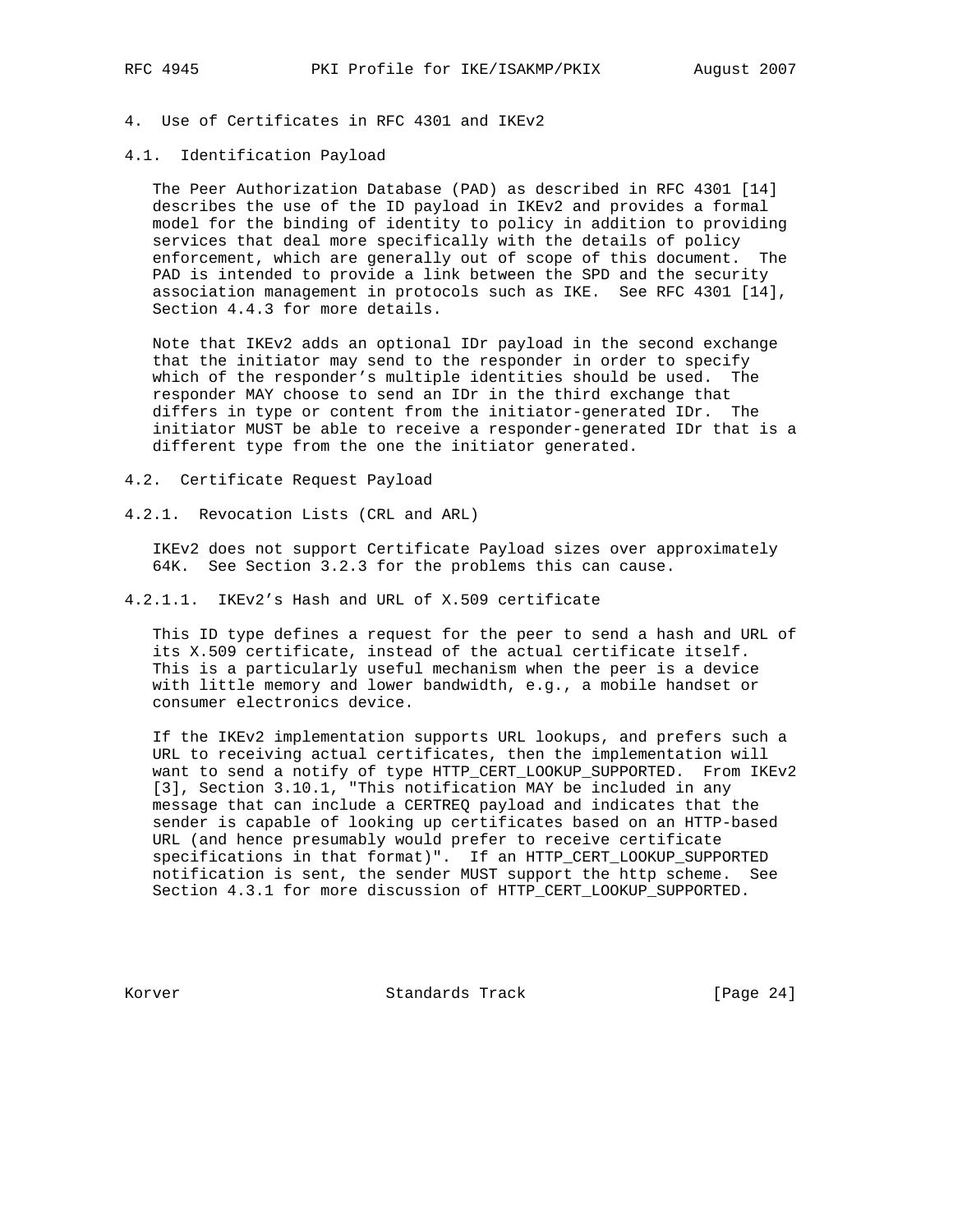4.2.1.2. Location of Certificate Request Payloads

 In IKEv2, the CERTREQ payload must be in messages 2 and 3. Note that in IKEv2, it is possible to have one side authenticating with certificates while the other side authenticates with pre-shared keys.

- 4.3. Certificate Payload
- 4.3.1. IKEv2's Hash and URL of X.509 Certificate

 This type specifies that Certificate Data contains a hash and the URL to a repository where an X.509 certificate can be retrieved.

 An implementation that sends an HTTP\_CERT\_LOOKUP\_SUPPORTED notification MUST support the http scheme and MAY support the ftp scheme, and MUST NOT require any specific form of the url-path, and it SHOULD support having user-name, password, and port parts in the URL. The following are examples of mandatory forms:

- o http://certs.example.com/certificate.cer
- o http://certs.example.com/certs/cert.pl?u=foo;a=pw;valid-to=+86400
- o http://certs.example.com/%0a/../foo/bar/zappa

while the following is an example of a form that SHOULD be supported:

o http://user:password@certs.example.com:8888/certificate.cer

 FTP MAY be supported, and if it is, the following is an example of the ftp scheme that MUST be supported:

- o ftp://ftp.example.com/pub/certificate.cer
- 4.3.2. Location of Certificate Payloads

 In IKEv2, the CERT payload MUST be in messages 3 and 4. Note that in IKEv2, it is possible to have one side authenticating with certificates while the other side authenticates with pre-shared keys.

4.3.3. Ordering of Certificate Payloads

 For IKEv2, implementations MUST NOT assume that any but the first CERT is ordered in any way. IKEv2 specifies that the first CERT contain an end-entity certificate that can be used to authenticate the peer.

Korver **Standards Track** [Page 25]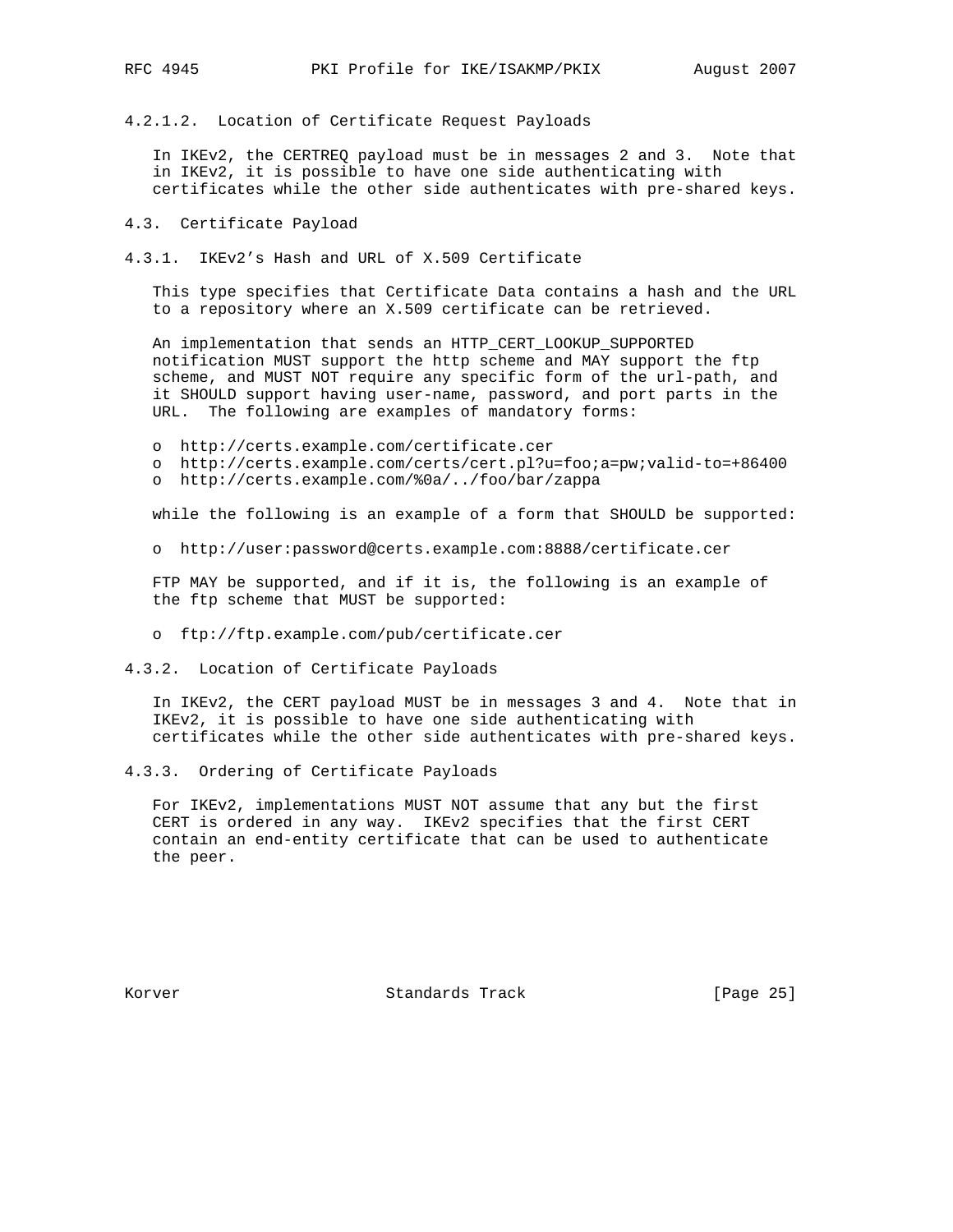## 5. Certificate Profile for IKEv1/ISAKMP and IKEv2

 Except where specifically stated in this document, implementations MUST conform to the requirements of the PKIX [5] certificate profile.

# 5.1. X.509 Certificates

 Users deploying IKE and IPsec with certificates have often had little control over the capabilities of CAs available to them. Implementations of this specification may include configuration knobs to disable checks required by this specification in order to permit use with inflexible and/or noncompliant CAs. However, all checks on certificates exist for a specific reason involving the security of the entire system. Therefore, all checks MUST be enabled by default. Administrators and users ought to understand the security purpose for the various checks, and be clear on what security will be lost by disabling the check.

# 5.1.1. Versions

 Although PKIX states that "implementations SHOULD be prepared to accept any version certificate", in practice, this profile requires certain extensions that necessitate the use of Version 3 certificates for all but self-signed certificates used as trust anchors. Implementations that conform to this document MAY therefore reject Version 1 and Version 2 certificates in all other cases.

## 5.1.2. Subject

 Certification Authority implementations MUST be able to create certificates with Subject fields with at least the following four attributes: CN, C, O, and OU. Implementations MAY support other Subject attributes as well. The contents of these attributes SHOULD be configurable on a certificate-by-certificate basis, as these fields will likely be used by IKE implementations to match SPD policy.

 See Section 3.1.5 for details on how IKE implementations need to be able to process Subject field attributes for SPD policy lookup.

## 5.1.2.1. Empty Subject Name

 IKE Implementations MUST accept certificates that contain an empty Subject field, as specified in the PKIX certificate profile. Identity information in such certificates will be contained entirely in the SubjectAltName extension.

Korver Standards Track [Page 26]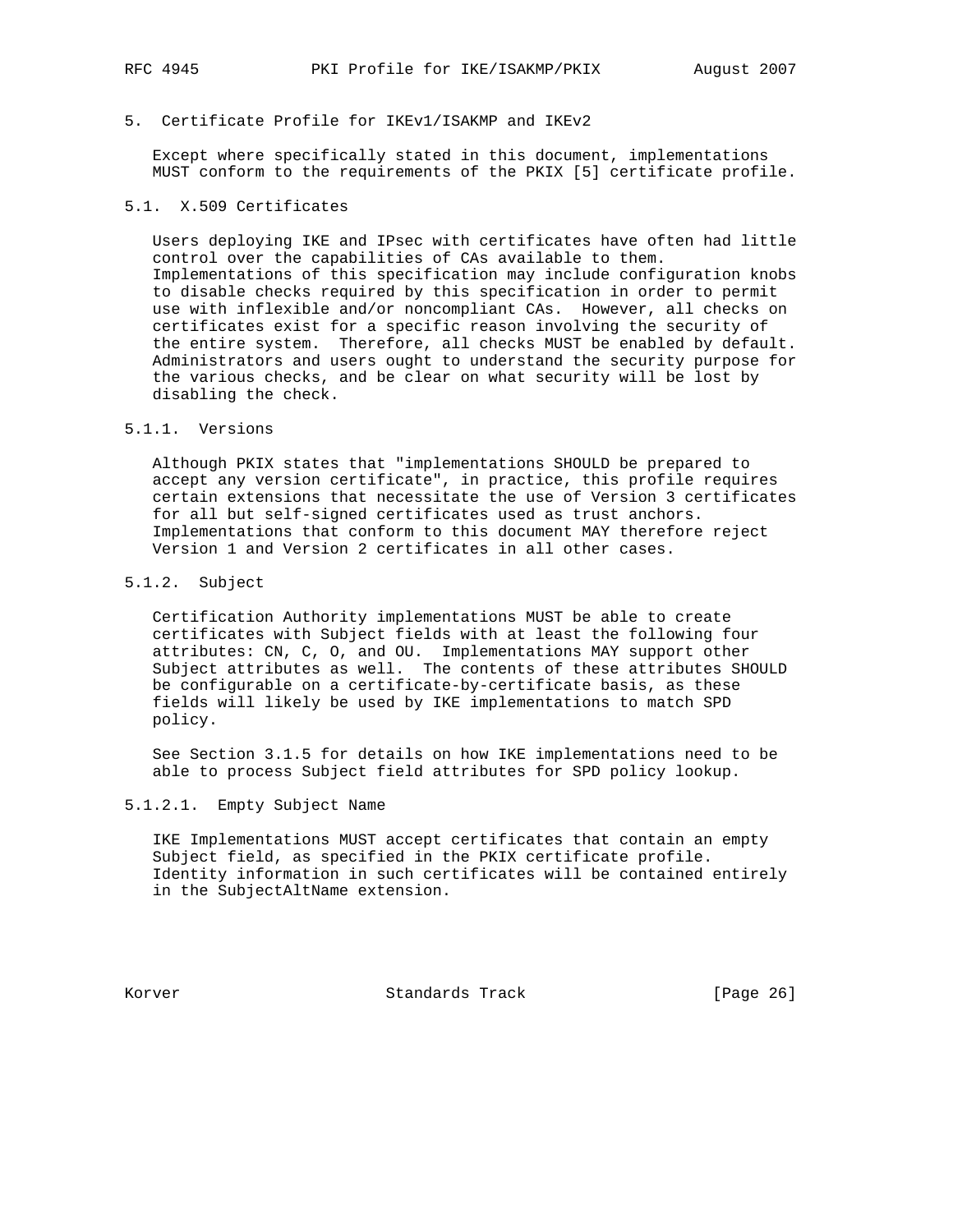5.1.2.2. Specifying Hosts and not FQDN in the Subject Name

 Implementations that desire to place host names that are not intended to be processed by recipients as FQDNs (for instance "Gateway Router") in the Subject MUST use the commonName attribute.

#### 5.1.2.3. EmailAddress

 As specified in the PKIX certificate profile, implementations MUST NOT populate X.500 distinguished names with the emailAddress attribute.

# 5.1.3. X.509 Certificate Extensions

 Conforming IKE implementations MUST recognize extensions that must or may be marked critical according to this specification. These extensions are: KeyUsage, SubjectAltName, and BasicConstraints.

 Certification Authority implementations SHOULD generate certificates such that the extension criticality bits are set in accordance with the PKIX certificate profile and this document. With respect to compliance with the PKIX certificate profile, IKE implementations processing certificates MAY ignore the value of the criticality bit for extensions that are supported by that implementation, but MUST support the criticality bit for extensions that are not supported by that implementation. That is, a relying party SHOULD processes all the extensions it is aware of whether the bit is true or false -- the bit says what happens when a relying party cannot process an extension.

| implements | bit in cert | PKIX mandate | behavior     |
|------------|-------------|--------------|--------------|
| yes        | true        | true         | ok           |
| yes        | true        | false        | ok or reject |
| yes        | false       | true         | ok or reject |
| yes        | false       | false        | ok           |
| no         | true        | true         | reject       |
| no         | true        | false        | reject       |
| no         | false       | true         | reject       |
| no         | false       | false        | ok           |
|            |             |              |              |

#### 5.1.3.1. AuthorityKeyIdentifier and SubjectKeyIdentifier

 Implementations SHOULD NOT assume support for the AuthorityKeyIdentifier or SubjectKeyIdentifier extensions. Thus, Certification Authority implementations should not generate certificate hierarchies that are overly complex to process in the absence of these extensions, such as those that require possibly

Korver Standards Track [Page 27]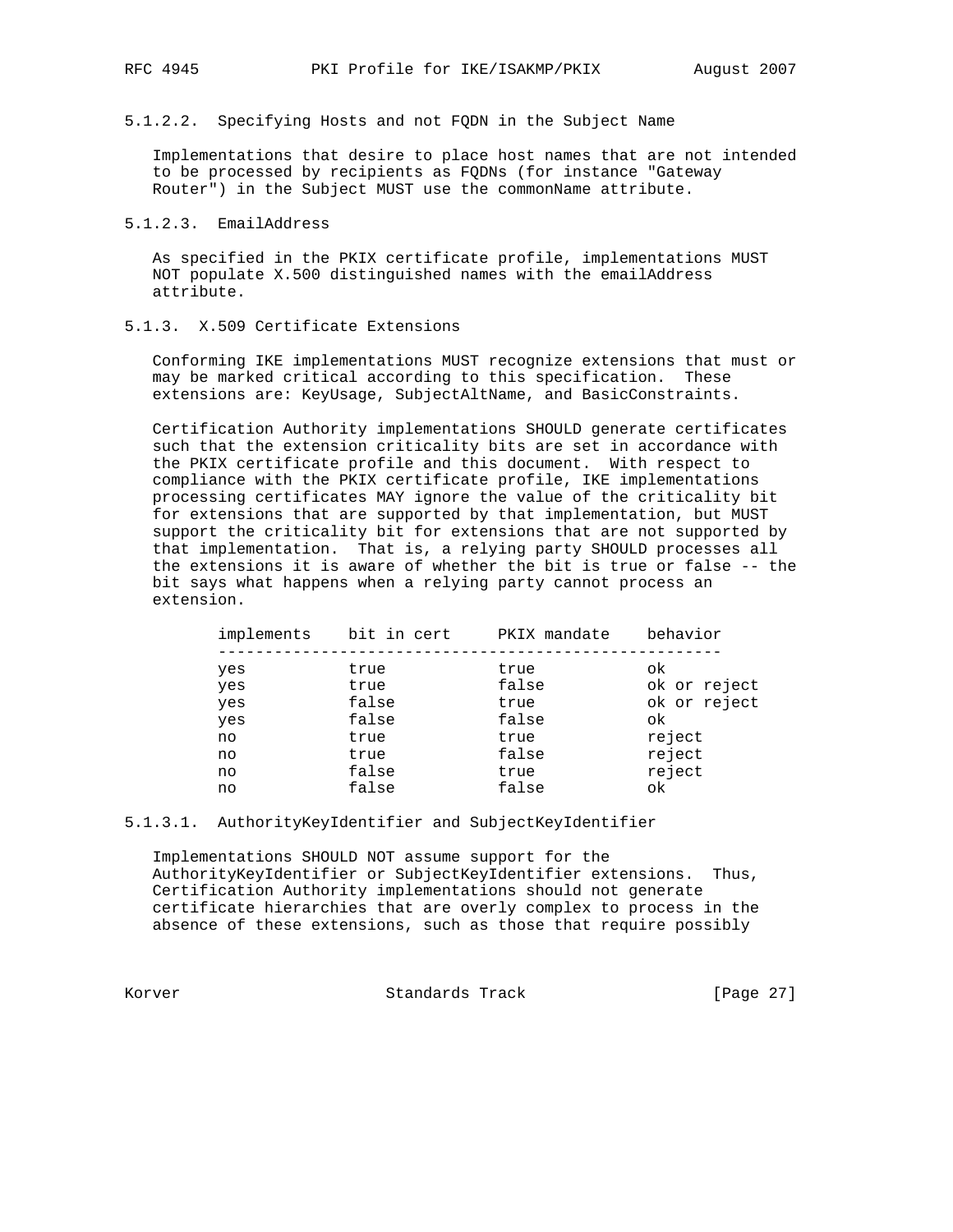verifying a signature against a large number of similarly named CA certificates in order to find the CA certificate that contains the key that was used to generate the signature.

## 5.1.3.2. KeyUsage

 IKE uses an end-entity certificate in the authentication process. The end-entity certificate may be used for multiple applications. As such, the CA can impose some constraints on the manner that a public key ought to be used. The KeyUsage (KU) and ExtendedKeyUsage (EKU) extensions apply in this situation.

 Since we are talking about using the public key to validate a signature, if the KeyUsage extension is present, then at least one of the digitalSignature or the nonRepudiation bits in the KeyUsage extension MUST be set (both can be set as well). It is also fine if other KeyUsage bits are set.

A summary of the logic flow for peer cert validation follows:

- o If no KU extension, continue.
- o If KU present and doesn't mention digitalSignature or nonRepudiation (both, in addition to other KUs, is also fine), reject cert.
- o If none of the above, continue.

#### 5.1.3.3. PrivateKeyUsagePeriod

 The PKIX certificate profile recommends against the use of this extension. The PrivateKeyUsageExtension is intended to be used when signatures will need to be verified long past the time when signatures using the private keypair may be generated. Since IKE security associations (SAs) are short-lived relative to the intended use of this extension in addition to the fact that each signature is validated only a single time, the usefulness of this extension in the context of IKE is unclear. Therefore, Certification Authority implementations MUST NOT generate certificates that contain the PrivateKeyUsagePeriod extension. If an IKE implementation receives a certificate with this set, it SHOULD ignore it.

Korver **Standards Track** [Page 28]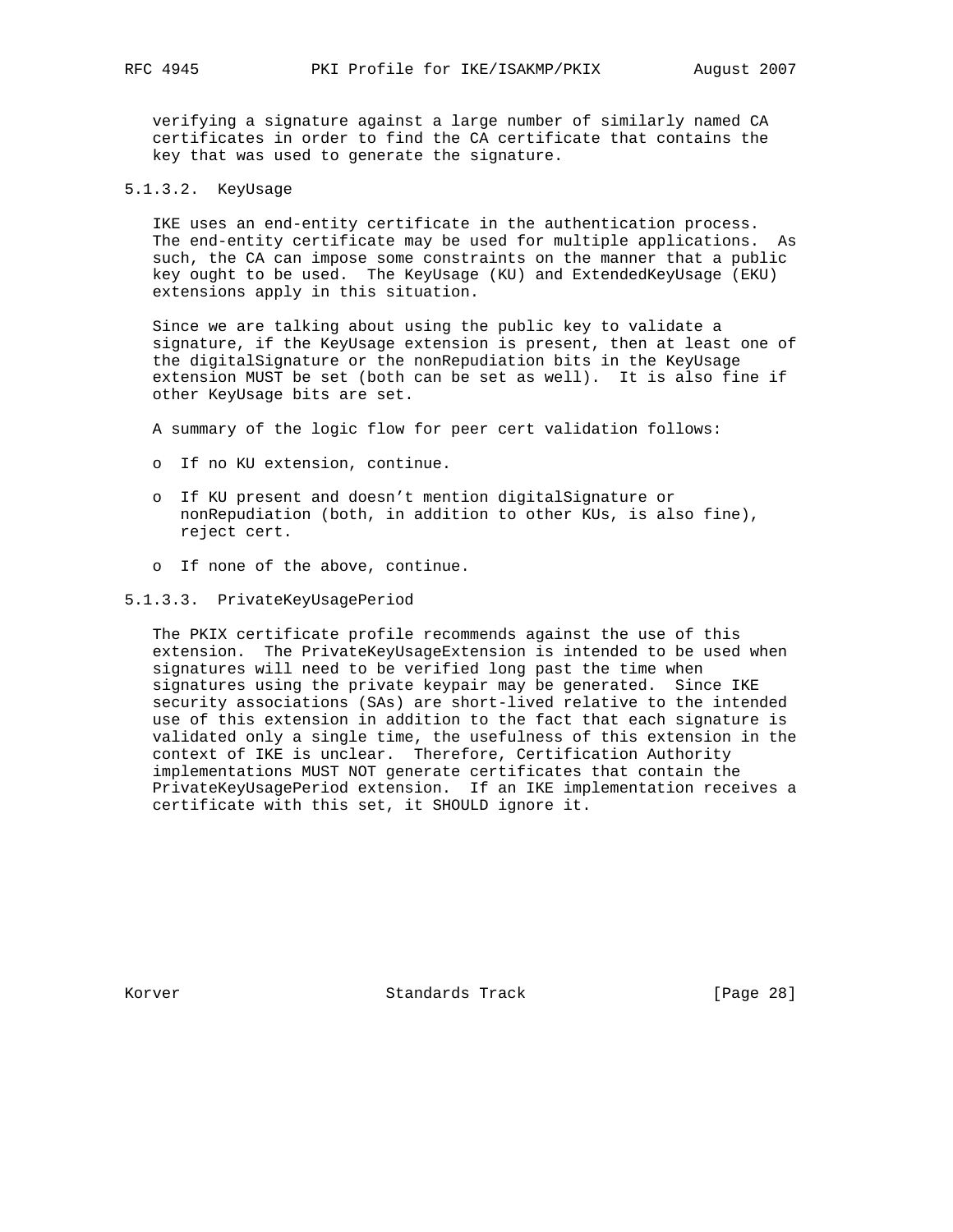# 5.1.3.4. CertificatePolicies

 Many IKE implementations do not currently provide support for the CertificatePolicies extension. Therefore, Certification Authority implementations that generate certificates that contain this extension SHOULD NOT mark the extension as critical. As is the case with all certificate extensions, a relying party receiving this extension but who can process the extension SHOULD NOT reject the certificate because it contains the extension.

## 5.1.3.5. PolicyMappings

 Many IKE implementations do not support the PolicyMappings extension. Therefore, implementations that generate certificates that contain this extension SHOULD NOT mark the extension as critical.

## 5.1.3.6. SubjectAltName

 Deployments that intend to use an ID of FQDN, USER\_FQDN, IPV4\_ADDR, or IPV6\_ADDR MUST issue certificates with the corresponding SubjectAltName fields populated with the same data. Implementations SHOULD generate only the following GeneralName choices in the SubjectAltName extension, as these choices map to legal IKEv1/ISAKMP/ IKEv2 Identification Payload types: rfc822Name, dNSName, or iPAddress. Although it is possible to specify any GeneralName choice in the Identification Payload by using the ID\_DER\_ASN1\_GN ID type, implementations SHOULD NOT assume support for such functionality, and SHOULD NOT generate certificates that do so.

# 5.1.3.6.1. dNSName

 If the IKE ID type is FQDN, then this field MUST contain a fully qualified domain name. If the IKE ID type is FQDN, then the dNSName field MUST match its contents. Implementations MUST NOT generate names that contain wildcards. Implementations MAY treat certificates that contain wildcards in this field as syntactically invalid.

 Although this field is in the form of an FQDN, IKE implementations SHOULD NOT assume that this field contains an FQDN that will resolve via the DNS, unless this is known by way of some out-of-band mechanism. Such a mechanism is out of the scope of this document. Implementations SHOULD NOT treat the failure to resolve as an error.

Korver Standards Track [Page 29]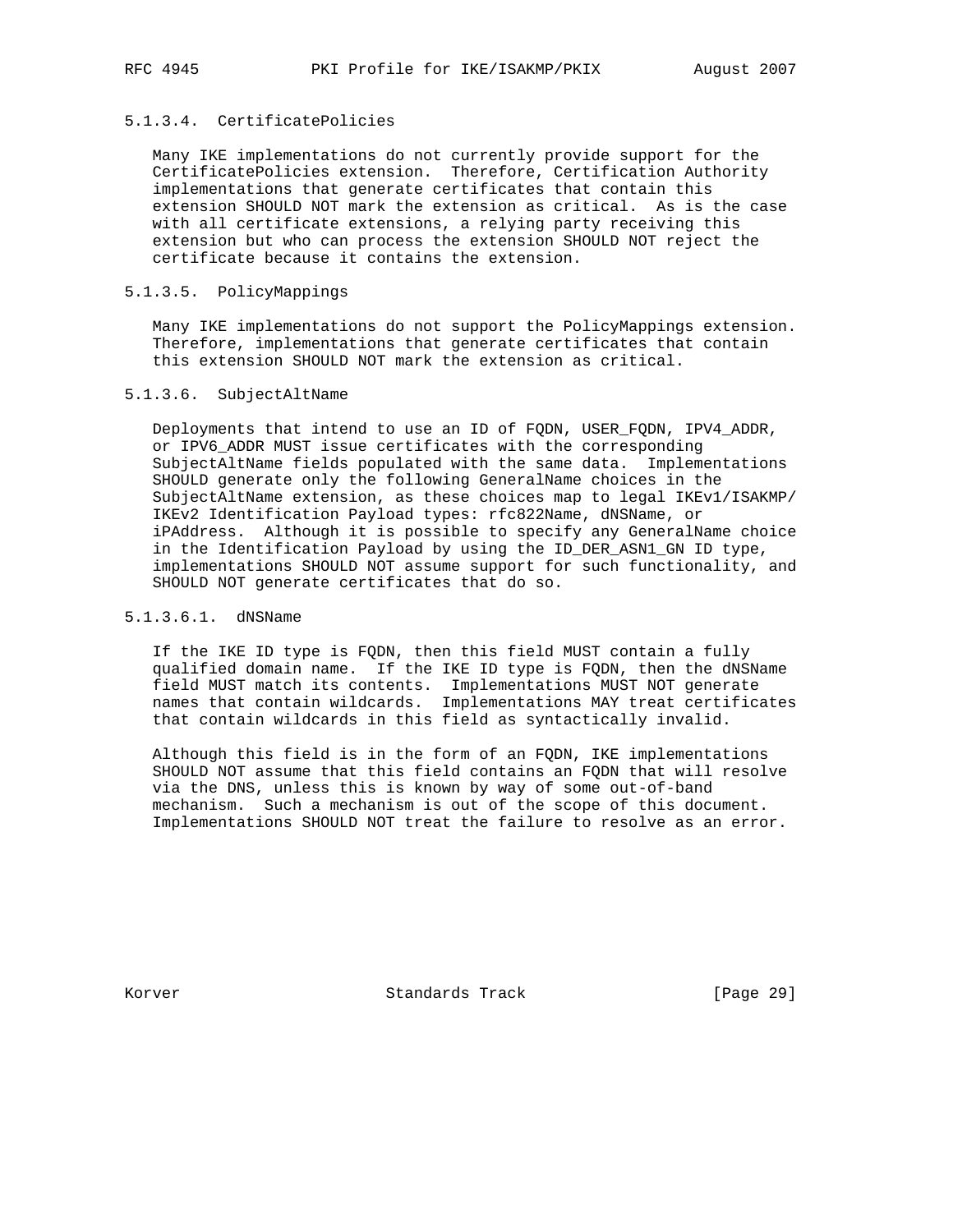## 5.1.3.6.2. iPAddress

 If the IKE ID type is IPV4\_ADDR or IPV6\_ADDR, then the iPAddress field MUST match its contents. Note that although PKIX permits CIDR [15] notation in the "Name Constraints" extension, the PKIX certificate profile explicitly prohibits using CIDR notation for conveying identity information. In other words, the CIDR notation MUST NOT be used in the SubjectAltName extension.

## 5.1.3.6.3. rfc822Name

 If the IKE ID type is USER\_FQDN, then the rfc822Name field MUST match its contents. Although this field is in the form of an Internet mail address, IKE implementations SHOULD NOT assume that this field contains a valid email address, unless this is known by way of some out-of-band mechanism. Such a mechanism is out of the scope of this document.

## 5.1.3.7. IssuerAltName

 Certification Authority implementations SHOULD NOT assume that other implementations support the IssuerAltName extension, and especially should not assume that information contained in this extension will be displayed to end users.

## 5.1.3.8. SubjectDirectoryAttributes

 The SubjectDirectoryAttributes extension is intended to convey identification attributes of the subject. IKE implementations MAY ignore this extension when it is marked non-critical, as the PKIX certificate profile mandates.

## 5.1.3.9. BasicConstraints

 The PKIX certificate profile mandates that CA certificates contain this extension and that it be marked critical. IKE implementations SHOULD reject CA certificates that do not contain this extension. For backwards compatibility, implementations may accept such certificates if explicitly configured to do so, but the default for this setting MUST be to reject such certificates.

## 5.1.3.10. NameConstraints

 Many IKE implementations do not support the NameConstraints extension. Since the PKIX certificate profile mandates that this extension be marked critical when present, Certification Authority implementations that are interested in maximal interoperability for IKE SHOULD NOT generate certificates that contain this extension.

Korver Standards Track [Page 30]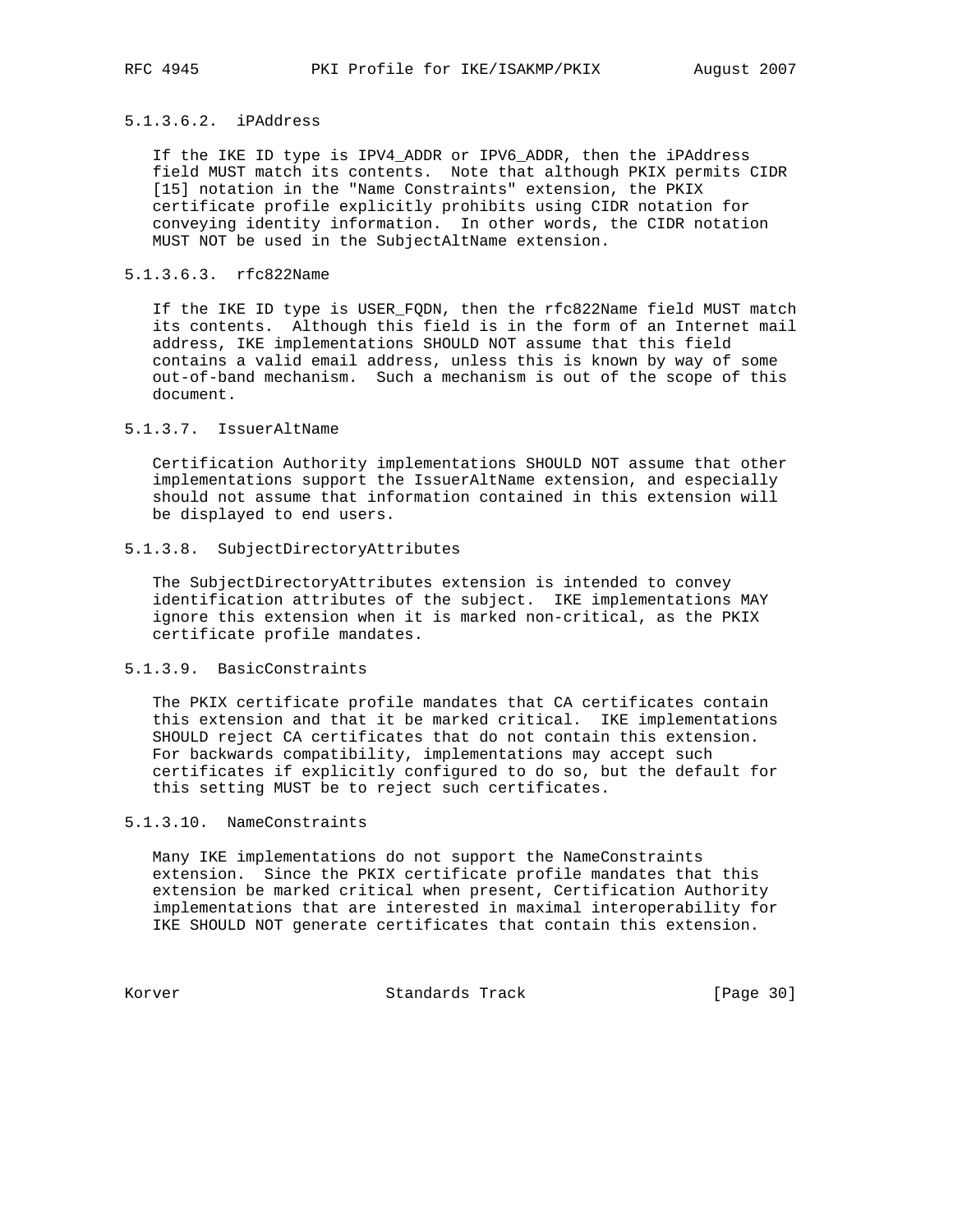## 5.1.3.11. PolicyConstraints

 Many IKE implementations do not support the PolicyConstraints extension. Since the PKIX certificate profile mandates that this extension be marked critical when present, Certification Authority implementations that are interested in maximal interoperability for IKE SHOULD NOT generate certificates that contain this extension.

## 5.1.3.12. ExtendedKeyUsage

 The CA SHOULD NOT include the ExtendedKeyUsage (EKU) extension in certificates for use with IKE. Note that there were three IPsec related object identifiers in EKU that were assigned in 1999. The semantics of these values were never clearly defined. The use of these three EKU values in IKE/IPsec is obsolete and explicitly deprecated by this specification. CAs SHOULD NOT issue certificates for use in IKE with them. (For historical reference only, those values were id-kp-ipsecEndSystem, id-kp-ipsecTunnel, and id-kp ipsecUser.)

 The CA SHOULD NOT mark the EKU extension in certificates for use with IKE and one or more other applications. Nevertheless, this document defines an ExtendedKeyUsage keyPurposeID that MAY be used to limit a certificate's use:

 $id$ -kp-ipsecIKE OBJECT IDENTIFIER ::= {  $id$ -kp 17 }

 where id-kp is defined in RFC 3280 [5]. If a certificate is intended to be used with both IKE and other applications, and one of the other applications requires use of an EKU value, then such certificates MUST contain either the keyPurposeID id-kp-ipsecIKE or anyExtendedKeyUsage [5], as well as the keyPurposeID values associated with the other applications. Similarly, if a CA issues multiple otherwise-similar certificates for multiple applications including IKE, and it is intended that the IKE certificate NOT be used with another application, the IKE certificate MAY contain an EKU extension listing a keyPurposeID of id-kp-ipsecIKE to discourage its use with the other application. Recall, however, that EKU extensions in certificates meant for use in IKE are NOT RECOMMENDED.

 Conforming IKE implementations are not required to support EKU. If a critical EKU extension appears in a certificate and EKU is not supported by the implementation, then RFC 3280 requires that the certificate be rejected. Implementations that do support EKU MUST support the following logic for certificate validation:

Korver Standards Track [Page 31]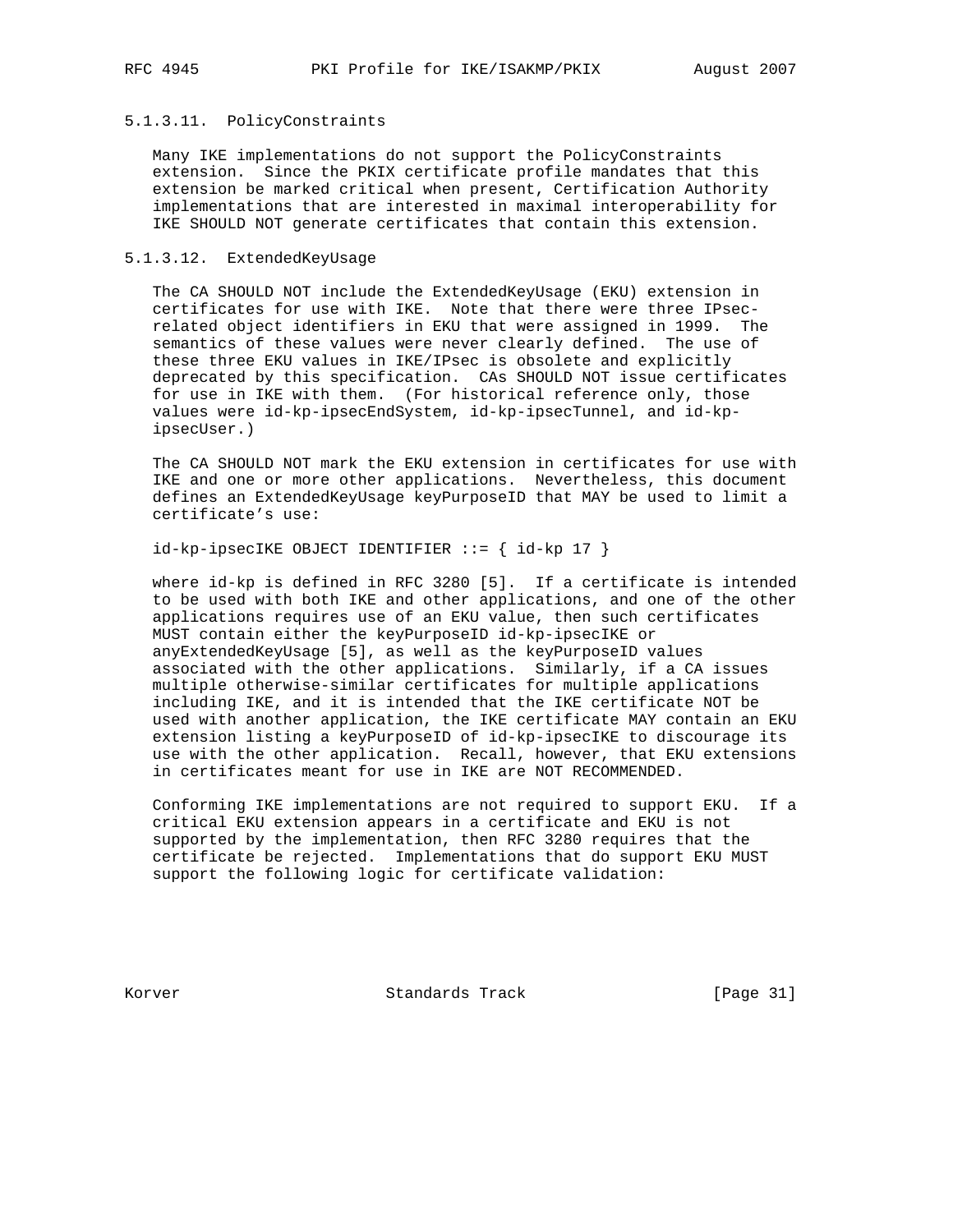- o If no EKU extension, continue.
- o If EKU present AND contains either id-kp-ipsecIKE or anyExtendedKeyUsage, continue.
- o Otherwise, reject cert.

#### 5.1.3.13. CRLDistributionPoints

 Because this document deprecates the sending of CRLs in-band, the use of CRLDistributionPoints (CDP) becomes very important if CRLs are used for revocation checking (as opposed to, say, Online Certificate Status Protocol - OCSP [16]). The IPsec peer either needs to have a URL for a CRL written into its local configuration, or it needs to learn it from CDP. Therefore, Certification Authority implementations SHOULD issue certificates with a populated CDP.

 Failure to validate the CRLDistributionPoints/ IssuingDistributionPoint pair can result in CRL substitution where an entity knowingly substitutes a known good CRL from a different distribution point for the CRL that is supposed to be used, which would show the entity as revoked. IKE implementations MUST support validating that the contents of CRLDistributionPoints match those of the IssuingDistributionPoint to prevent CRL substitution when the issuing CA is using them. At least one CA is known to default to this type of CRL use. See Section 5.2.2.5 for more information.

 CDPs SHOULD be "resolvable". Several non-compliant Certification Authority implementations are well known for including unresolvable CDPs like http://localhost/path\_to\_CRL and http:///path\_to\_CRL that are equivalent to failing to include the CDP extension in the certificate.

 See the IETF IPR Web page for CRLDistributionPoints intellectual property rights (IPR) information. Note that both the CRLDistributionPoints and IssuingDistributionPoint extensions are RECOMMENDED but not REQUIRED by the PKIX certificate profile, so there is no requirement to license any IPR.

## 5.1.3.14. InhibitAnyPolicy

 Many IKE implementations do not support the InhibitAnyPolicy extension. Since the PKIX certificate profile mandates that this extension be marked critical when present, Certification Authority implementations that are interested in maximal interoperability for IKE SHOULD NOT generate certificates that contain this extension.

Korver Standards Track [Page 32]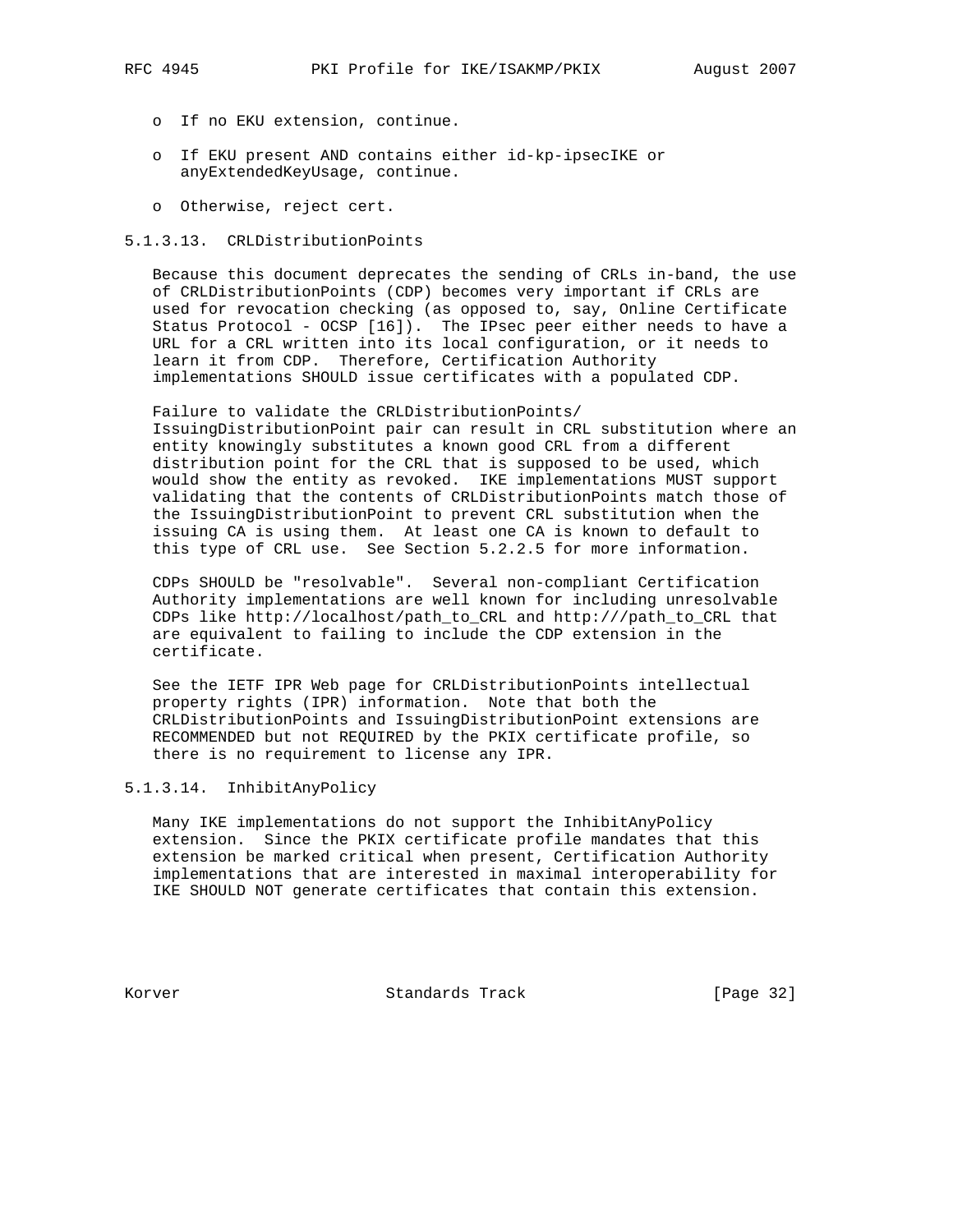## 5.1.3.15. FreshestCRL

 IKE implementations MUST NOT assume that the FreshestCRL extension will exist in peer certificates. Note that most IKE implementations do not support delta CRLs.

## 5.1.3.16. AuthorityInfoAccess

 The PKIX certificate profile defines the AuthorityInfoAccess extension, which is used to indicate "how to access CA information and services for the issuer of the certificate in which the extension appears". Because this document deprecates the sending of CRLs in band, the use of AuthorityInfoAccess (AIA) becomes very important if OCSP [16] is to be used for revocation checking (as opposed to CRLs). The IPsec peer either needs to have a URI for the OCSP query written into its local configuration, or it needs to learn it from AIA. Therefore, implementations SHOULD support this extension, especially if OCSP will be used.

5.1.3.17. SubjectInfoAccess

 The PKIX certificate profile defines the SubjectInfoAccess certificate extension, which is used to indicate "how to access information and services for the subject of the certificate in which the extension appears". This extension has no known use in the context of IPsec. Conformant IKE implementations SHOULD ignore this extension when present.

# 5.2. X.509 Certificate Revocation Lists

 When validating certificates, IKE implementations MUST make use of certificate revocation information, and SHOULD support such revocation information in the form of CRLs, unless non-CRL revocation information is known to be the only method for transmitting this information. Deployments that intend to use CRLs for revocation SHOULD populate the CRLDistributionPoints extension. Therefore, Certification Authority implementations MUST support issuing certificates with this field populated. IKE implementations MAY provide a configuration option to disable use of certain types of revocation information, but that option MUST be off by default. Such an option is often valuable in lab testing environments.

Korver Standards Track [Page 33]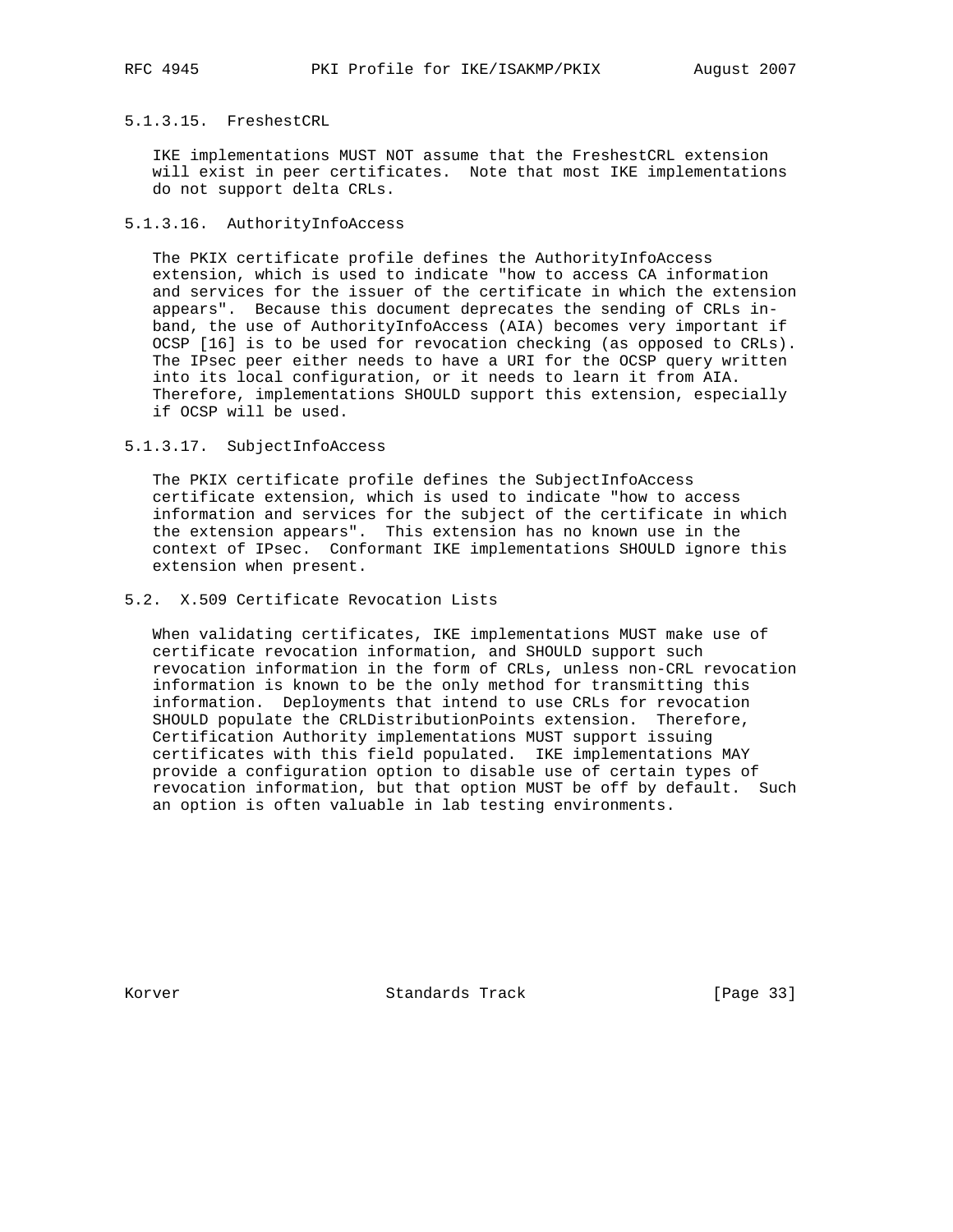## 5.2.1. Multiple Sources of Certificate Revocation Information

 IKE implementations that support multiple sources of obtaining certificate revocation information MUST act conservatively when the information provided by these sources is inconsistent: when a certificate is reported as revoked by one trusted source, the certificate MUST be considered revoked.

## 5.2.2. X.509 Certificate Revocation List Extensions

## 5.2.2.1. AuthorityKeyIdentifier

 Certification Authority implementations SHOULD NOT assume that IKE implementations support the AuthorityKeyIdentifier extension, and thus should not generate certificate hierarchies which are overly complex to process in the absence of this extension, such as those that require possibly verifying a signature against a large number of similarly named CA certificates in order to find the CA certificate which contains the key that was used to generate the signature.

## 5.2.2.2. IssuerAltName

 Certification Authority implementations SHOULD NOT assume that IKE implementations support the IssuerAltName extension, and especially should not assume that information contained in this extension will be displayed to end users.

## 5.2.2.3. CRLNumber

 As stated in the PKIX certificate profile, all issuers MUST include this extension in all CRLs.

## 5.2.2.4. DeltaCRLIndicator

## 5.2.2.4.1. If Delta CRLs Are Unsupported

 IKE implementations that do not support delta CRLs MUST reject CRLs that contain the DeltaCRLIndicator (which MUST be marked critical according to the PKIX certificate profile) and MUST make use of a base CRL if it is available. Such implementations MUST ensure that a delta CRL does not "overwrite" a base CRL, for instance, in the keying material database.

Korver 6. Standards Track [Page 34]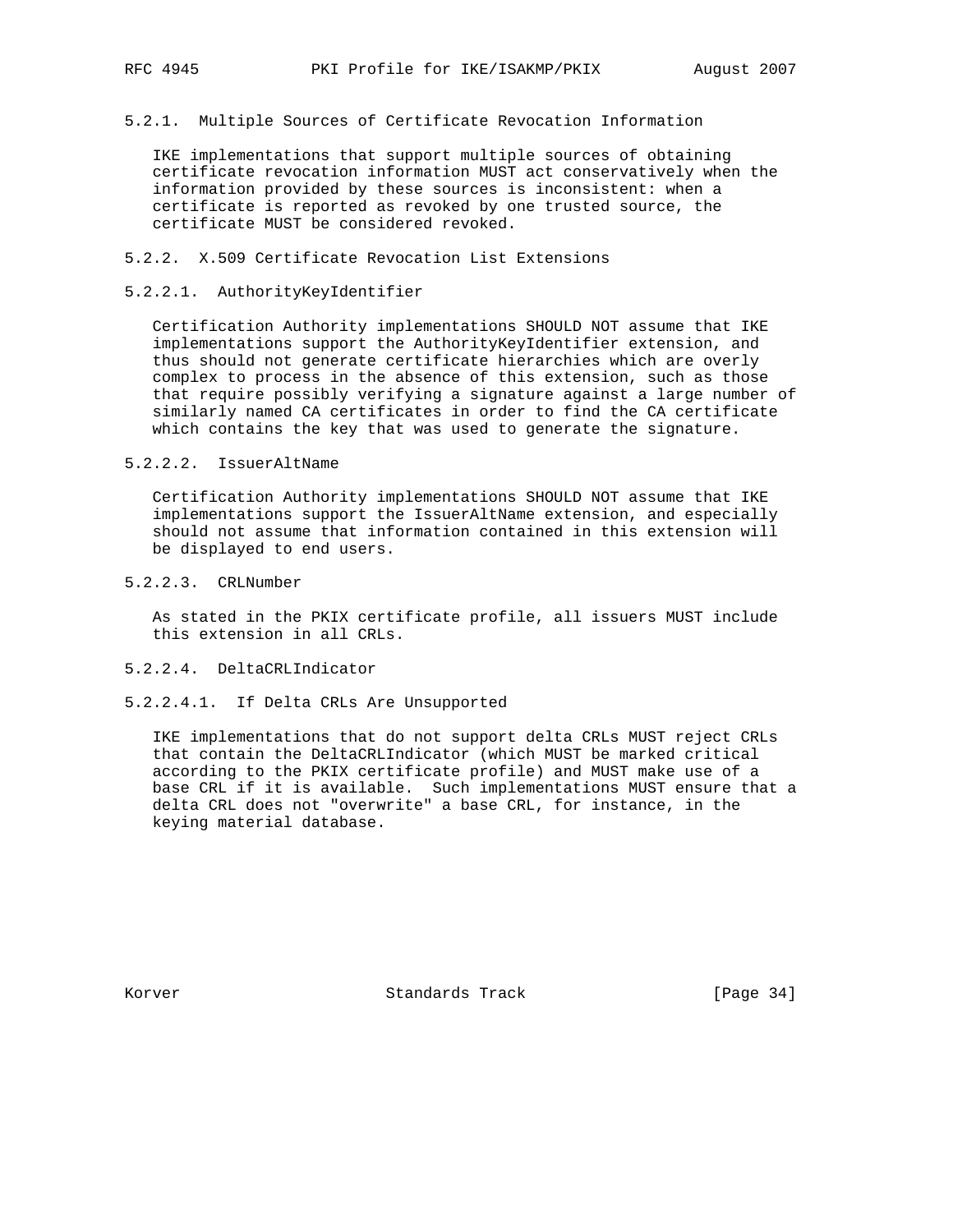## 5.2.2.4.2. Delta CRL Recommendations

 Since some IKE implementations that do not support delta CRLs may behave incorrectly or insecurely when presented with delta CRLs, administrators and deployers should consider whether issuing delta CRLs increases security before issuing such CRLs. And, if all the elements in the VPN and PKI systems do not adequately support Delta CRLs, then their use should be questioned.

 The editors are aware of several implementations that behave in an incorrect or insecure manner when presented with delta CRLs. See Appendix A for a description of the issue. Therefore, this specification RECOMMENDS NOT issuing delta CRLs at this time. On the other hand, failure to issue delta CRLs may expose a larger window of vulnerability if a full CRL is not issued as often as delta CRLs would be. See the Security Considerations section of the PKIX [5] certificate profile for additional discussion. Implementers as well as administrators are encouraged to consider these issues.

#### 5.2.2.5. IssuingDistributionPoint

 A CA that is using CRLDistributionPoints may do so to provide many "small" CRLs, each only valid for a particular set of certificates issued by that CA. To associate a CRL with a certificate, the CA places the CRLDistributionPoints extension in the certificate, and places the IssuingDistributionPoint in the CRL. The distributionPointName field in the CRLDistributionPoints extension MUST be identical to the distributionPoint field in the IssuingDistributionPoint extension. At least one CA is known to default to this type of CRL use. See Section 5.1.3.13 for more information.

## 5.2.2.6. FreshestCRL

 Given the recommendations against Certification Authority implementations generating delta CRLs, this specification RECOMMENDS that implementations do not populate CRLs with the FreshestCRL extension, which is used to obtain delta CRLs.

## 5.3. Strength of Signature Hashing Algorithms

 At the time that this document is being written, popular certification authorities and CA software issue certificates using the RSA-with-SHA1 and RSA-with-MD5 signature algorithms. Implementations MUST be able to validate certificates with either of those algorithms.

Korver **Standards Track** [Page 35]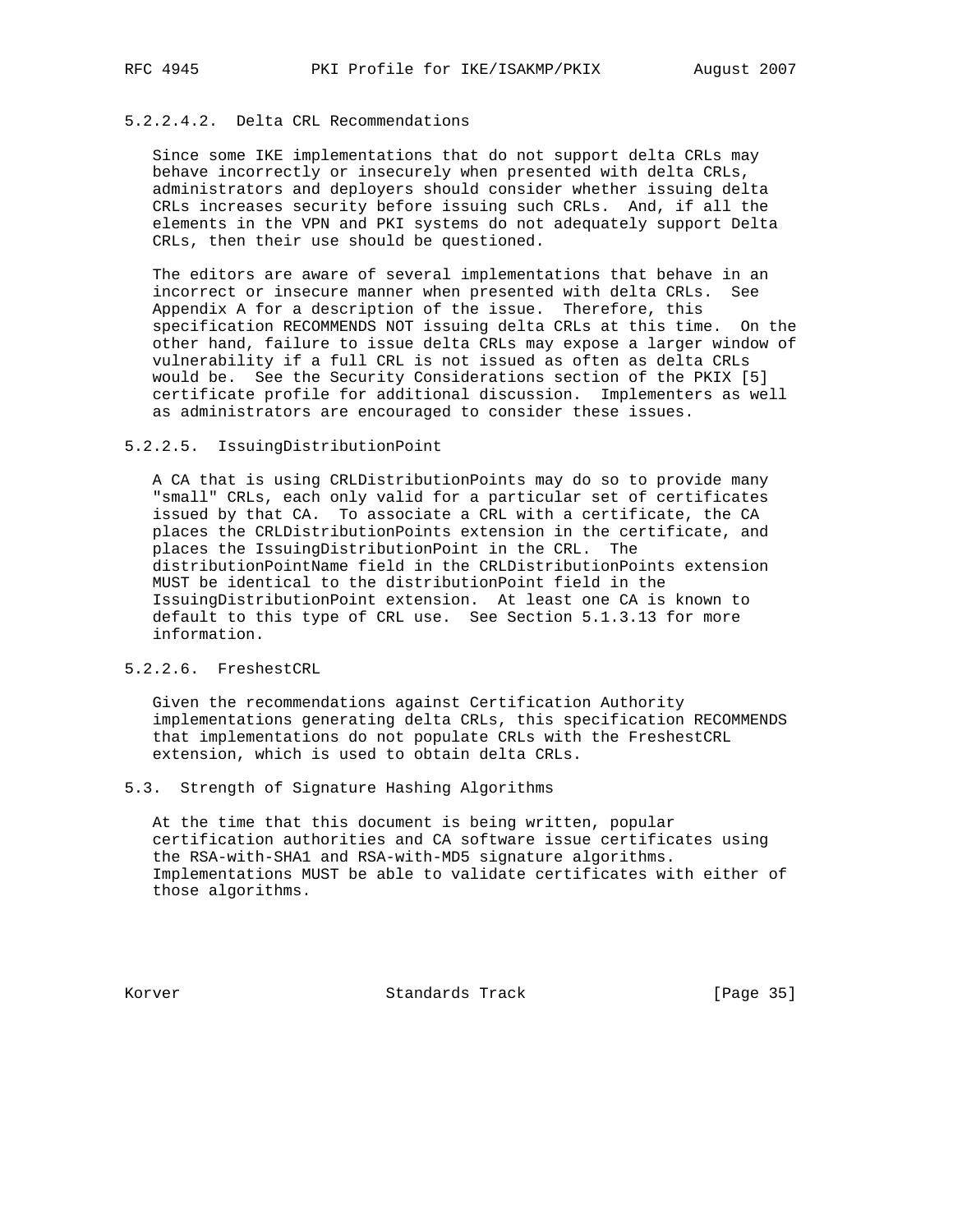As described in [17], both the MD5 and SHA-1 hash algorithms are weaker than originally expected with respect to hash collisions. Certificates that use these hash algorithms as part of their signature algorithms could conceivably be subject to an attack where a CA issues a certificate with a particular identity, and the recipient of that certificate can create a different valid certificate with a different identity. So far, such an attack is only theoretical, even with the weaknesses found in the hash algorithms.

 Because of the recent attacks, there has been a heightened interest in having widespread deployment of additional signature algorithms. The algorithm that has been mentioned most often is RSA-with-SHA256, two types of which are described in detail in [18]. It is widely expected that this signature algorithm will be much more resilient to collision-based attacks than the current RSA-with-SHA1 and RSA-with- MD5, although no proof of that has been shown. There is active discussion in the cryptographic community of better hash functions that could be used in signature algorithms.

 In order to interoperate, all implementations need to be able to validate signatures for all algorithms that the implementations will encounter. Therefore, implementations SHOULD be able to use signatures that use the sha256WithRSAEncryption signature algorithm (PKCS#1 version 1.5) as soon as possible. At the time that this document is being written, there is at least one CA that supports generating certificates with sha256WithRSAEncryption signature algorithm, and it is expected that there will be significant deployment of this algorithm by the end of 2007.

## 6. Configuration Data Exchange Conventions

 Below, we present a common format for exchanging configuration data. Implementations MUST support these formats, MUST support receiving arbitrary whitespace at the beginning and end of any line, MUST support receiving arbitrary line lengths although they SHOULD generate lines less than 76 characters, and MUST support receiving the following three line-termination disciplines: LF (US-ASCII 10), CR (US-ASCII 13), and CRLF.

## 6.1. Certificates

 Certificates MUST be Base64 [19] encoded and appear between the following delimiters:

> -----BEGIN CERTIFICATE----- -----END CERTIFICATE-----

Korver Standards Track [Page 36]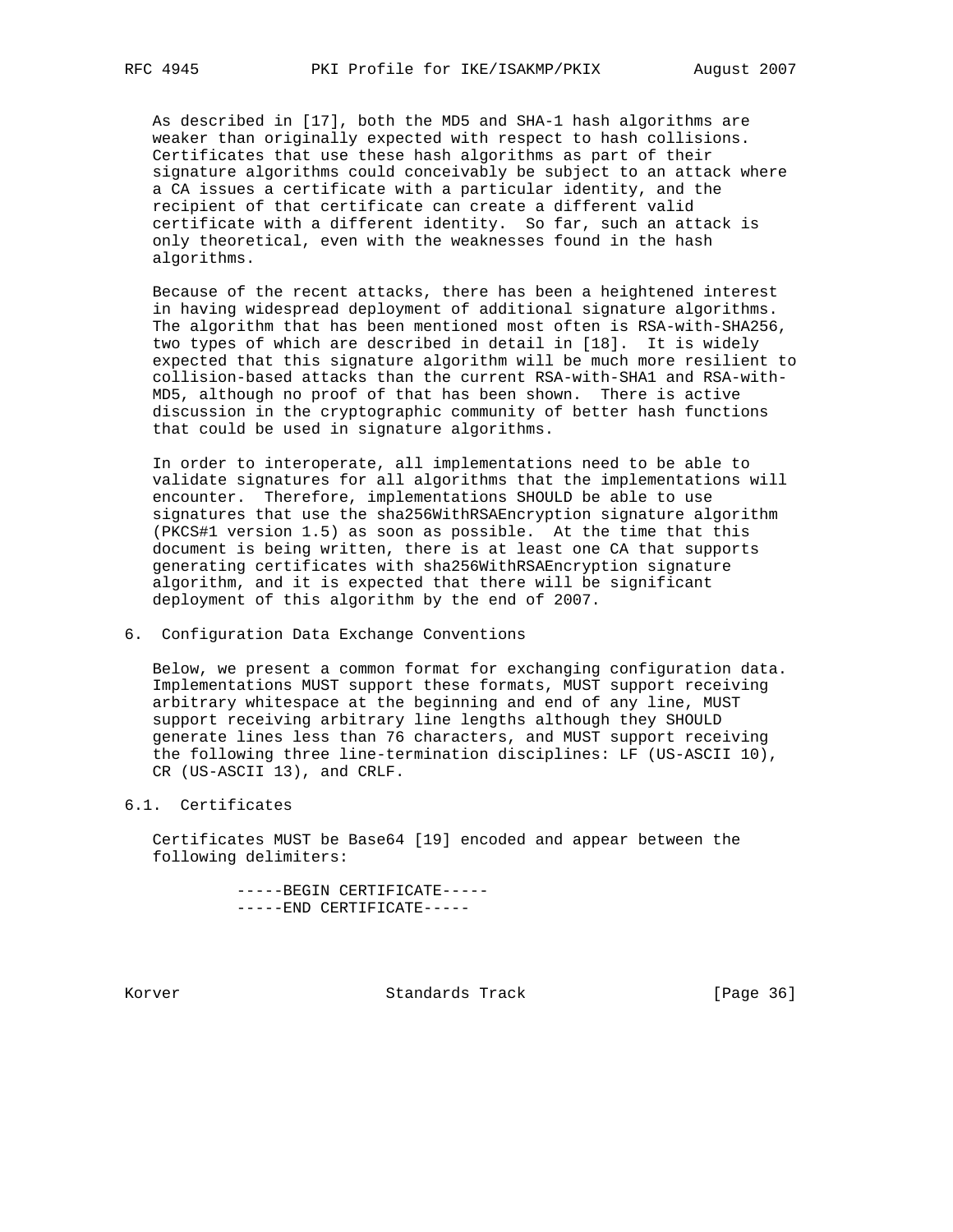## 6.2. CRLs and ARLs

 CRLs and ARLs MUST be Base64 encoded and appear between the following delimiters:

> -----BEGIN CRL----- -----END CRL-----

#### 6.3. Public Keys

 IKE implementations MUST support two forms of public keys: certificates and so-called "raw" keys. Certificates should be transferred in the same form as Section 6.1. A raw key is only the SubjectPublicKeyInfo portion of the certificate, and MUST be Base64 encoded and appear between the following delimiters:

> -----BEGIN PUBLIC KEY----- -----END PUBLIC KEY-----

6.4. PKCS#10 Certificate Signing Requests

 A PKCS#10 [9] Certificate Signing Request MUST be Base64 encoded and appear between the following delimiters:

> -----BEGIN CERTIFICATE REQUEST----- -----END CERTIFICATE REQUEST-----

- 7. Security Considerations
- 7.1. Certificate Request Payload

 The Contents of CERTREQ are not encrypted in IKE. In some environments, this may leak private information. Administrators in some environments may wish to use the empty Certification Authority option to prevent such information from leaking, at the cost of performance.

7.2. IKEv1 Main Mode

 Certificates may be included in any message, and therefore implementations may wish to respond with CERTs in a message that offers privacy protection in Main Mode messages 5 and 6.

 Implementations may not wish to respond with CERTs in the second message, thereby violating the identity protection feature of Main Mode in IKEv1.

Korver 6. Standards Track [Page 37]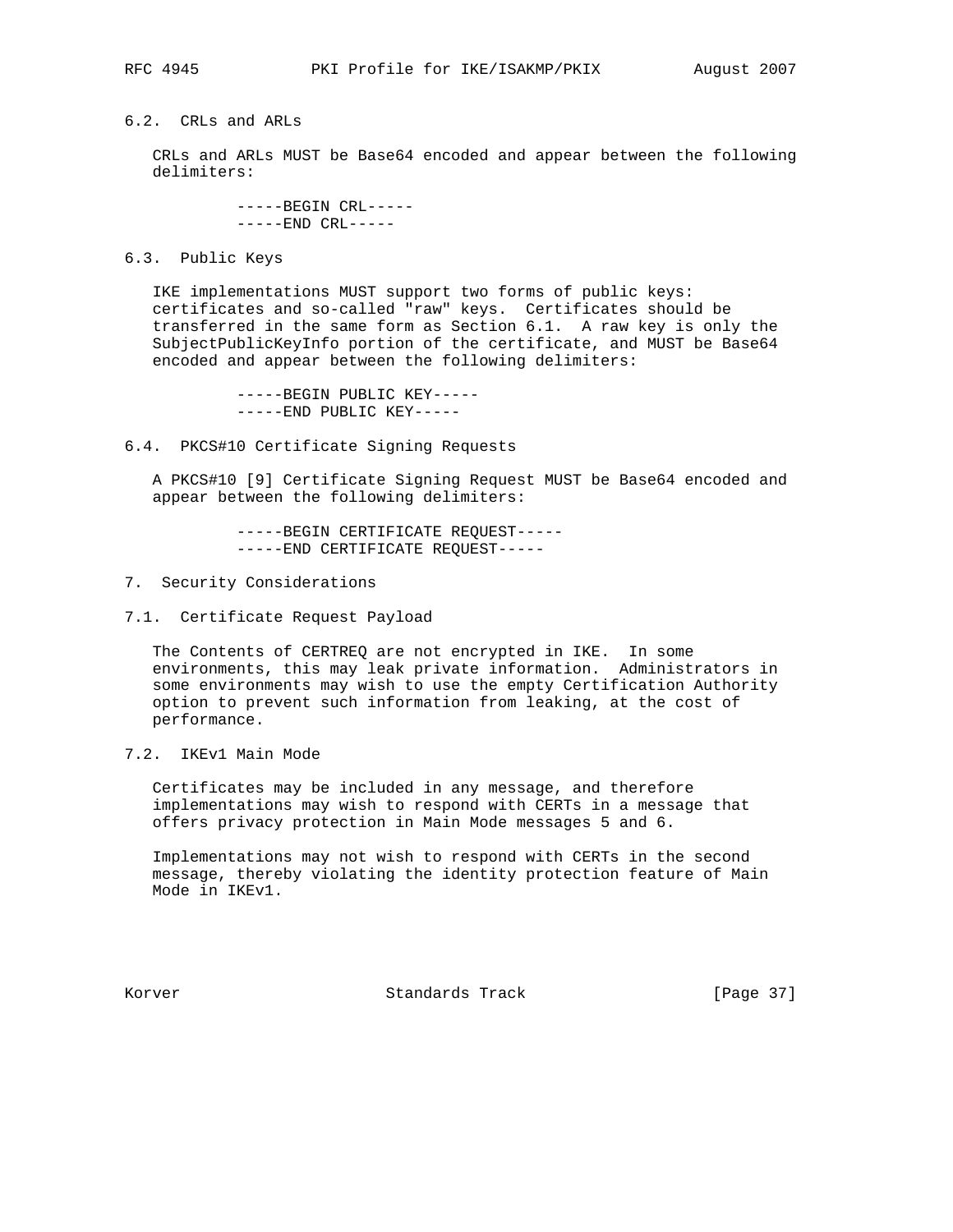# 7.3. Disabling Certificate Checks

 It is important to note that anywhere this document suggests implementers provide users with the configuration option to simplify, modify, or disable a feature or verification step, there may be security consequences for doing so. Deployment experience has shown that such flexibility may be required in some environments, but making use of such flexibility can be inappropriate in others. Such configuration options MUST default to "enabled" and it is appropriate to provide warnings to users when disabling such features.

8. Acknowledgements

 The authors would like to acknowledge the expired document "A PKIX Profile for IKE" (July 2000) for providing valuable materials for this document.

 The authors would like to especially thank Eric Rescorla, one of its original authors, in addition to Greg Carter, Steve Hanna, Russ Housley, Charlie Kaufman, Tero Kivinen, Pekka Savola, Paul Hoffman, and Gregory Lebovitz for their valuable comments, some of which have been incorporated verbatim into this document. Paul Knight performed the arduous task of converting the text to XML format.

# 9. References

# 9.1. Normative References

- [1] Harkins, D. and D. Carrel, "The Internet Key Exchange (IKE)", RFC 2409, November 1998.
- [2] Maughan, D., Schneider, M., and M. Schertler, "Internet Security Association and Key Management Protocol (ISAKMP)", RFC 2408, November 1998.
- [3] Kaufman, C., "Internet Key Exchange (IKEv2) Protocol", RFC 4306, December 2005.
- [4] Kent, S. and R. Atkinson, "Security Architecture for the Internet Protocol", RFC 2401, November 1998.
- [5] Housley, R., Polk, W., Ford, W., and D. Solo, "Internet X.509 Public Key Infrastructure Certificate and Certificate Revocation List (CRL) Profile", RFC 3280, April 2002.
- [6] Piper, D., "The Internet IP Security Domain of Interpretation for ISAKMP", RFC 2407, November 1998.

Korver Standards Track [Page 38]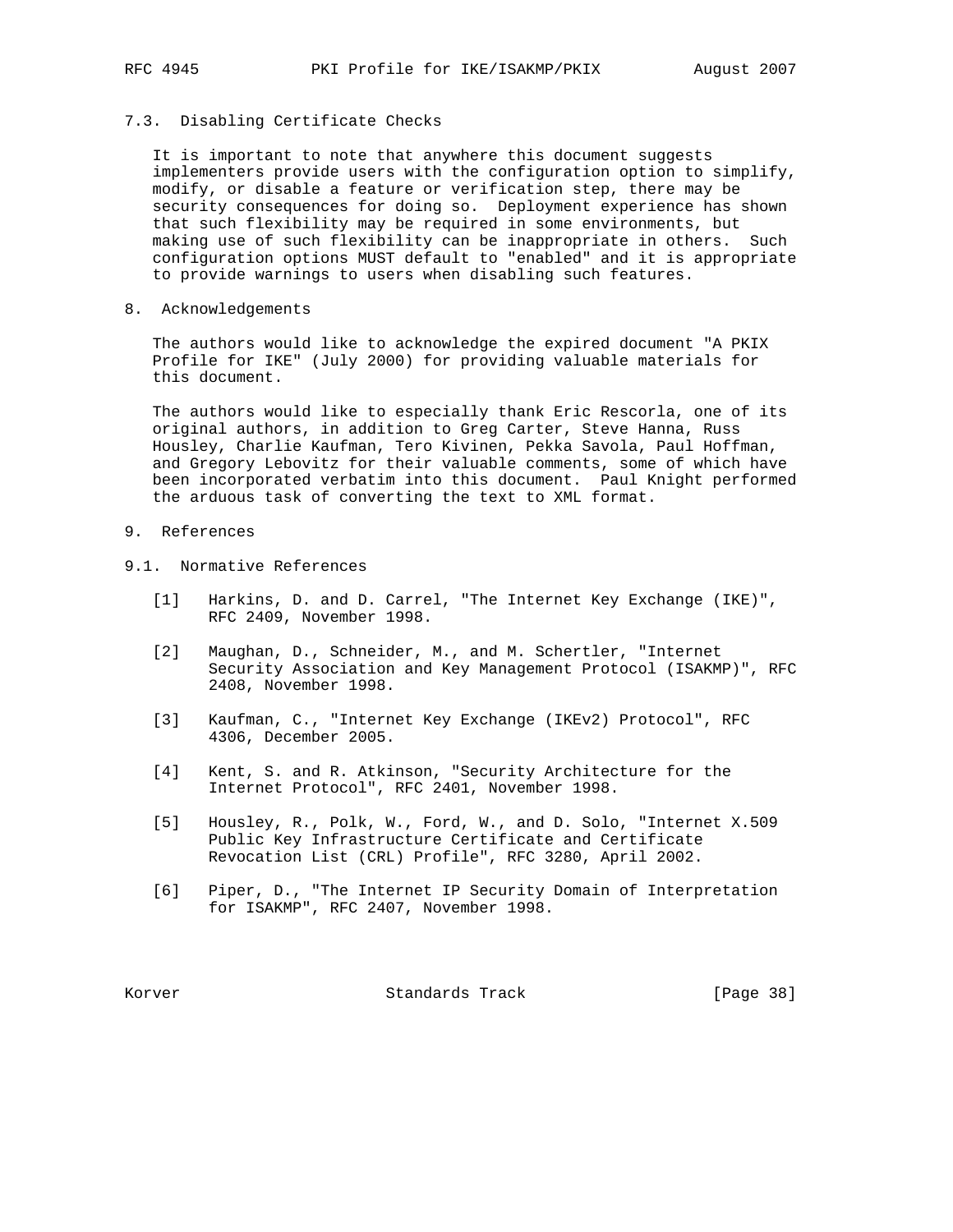- [7] Bradner, S., "Key words for use in RFCs to Indicate Requirement Levels", BCP 14, RFC 2119, March 1997.
- [8] Postel, J., "Internet Protocol", STD 5, RFC 791, September 1981.
- [9] Nystrom, M. and B. Kaliski, "PKCS #10: Certification Request Syntax Specification Version 1.7", RFC 2986, November 2000.
- 9.2. Informative References
	- [10] Deering, S. and R. Hinden, "Internet Protocol, Version 6 (IPv6) Specification", RFC 2460, December 1998.
	- [11] Arends, R., Austein, R., Larson, M., Massey, D., and S. Rose, "DNS Security Introduction and Requirements", RFC 4033, March 2005.
	- [12] Faltstrom, P., Hoffman, P., and A. Costello, "Internationalizing Domain Names in Applications (IDNA)", RFC 3490, March 2003.
	- [13] Lynn, C., Kent, S., and K. Seo, "X.509 Extensions for IP Addresses and AS Identifiers", RFC 3779, June 2004.
	- [14] Kent, S. and K. Seo, "Security Architecture for the Internet Protocol", RFC 4301, December 2005.
	- [15] Fuller, V. and T. Li, "Classless Inter-domain Routing (CIDR): The Internet Address Assignment and Aggregation Plan", BCP 122, RFC 4632, August 2006.
	- [16] Myers, M., Ankney, R., Malpani, A., Galperin, S., and C. Adams, "X.509 Internet Public Key Infrastructure Online Certificate Status Protocol - OCSP", RFC 2560, June 1999.
	- [17] Hoffman, P. and B. Schneier, "Attacks on Cryptographic Hashes in Internet Protocols", RFC 4270, November 2005.
	- [18] Schaad, J., Kaliski, B., and R. Housley, "Additional Algorithms and Identifiers for RSA Cryptography for use in the Internet X.509 Public Key Infrastructure Certificate and Certificate Revocation List (CRL) Profile", RFC 4055, June 2005.
	- [19] Josefsson, S., "The Base16, Base32, and Base64 Data Encodings", RFC 4648, October 2006.

Korver **Standards Track** [Page 39]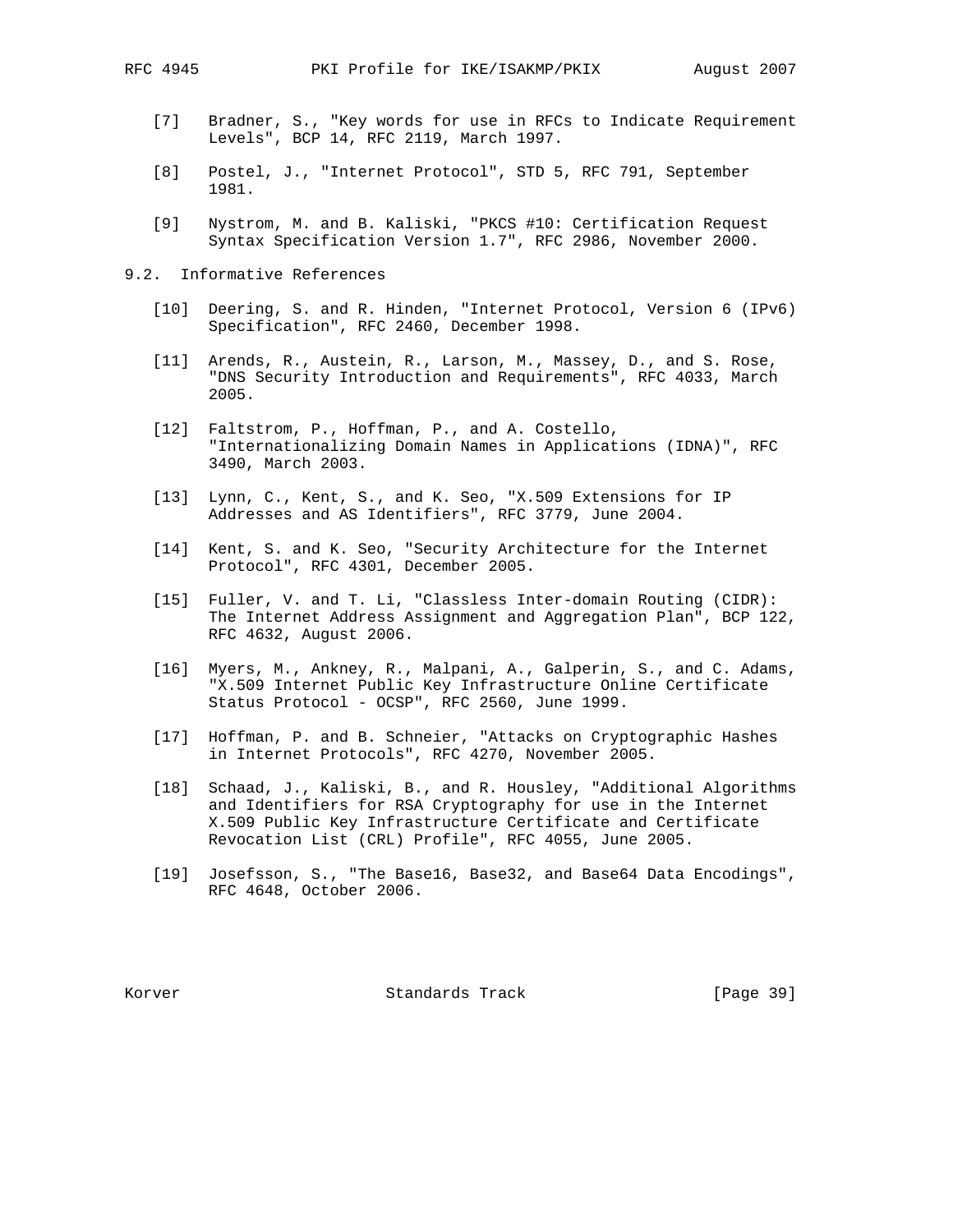Appendix A. The Possible Dangers of Delta CRLs

 The problem is that the CRL processing algorithm is sometimes written incorrectly with the assumption that all CRLs are base CRLs and it is assumed that CRLs will pass content validity tests. Specifically, such implementations fail to check the certificate against all possible CRLs: if the first CRL that is obtained from the keying material database fails to decode, no further revocation checks are performed for the relevant certificate. This problem is compounded by the fact that implementations that do not understand delta CRLs may fail to decode such CRLs due to the critical DeltaCRLIndicator extension. The algorithm that is implemented in this case is approximately:

- o fetch newest CRL
- o check validity of CRL signature
- o if CRL signature is valid, then
- o if CRL does not contain unrecognized critical extensions and certificate is on CRL, then set certificate status to revoked

 The authors note that a number of PKI toolkits do not even provide a method for obtaining anything but the newest CRL, which in the presence of delta CRLs may in fact be a delta CRL, not a base CRL.

 Note that the above algorithm is dangerous in many ways. See the PKIX [5] certificate profile for the correct algorithm.

Appendix B. More on Empty CERTREQs

 Sending empty certificate requests is commonly used in implementations, and in the IPsec interop meetings, vendors have generally agreed that it means that send all/any end-entity certificates you have (if multiple end-entity certificates are sent, they must have same public key, as otherwise, the other end does not know which key was used). For 99% of cases, the client has exactly one certificate and public key, so it really doesn't matter, but the server might have multiple; thus, it simply needs to say to the client, use any certificate you have. If we are talking about corporate VPNs, etc., even if the client has multiple certificates or keys, all of them would be usable when authenticating to the server, so the client can simply pick one.

 If there is some real difference on which certificate to use (like ones giving different permissions), then the client must be configured anyway, or it might even ask the user which one to use

Korver Standards Track [Page 40]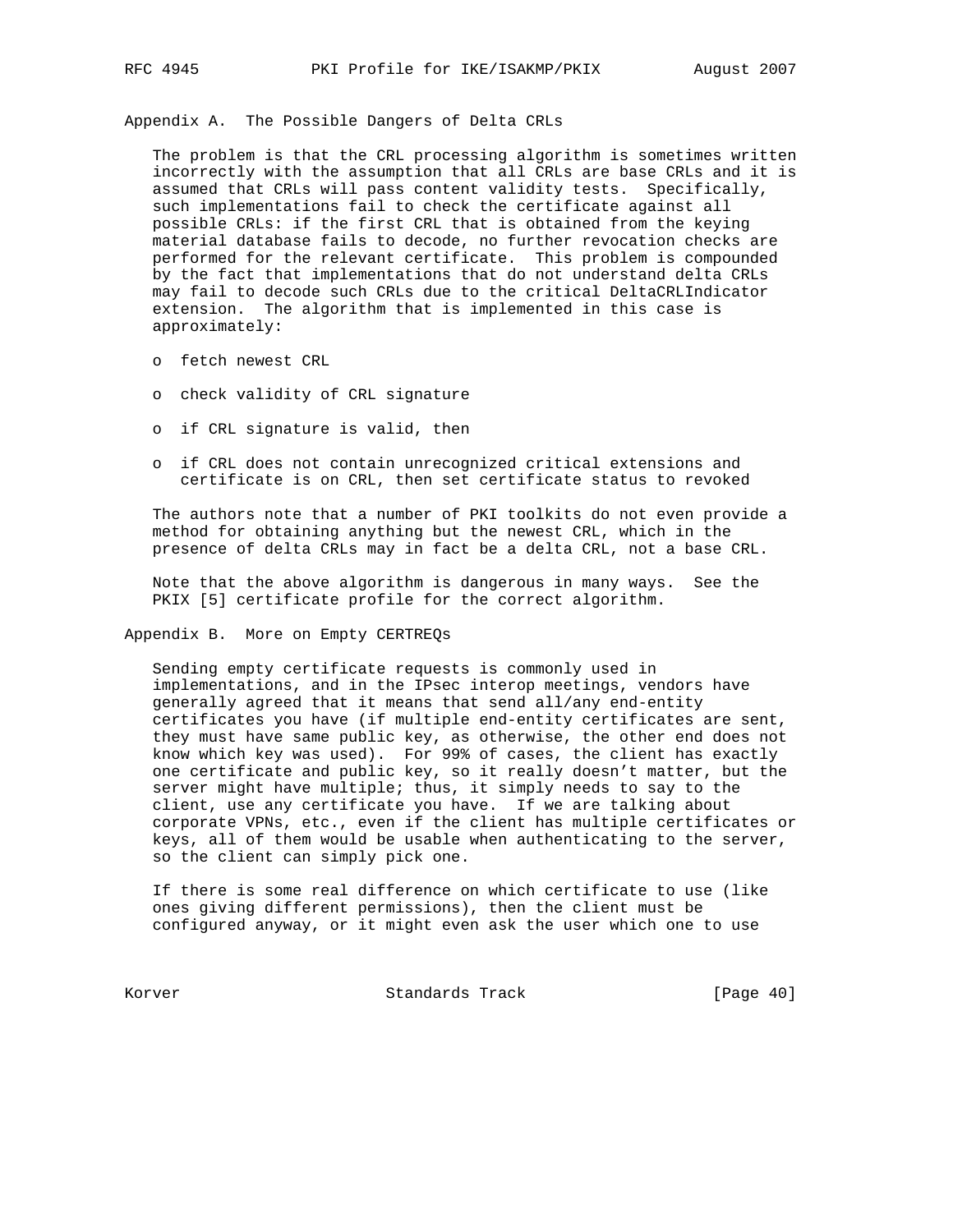(the user is the only one who knows whether he needs admin privileges, thus needs to use admin cert, or if the normal email privileges are ok, thus uses email only cert).

 In 99% of the cases, the client has exactly one certificate, so it will send it. In 90% of the rest of the cases, any of the certificates is ok, as they are simply different certificates from the same CA, or from different CAs for the same corporate VPN, thus any of them is ok.

 Sending empty certificate requests has been agreed there to mean "give me your cert, any cert".

Justification:

- o Responder first does all it can to send a CERTREQ with a CA, check for IP match in SPD, have a default set of CAs to use in ambiguous cases, etc.
- o Sending empty CERTREQs is fairly common in implementations today, and is generally accepted to mean "send me a certificate, any certificate that works for you".
- o Saves responder sending potentially hundreds of certs, the fragmentation problems that follow, etc.
- o In +90% of use cases, Initiators have exactly one certificate.
- o In +90% of the remaining use cases, the multiple certificates it has are issued by the same CA.
- o In the remaining use case(s)  $-$  if not all the others above  $-$  the Initiator will be configured explicitly with which certificate to send, so responding to an empty CERTREQ is easy.

 The following example shows why initiators need to have sufficient policy definition to know which certificate to use for a given connection it initiates.

 EXAMPLE: Your client (initiator) is configured with VPN policies for gateways A and B (representing perhaps corporate partners).

Korver Standards Track [Page 41]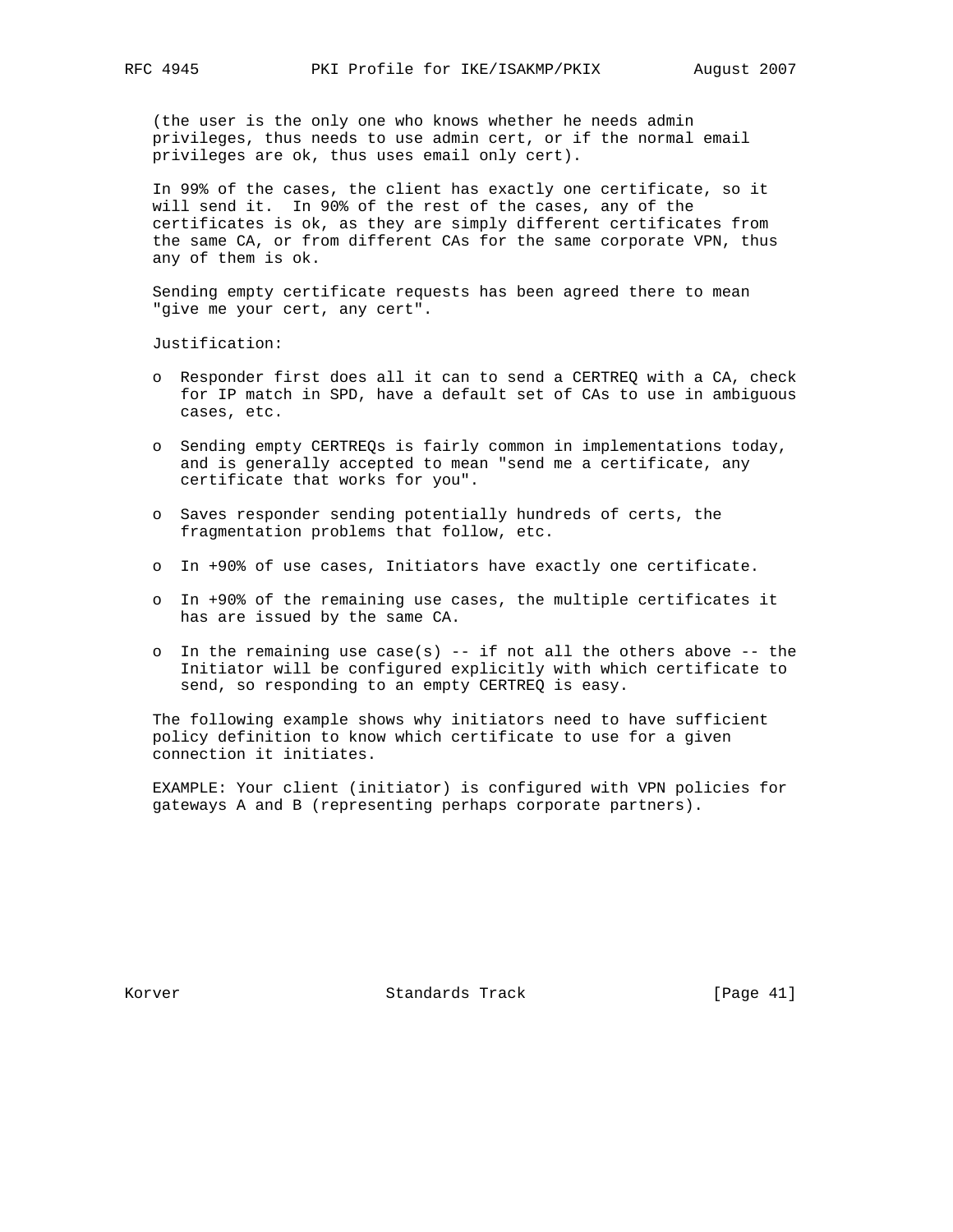The policies for the two gateways look something like:

 Acme Company policy (gateway A) Engineering can access 10.1.1.0 Trusted CA: CA-A, Trusted Users: OU=Engineering Partners can access 20.1.1.0 Trusted CA: CA-B, Trusted Users: OU=AcmePartners

 Bizco Company policy (gateway B) Sales can access 30.1.1.0 Trusted CA: CA-C, Trusted Users: OU=Sales Partners can access 40.1.1.0 Trusted CA: CA-B, Trusted Users: OU=BizcoPartners

 You are an employee of Acme and you are issued the following certificates:

 o From CA-A: CN=JoeUser,OU=Engineering o From CA-B: CN=JoePartner,OU=BizcoPartners

 The client MUST be configured locally to know which CA to use when connecting to either gateway. If your client is not configured to know the local credential to use for the remote gateway, this scenario will not work either. If you attempt to connect to Bizco, everything will work... as you are presented with responding with a certificate signed by CA-B or CA-C... as you only have a certificate from CA-B you are OK. If you attempt to connect to Acme, you have an issue because you are presented with an ambiguous policy selection. As the initiator, you will be presented with certificate requests from both CA-A and CA-B. You have certificates issued by both CAs, but only one of the certificates will be usable. How does the client know which certificate it should present? It must have sufficiently clear local policy specifying which one credential to present for the connection it initiates.

Author's Address

 Brian Korver Network Resonance, Inc. 2483 E. Bayshore Rd. Palo Alto, CA 94303 US Phone: +1 650 812 7705 EMail: briank@networkresonance.com

Korver **Standards Track** [Page 42]